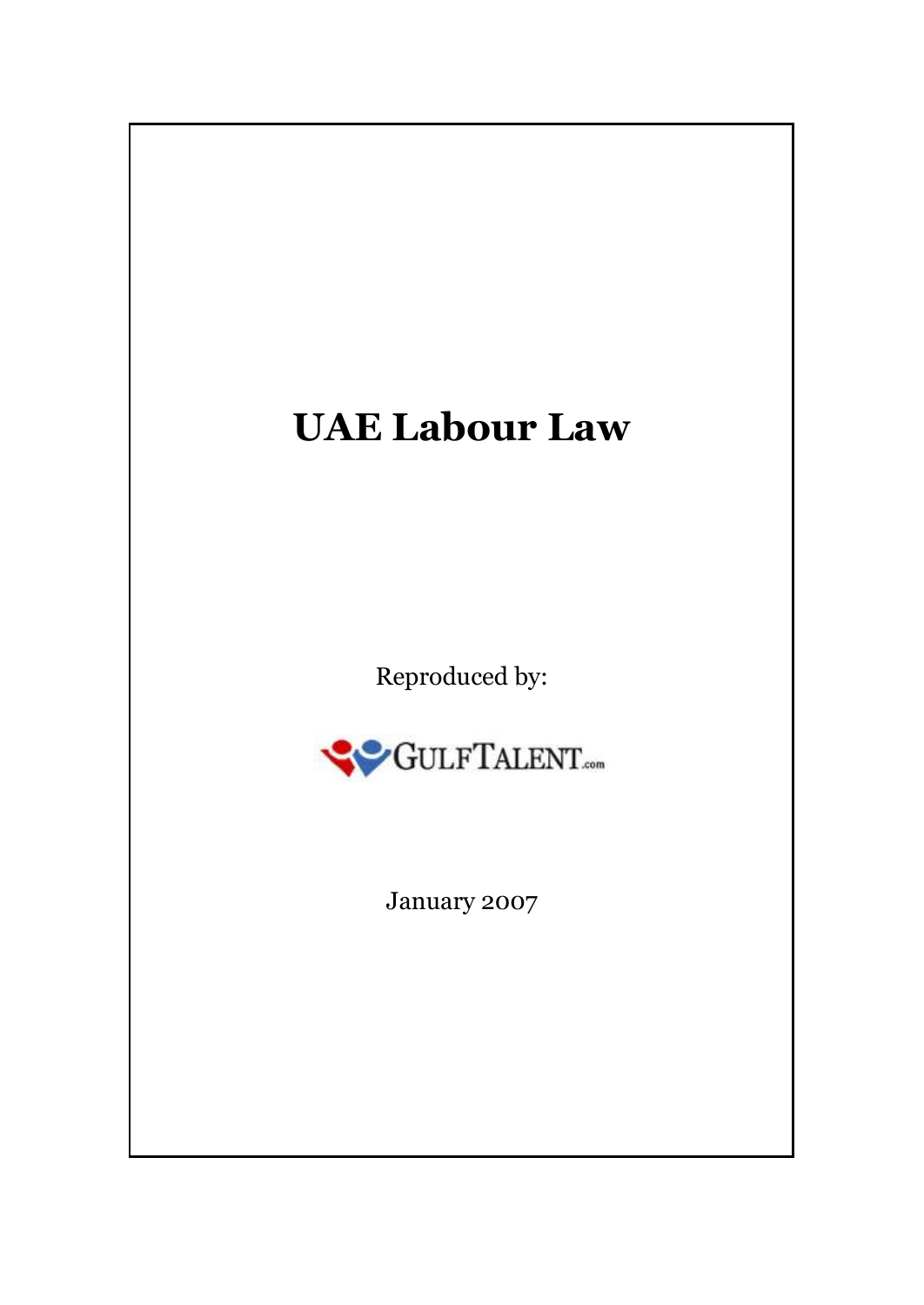#### **UAE Labour Law**

#### **Disclaimer**

This English language text is not an official translation and is provided for information purposes only. It confers no rights and imposes no obligations separate from those conferred or imposed by the original Arabic legislation formally adopted and published. In the event of any discrepancies between the English translation and the Arabic original, the Arabic original shall prevail.

GulfTalent.com can not guarantee the accuracy and correctness of the translation and is not responsible for any consequence resulting from the use of this English translation in place of the original Arabic text. The recipient is solely responsible for the use of the information contained herein.

#### **Reproduced by:**

GulfTalent.com Tel: +971 4 3672084 Fax: +971 4 3672782 Web: [www.gulftalent.com](http://www.gulftalent.com/)

© GulfTalent.com 2007. All rights reserved.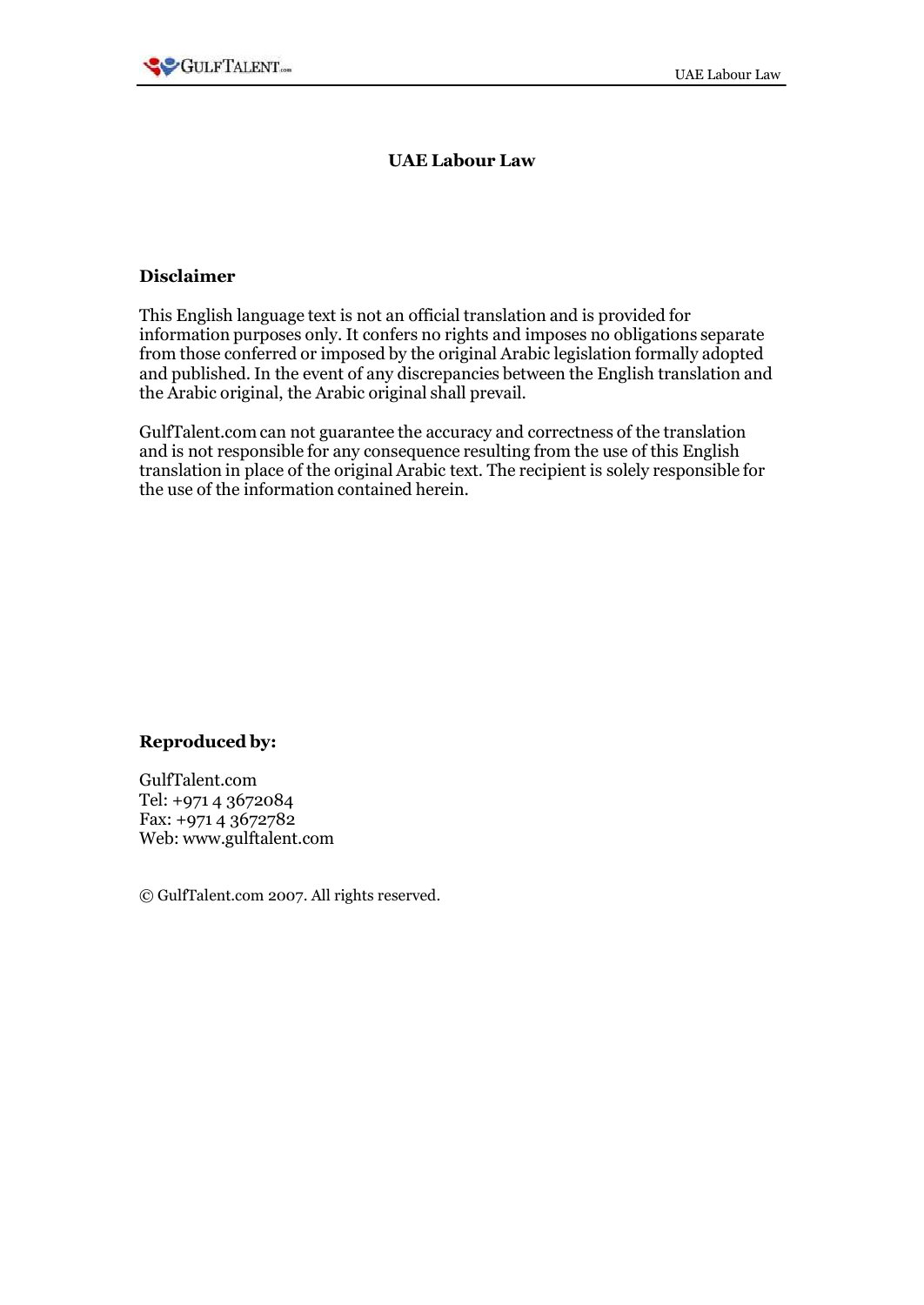## **Other Resources from GulfTalent.com**

#### **Middle East Labour Market Research**

Additional research and analysis on the Middle East employment market and HR practices can be found at [www.gulftalent.com/HRZone](http://www.gulftalent.com/HRZone)

The coverage includes:

- y Compensation Trends
- y Recruitment & Retention Issues
- y Industry-specific Employment Trends
- y GCC Labour Laws
- y HR Events in the Middle East

#### **Recruitment Services for Employers**

GulfTalent.com provides a range of online advertising and resume search facilities to assist employers in the Middle East with recruitment of professional staff. Further information is available online at [www.gulftalent.como](http://www.gulftalent.com/)r by contacting GulfTalent.com's head office in Dubai.

## **Job [Opportunities](http://www.gulftalent.com/) in Dubai and the Middle East**

Professionals interested in career opportunities across the Middle East can register online at [www.gulftalent.com.](http://www.gulftalent.com/)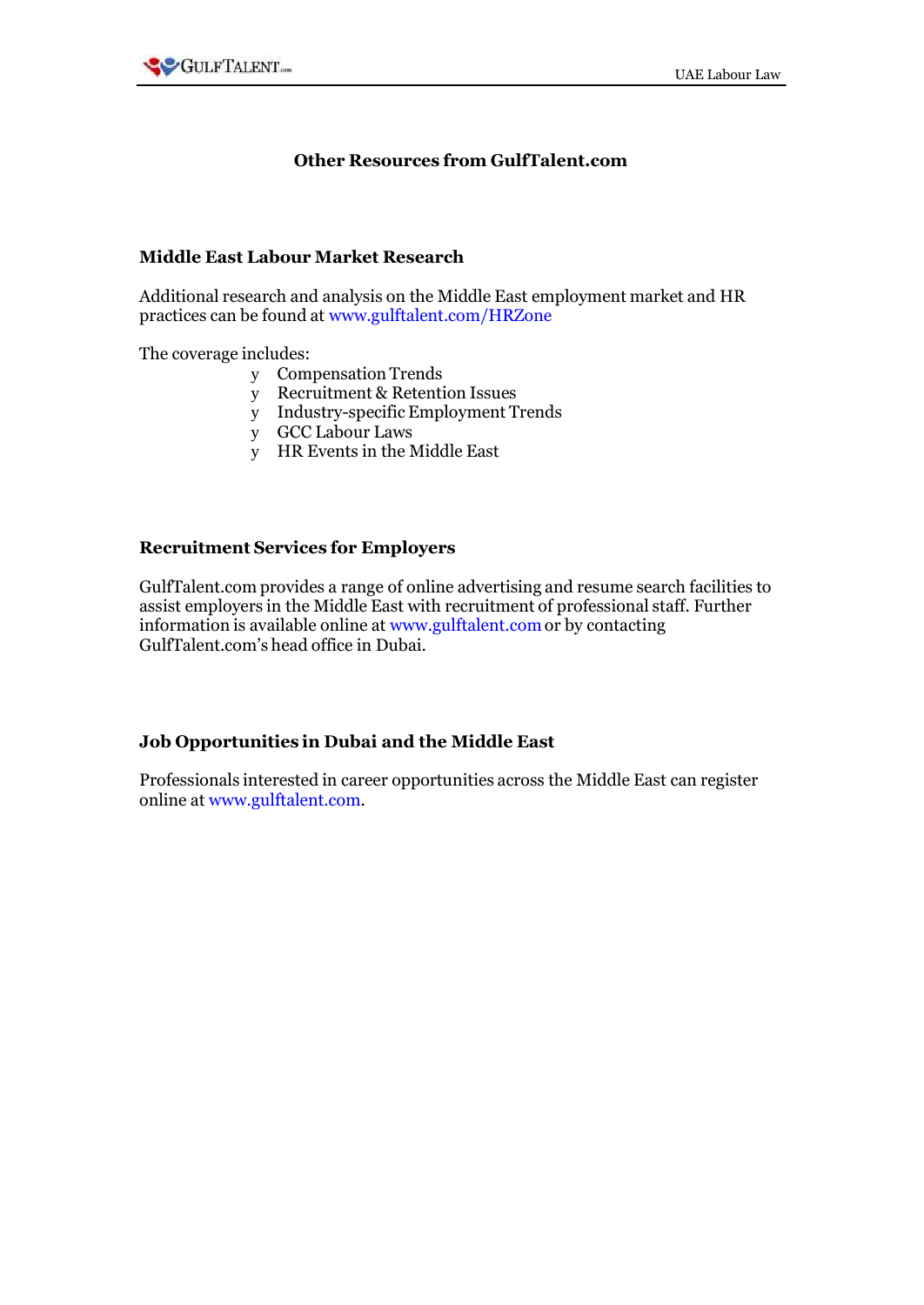## **UAE Labour Law**

| <b>Table of Contents</b>                                           |
|--------------------------------------------------------------------|
| Federal Law No 8, For 1980, On Regulation of Labour Relations 2    |
|                                                                    |
|                                                                    |
|                                                                    |
| Chapter II: Employment Of Workers Children And Women  6            |
|                                                                    |
|                                                                    |
|                                                                    |
| Section IV: Rules Common to Employment of Children and Women 9     |
| Chapter III: Employment Contracts, Records and Wages  11           |
|                                                                    |
| Section II: Apprenticeship & Vocational Training Contracts 12      |
|                                                                    |
|                                                                    |
|                                                                    |
|                                                                    |
|                                                                    |
| Chapter V: Workers' Safety, Protection, Health And Social Care  20 |
|                                                                    |
|                                                                    |
|                                                                    |
|                                                                    |
| Chapter VIII: Compensation For Occupational Injuries31             |
|                                                                    |
|                                                                    |
|                                                                    |
|                                                                    |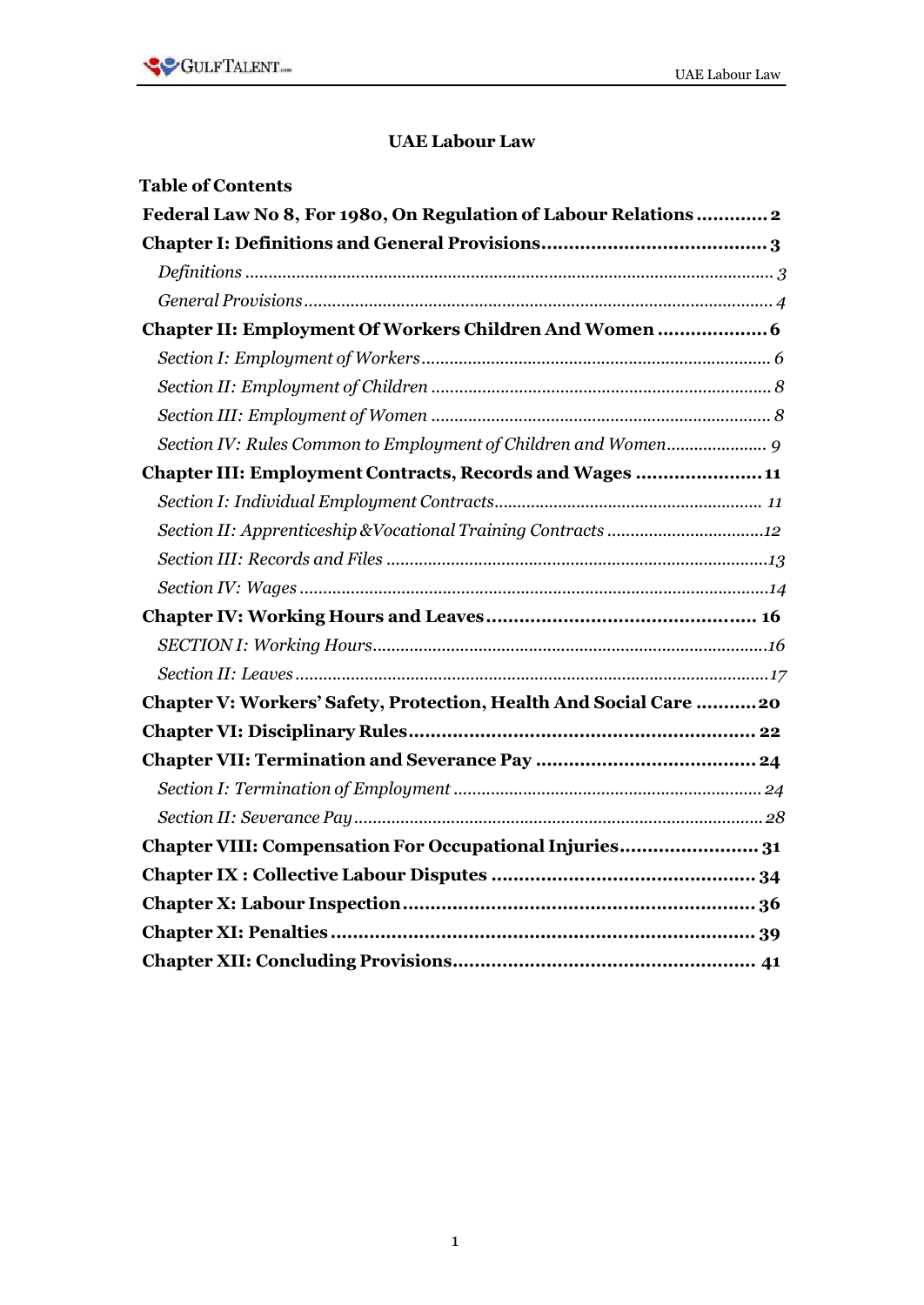# **Federal Law No 8, For 1980, On Regulation of Labour Relations**

We, Zayed Bin Sultan Al Nahyan, President of the United Arab Emirates;

- After having reference to the Constitution;
- And to Law No. 1 for 1972, on the functions of the Ministries and the powers
- of the Ministers, and amending laws thereof;
- And based on the submission of the Minister of Labour and Social Affairs,
- the approval of the Council of Ministers and the Federal National Council, and ratification by the Supreme Council;

Issue the following law: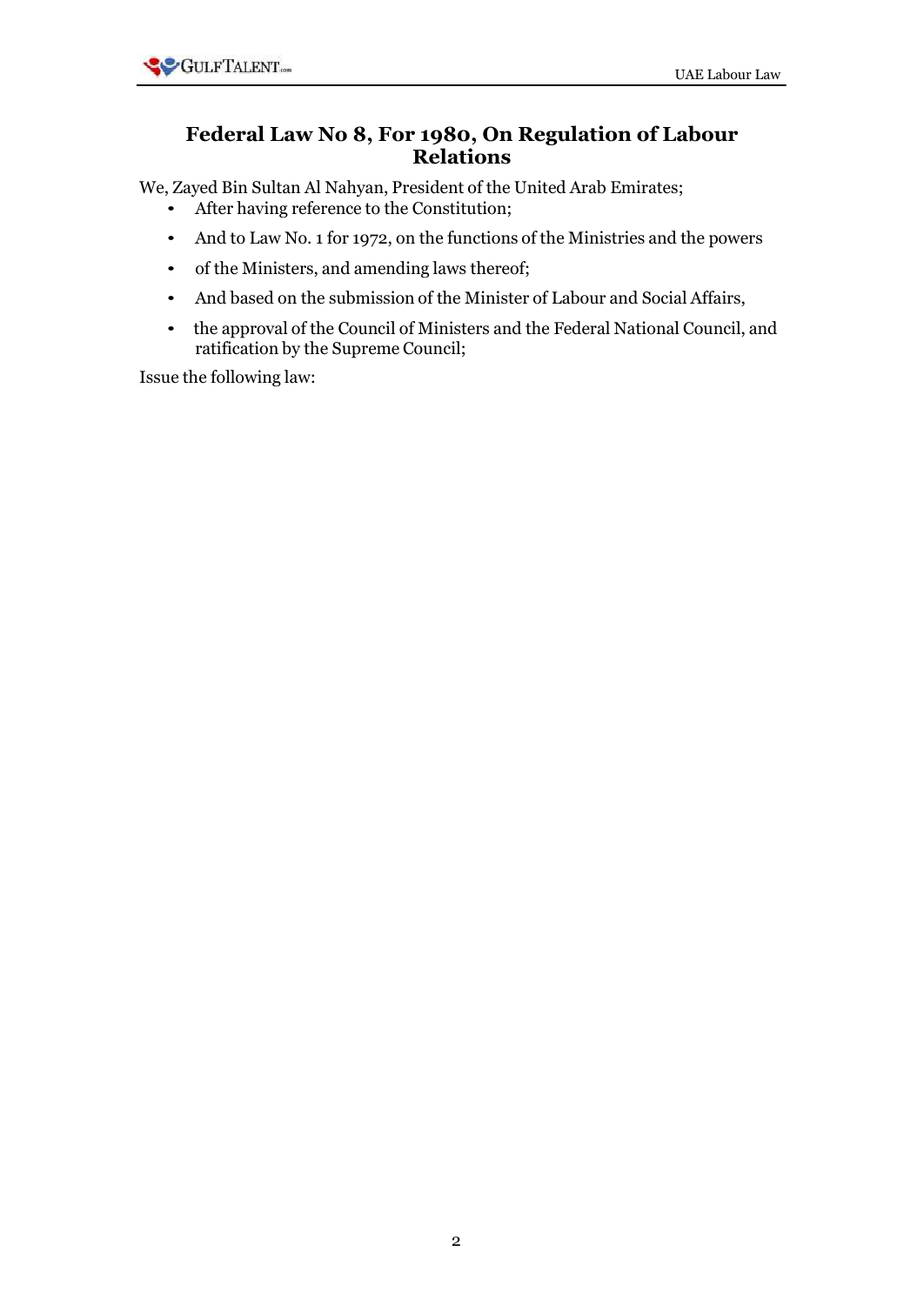# **Chapter I: Definitions and General Provisions**

## **Definitions<sup>1</sup>**

## **Article 1**

For the purpose of this law, the following terms and expressions shall have the meanings herein assigned to them, unless the context requires otherwise:

- 1. **Employer**: Any natural or legal person employing one or more workers in return for any kind of wage.
- 2. **Worker**: Any male or female working, for wage of any kind, in the service or under the management or control of an employer, albeit out of his sight. This term applies also to labourers and employees who are in an employer's service and are governed by the provisions of this Law.
- 3. **Firm**: Any economic, technical, industrial or commercial unit where personnel are employed and whose objective is to produce or market commodities or to provide services of any kind.
- 4. **Employment Contract**: Any agreement, for a definite or indefinite term, concluded between an employer and an employee, whereby the latter undertakes to work in the employer's service and under his management and control, in return for a certain wage that the employer undertakes to pay.
- 5. **Work**: Any human effort- intellectual, technical or physical- exerted in return for wage, irrespective of whether such work is permanent or temporary;
- 6. **Temporary Work**: An assignment that has to be carried out within a specified period of time.
- 7. **Agricultural Work**: Work involving ploughing, cultivation, harvesting, or breeding of cattle, poultry, silkworms, bees and the like.
- 8. **Continuous Service**: An uninterrupted service with the same employer or his legal successor, from the service commencement date.
- 9. **Wage**: Any consideration, in cash or in kind, given to a worker, in return for his service under an employment contract, whether on yearly, monthly, weekly, daily, hourly, piece meal, output or commission basis.

The wage shall include the cost of living allowance. It shall also include any grant given to a worker as a reward for his honesty or efficiency, provided such amounts are stipulated in the employment contract or in the firm's internal regulations or are being so customarily granted that the firm workers regard them as part of their wage and not as donations.

- 10. **Basic Wage**: The wage specified in a valid employment contract, exclusive of any allowances whatsoever.
- 11. **Occupational Injury**: Any of the work-related diseases listed in the schedule attached hereto or any other injury sustained by a worker during and by reason of carrying out his duties. Any accident sustained by a worker on his way to or back from work shall be considered an occupational injury, provided that the journey to and from work is made without any break, lingering or diversion from the normal route.

<sup>1</sup> Translator's Note: All references to the masculine gender in this translated text shall be regarded as references to the feminine and neuter genders as well. Similarly, references to nouns and pronouns in singular form shall equally denote the plural form.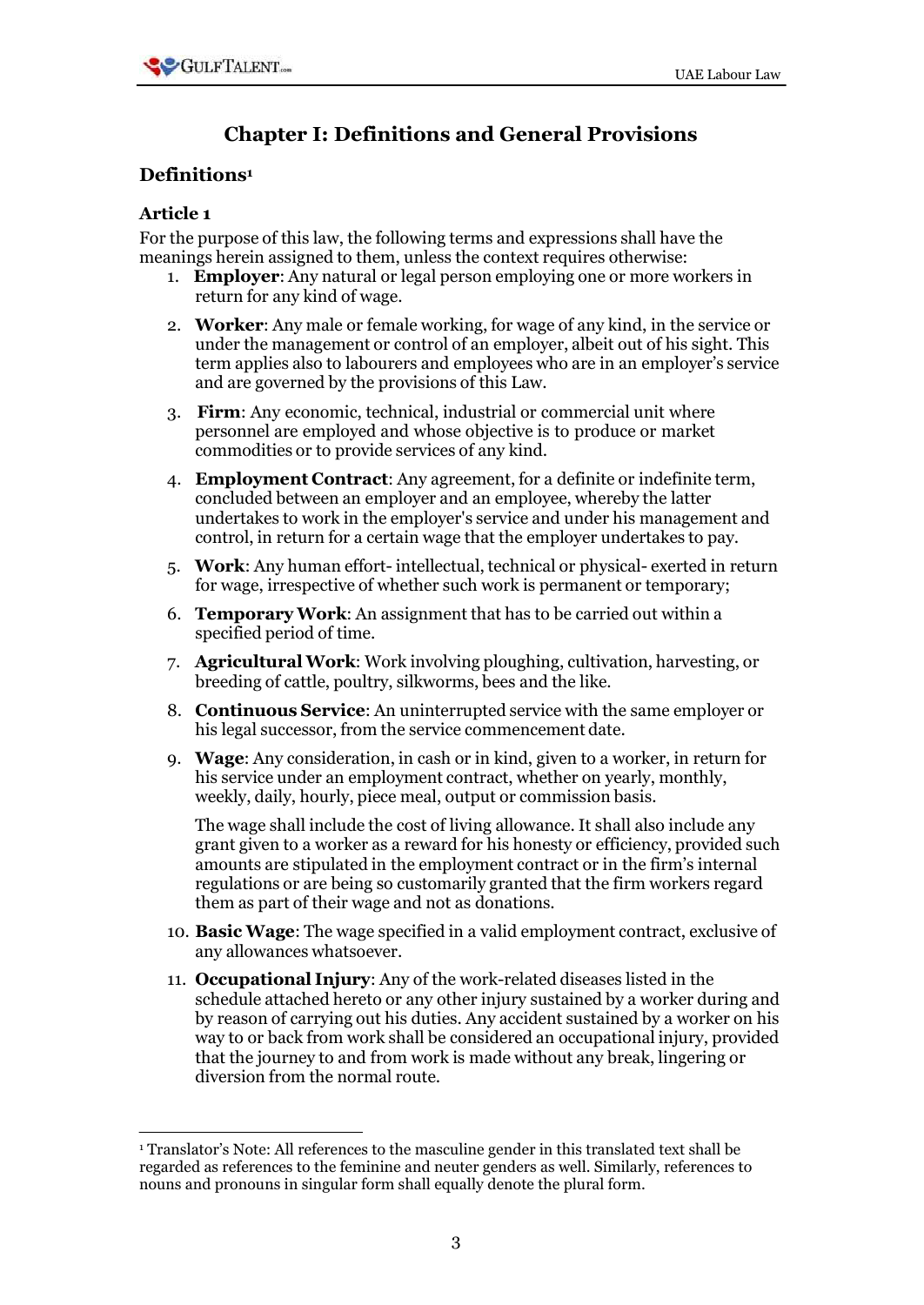12. **Labour Department**: The branches of the Ministry of Labour and Social Affairs that are in charge of labour affairs in the emirates of the Federation.

## **General Provisions**

## **Article 2**

Arabic shall be the language to be used in all records, contracts, files, data, etc. provided for in this Law or in any orders or regulations issued in implementation thereof. Arabic shall also be used in instructions and circulars issued to employees by their employer. Where the employer besides Arabic uses a foreign language, the Arabic version shall prevail.

## **Article 3**

The provisions of this Law shall not apply to the following categories:

- 1. Employees of the Federal Government and of governmental departments of the emirates of the Federation, employees of municipalities, other employees of federal and local public authorities and corporations, as well as employees who are recruited against federal and local governmental projects.
- 2. Members of the armed forces, police and security.
- 3. Domestic servants employed in private households, and the like.
- 4. Farming and grazing workers, other than those working in agricultural establishments that process their own products, and those who are permanently employed to operate or repair mechanical equipment required for agricultural work.

## **Article 4**

Any payments due to an employee or his beneficiaries hereunder shall constitute a first priority charge on all the employer's moveable and immovable property, and shall be paid immediately upon settlement of any legal expenses, sums due to the public treasury and Sharia's alimony awarded under Islamic Law to the wife and children.

## **Article 5**

Actions initiated by employees or their beneficiaries under this Law shall be exempt from court fees at all stages of litigation and execution, and shall be dealt with in an expeditious manner. Upon non-admission or dismissal of a case, the court may order the plaintiff to pay all or part of the expenses.

## **Article 6**

Without prejudice to the rules provided for under this Law concerning collective labour disputes, if the employer, the worker or any beneficiary thereof disputes any of the rights provided for any of them under this Law, he shall file an application to the competent Labour Department, which shall summon both parties and take whatever action it deems necessary to settle the dispute amicably.

If no such amicable settlement is reached, the said Department shall, within two weeks from the date of application, refer the dispute to the competent court under a memorandum containing a summary of the dispute, the arguments of both parties, and the Department's comments. The court shall, within three days from date of receiving the application, fix a hearing date and notify the parties accordingly. The court may summon a representative of the Labour Department to explain the content of the memorandum submitted by it.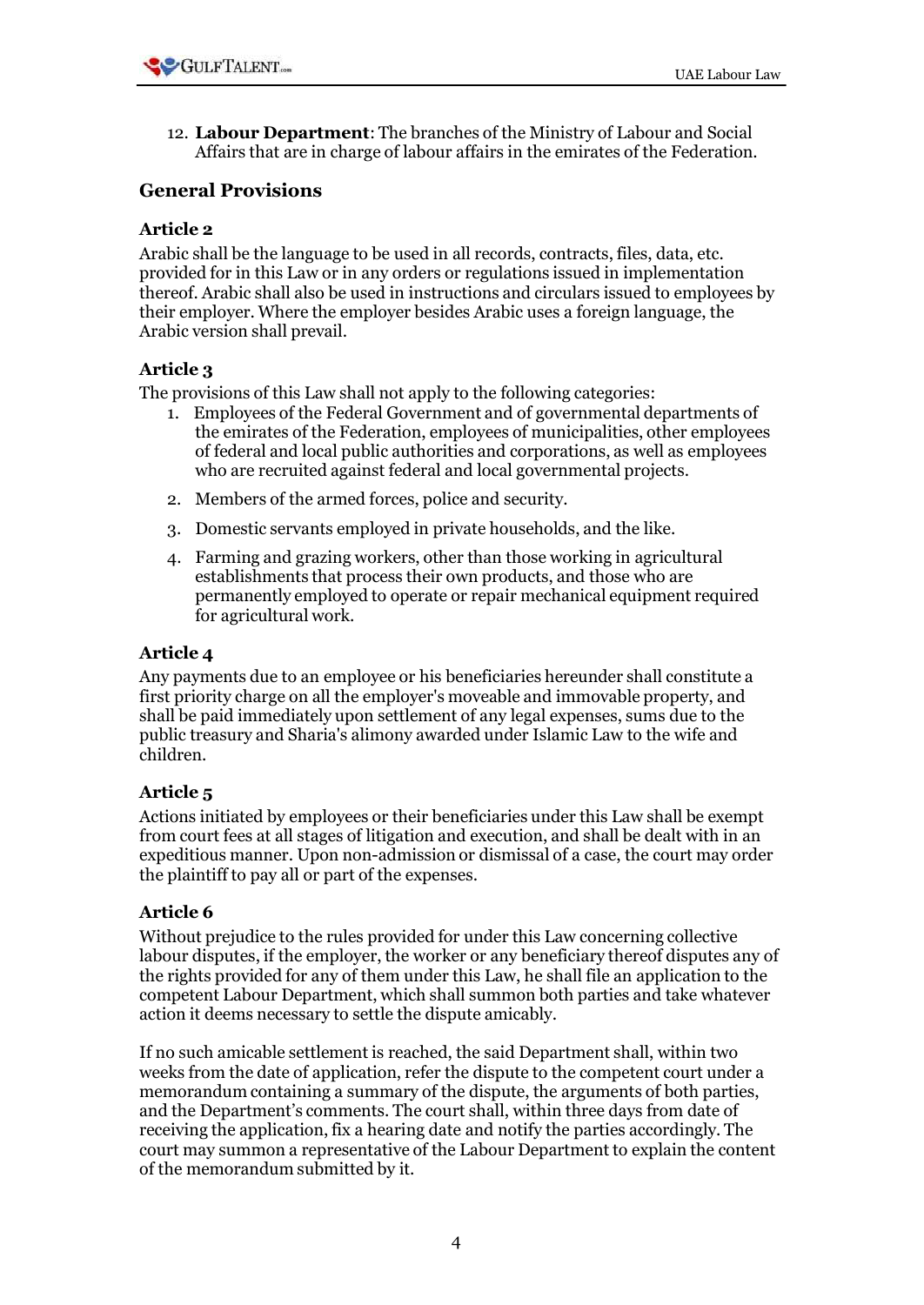In all cases, no claim for any of the rights provided for in this Law shall be heard if brought to court after the lapse of one year from the date of accrual, nor shall any claim be admitted if the procedures stated in this Article are not complied with.

## **Article 7**

Any conditions contrary to the provisions of this Law, albeit precedent to the date of effectiveness, shall be null and void unless they are more advantageous to the worker.

## **Article 8**

The periods and dates referred to herein shall be calculated according to the Gregorian calendar. For the purpose of this Law, a calendar year is regarded as 365 days, and a calendar month as 30 days, unless otherwise specified in the employment contract.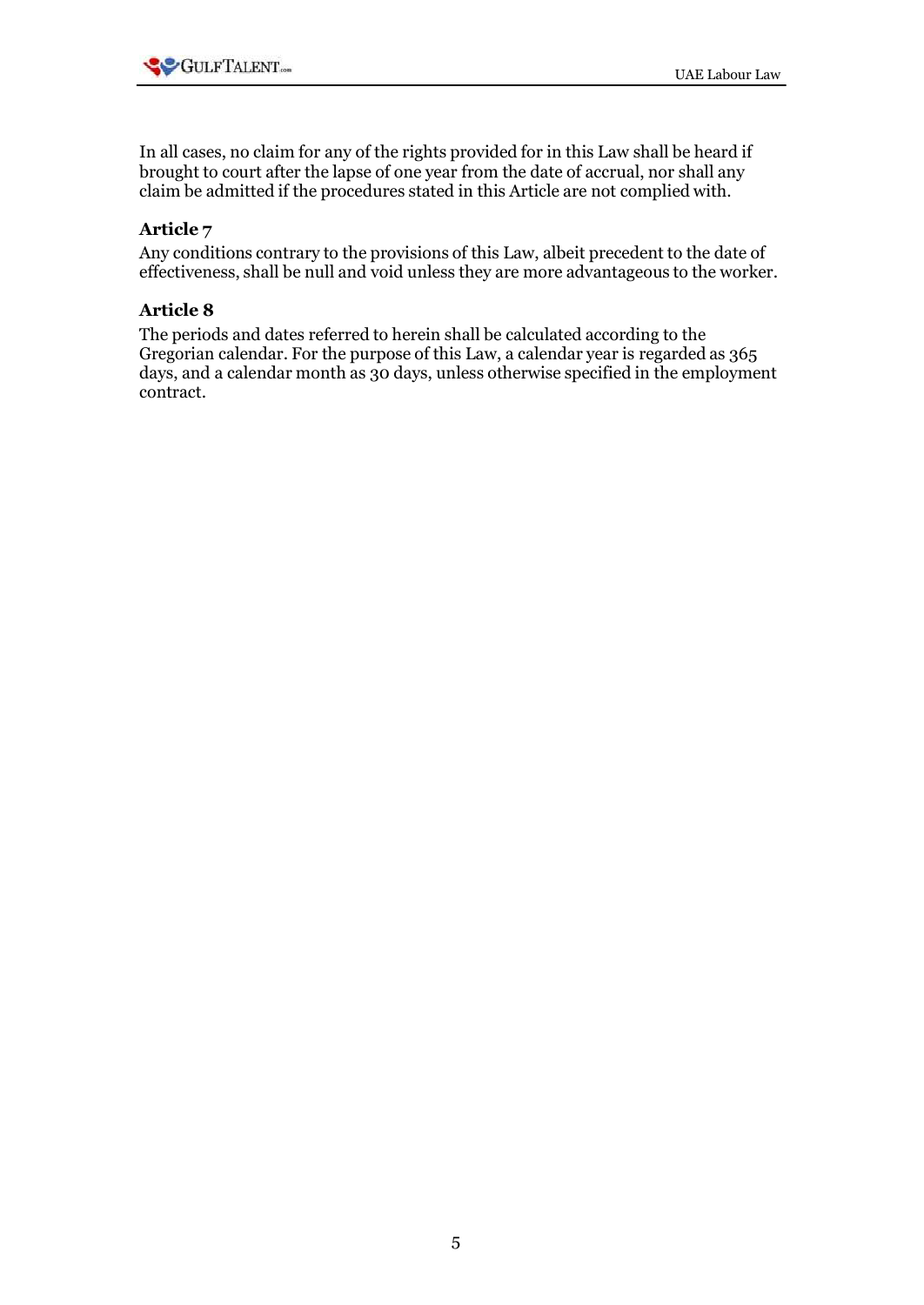# **Chapter II: Employment Of Workers Children And Women**

# **Section I: Employment of Workers**

## **Article 9**

Work is an inherent right of the Nationals of the United Arab Emirates. Nonnationals may not engage in any work within the State except in accordance with the conditions stipulated in this Law and its executive orders.

## **Article 10**

Where National workers are not available, preference in employment shall be given to:

- 1. Workers of other Arab nationalities.
- 2. Workers of other nationalities.

## **Article 11**

There shall be established within the Labour Department a section for the employment of Nationals, which shall assume the following functions:

- 1. Procuring employment opportunities suitable for nationals.
- 2. Assisting employers by supplying their demand of National workers when needed.
- 3. Registering Nationals who are unemployed or seeking better employment in a special register. Such registration shall be made at the applicant's own request. Each registered jobseeker shall be issued, free of charge, a certificate of registration on the day of application. A registration certificate shall be assigned a serial number and shall contain the applicant's name, age, and place of residence, occupation, qualification and past experience.

# **Article 12**

Employers may recruit any unemployed National and shall, in such a case, notify the Labour Department in writing within 15 days from recruitment date. Such notification shall specify the employee's name and age, the date of employment, the specified wage, the type of work assigned to him, and the number of his registration certificate.

# **Article 13**

Non-Nationals may not be employed in the United Arab Emirates without the prior approval of the Labour Department and before first obtaining an employment permit in accordance with the procedures and regulations laid down by the Ministry of Labour and Social Affairs. Such permit shall not be granted unless the following conditions are fulfilled:

- 1. That the worker possesses professional competence or educational qualification the country is in need of.
- 2. That the worker has lawfully entered the country and satisfied the conditions prescribed in the residence regulations in force.

## **Article 14**

The Labour Department may not give its approval to the employment of non-Nationals until it is satisfied that there are no unemployed Nationals registered with the employment section who are capable of performing the work required.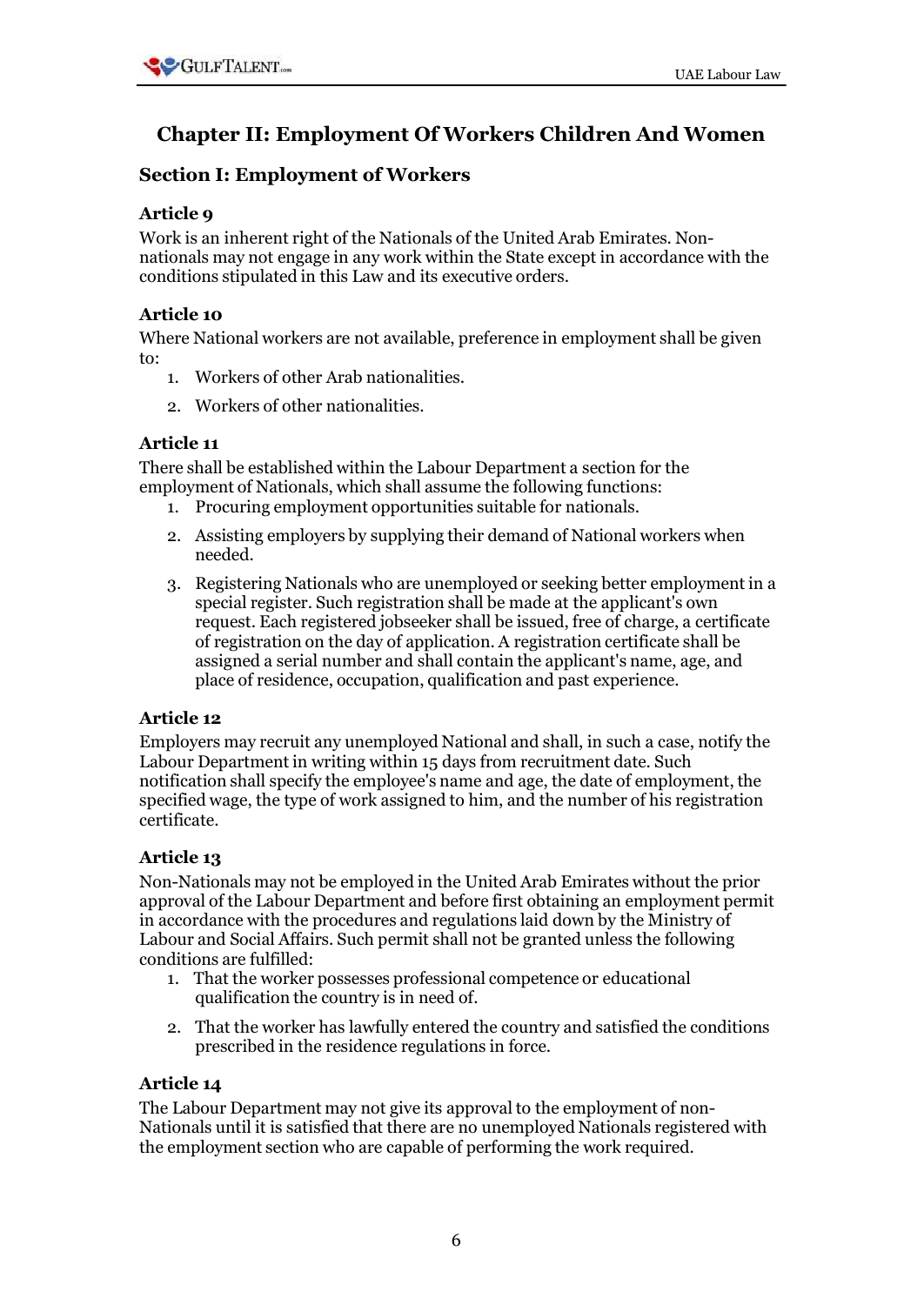

The Ministry of Labour and Social Affairs may cancel a work permit granted to a non-National in the following cases:

- 1. If the worker remains unemployed for more than three consecutive months.
- 2. If the worker no longer meets one or more of the conditions on the basis of which the permit was granted.
- 3. If it is satisfied that a particular National is qualified to replace the non-National worker, in which case the latter shall remain in his job until the expiry date of his employment contract or of his employment permit, whichever is earlier.

#### **Article 16**

There shall be established within the Ministry of Labour and Social Affairs a special section for the employment of non-Nationals, whose functions shall be specified in a ministerial resolution.

#### **Article 17**

It shall not be permissible for any natural or legal person to serve as agent for recruitment or supply of non-National workers unless he is duly licensed to do so. Such a license may only be issued to Nationals and in cases where its issue is considered necessary, and it shall be issued by order of the Minister of Labour and Social Affairs.

A license shall be valid for a renewable period of one year, and the licensee shall be subject to the Ministry's supervision and control. No such a license shall be granted if a placement office affiliated to the Ministry or to an authority approved by the Ministry is already operating in the area and is able to act as an intermediary in the supply of labour.

#### **Article 18**

No licensed employment agent or labour supplier shall demand or accept from any worker, whether before or after the latter's admission to employment, any commission or material reward in return for employment, or charge him for any expenses thereby incurred, except as may be prescribed or approved by the Ministry of Labour and Social Affairs.

Persons supplied by an employment agent or labour supplier shall, immediately upon assuming employment, be regarded as employees of that employer and shall have all the rights of the employees of the firm in which they are employed. They shall relate directly with their employer, without any involvement on the part of the employment agent, whose function and relationships with them shall cease as soon as they are supplied to and employed by the employer.

## **Article 19**

The Minister of Labour and Social Affairs shall prescribe, by virtue of ministerial resolutions, the rules, procedures and forms to be adhered to by private and public employment agencies, the manner of coordination of the activities of these agencies, and the conditions for licensing private employment agencies and labour suppliers. The Minister shall also issue resolutions prescribing the occupational classification tables, which shall serve as a basis for recruitment.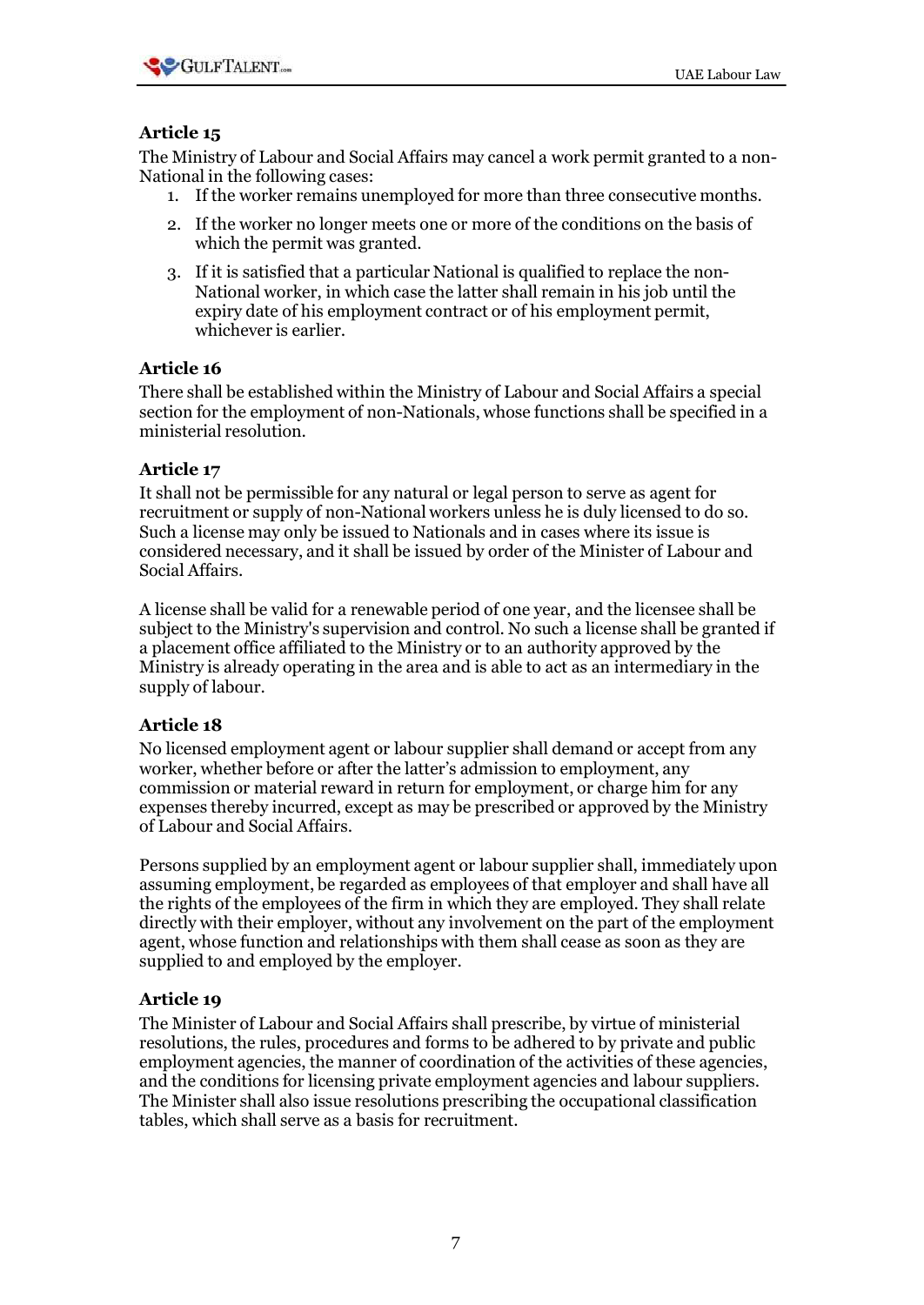# **Section II: Employment of Children**

### **Article 20**

It shall not be allowed to employ children under the age of 15.

## **Article 21**

Before employing a child, an employer shall obtain the following documents and keep them in his personal file:

- 1. A birth certificate, or an official extract thereof, or age estimation certificate, to be issued by a competent medical officer and authenticated by the competent health authorities.
- 2. A certificate of medical fitness for the required work issued by a competent medical officer and duly authenticated.
- 3. A written consent from the child's guardian or trustee.

### **Article 22**

The employer shall keep at the workplace a special register of children, showing each child's name and age, full name of his guardian or trustee, the child's place of residence and date of employment, and the job on which he is employed.

#### **Article 23**

No child shall be made to work at night in an industrial enterprise. The term "at night" refers to a period of not less than twelve consecutive hours, including the period from 8 p.m. to 6 a.m.

### **Article 24**

No child shall be employed on any job that is hazardous or detrimental to health, as defined in a resolution by the Minister of Labour and Social Affairs, after consulting the concerned authorities.

#### **Article 25**

The maximum working hours for children shall be six a day, intercepted by one or more breaks for rest, food or prayer, which shall amount in aggregate to not less than a full hour. Such break(s) shall be so arranged that no child shall work for more than four successive hours. No child shall remain at the workplace for more than seven successive hours.

#### **Article 26**

Children shall under no circumstances be required to work overtime, or to remain at the workplace after their prescribed working hours, or be employed on a rest day.

## **Section III: Employment of Women**

#### **Article 27**

No women shall be required to work at night. The term "at night" refers to a period of not less than eleven successive hours, including the period from 10 p.m. to 7 a.m.

#### **Article 28**

The prohibition of night work for women shall not apply in the following circumstances:

1. Where work in the firm is disrupted by a force majeure.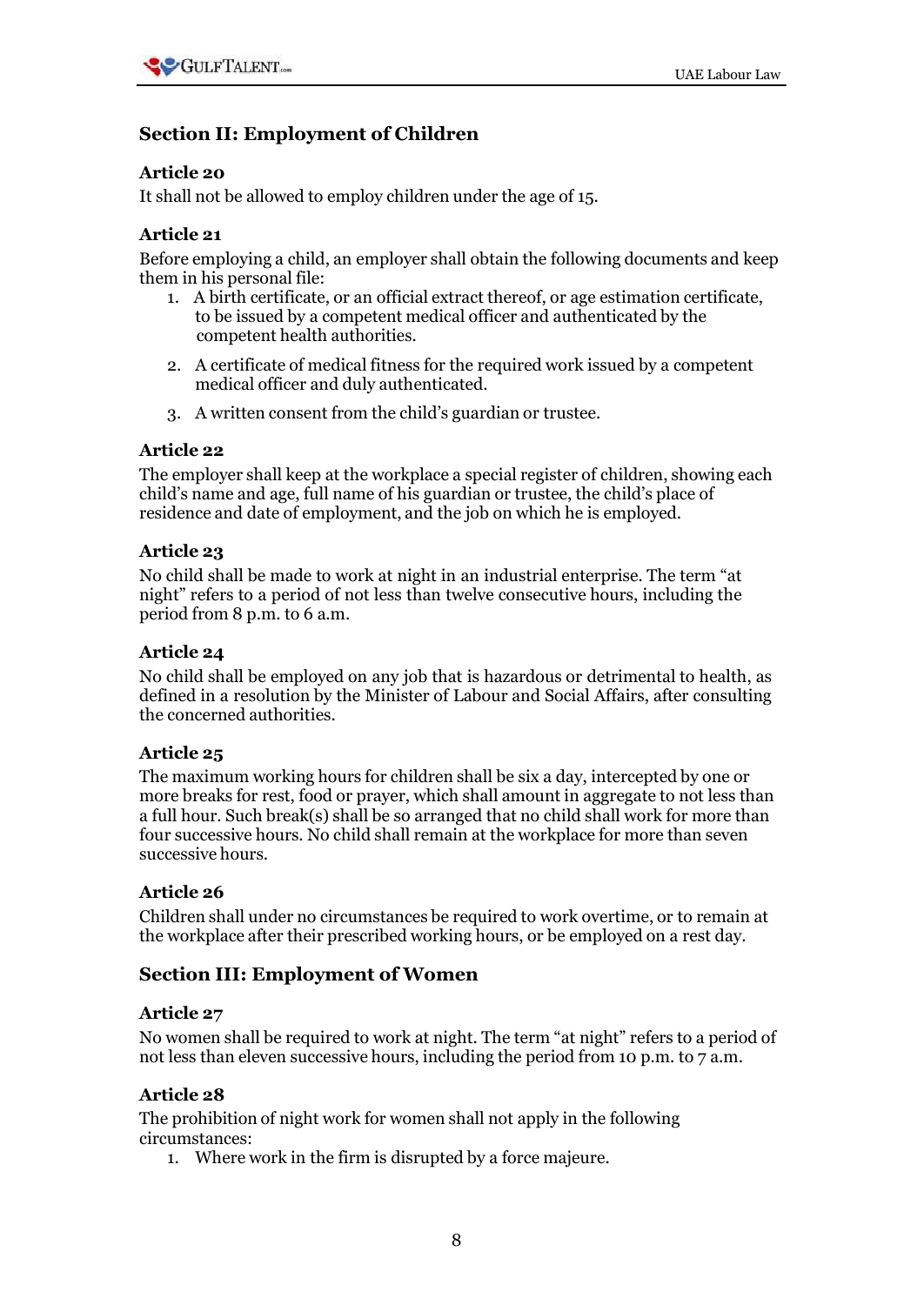- 2. Executive managerial and technical staff.
- 3. Work in such health services and other business as may be specified in a resolution by the Minister of Labour and Social Affairs, if the female worker is not normally engaged in manual work.

No women shall be employed on any job that is hazardous, arduous or physically or morally detrimental or on any other work as may be specified in a resolution by the Minister of Labour and Social Affairs, after consulting the concerned authorities.

## **Article 30**

A female worker shall be entitled to maternity leave with full pay for a period of forty five days, including both pre and post natal periods, provided that she has completed not less than one year of continuous service with her employer. A female worker who has not completed the aforesaid period of service shall be entitled to maternity leave with half pay.

A female worker who has exhausted her maternity leave may be absent from work without pay for a maximum period of 100 consecutive or non-consecutive days if such absence is due to an illness preventing her from resuming her work. A medical certificate issued by a duly authorized medical institution or authenticated by the competent health authority confirming that the illness is a result of pregnancy or delivery shall document such illness. The leave provided for in the preceding two paragraphs shall not be deducted from other leave periods.

### **Article 31**

During the 18 months following her delivery, a female worker nursing her child shall, in addition to any prescribed rest period, be entitled to two additional breaks each day for this purpose, neither of which shall exceed half an hour. These two additional breaks shall be considered as part of the working hours and shall not entail any reduction of wage.

## **Article 32**

A female wage shall be equal to that of a male if she performs the same work.

## **Section IV: Rules Common to Employment of Children and Women**

#### **Article 33**

The Minister of Labour and Social Affairs may resolve that charitable and educational institutions be exempted from all or some of the provisions of the preceding two Sections of this Chapter, if the objective of such institutions is to provide vocational training or education for children or women, and provided that the internal regulations of such institutions shall specify the nature of activities undertaken by children and women at these institutions, and their employment terms and working hours, in a manner that is not incongruent with the actual endurance of children and women.

## **Article 34**

The following persons shall be held punitively responsible for observance of the provisions of Sections II and III of this Chapter:

1. Employers or their representatives.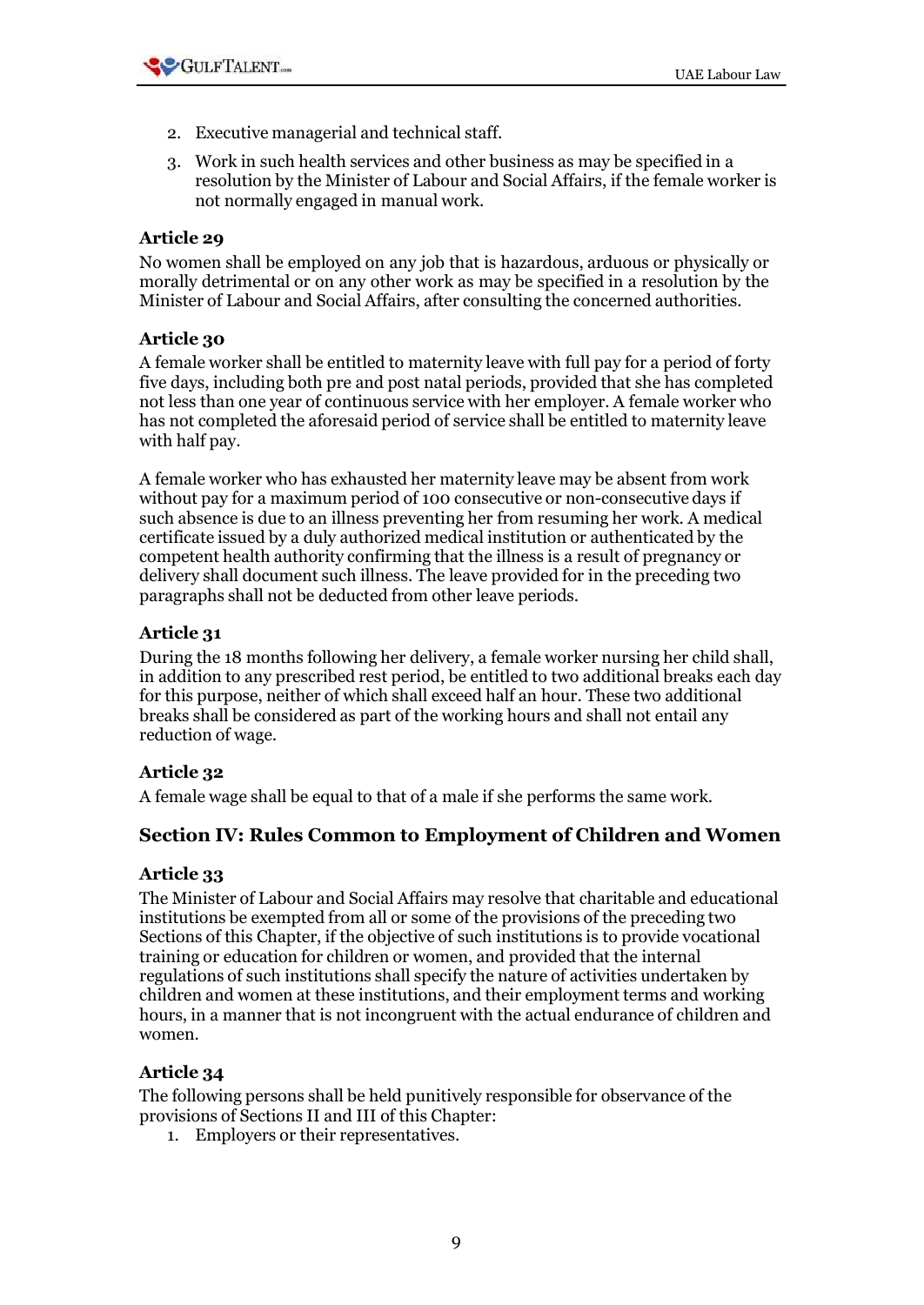2. A child's guardian or trustee, a woman's husband or guardian, or a minor woman's trustee - who consents to the employment of children or women contrary to the provisions of this Law.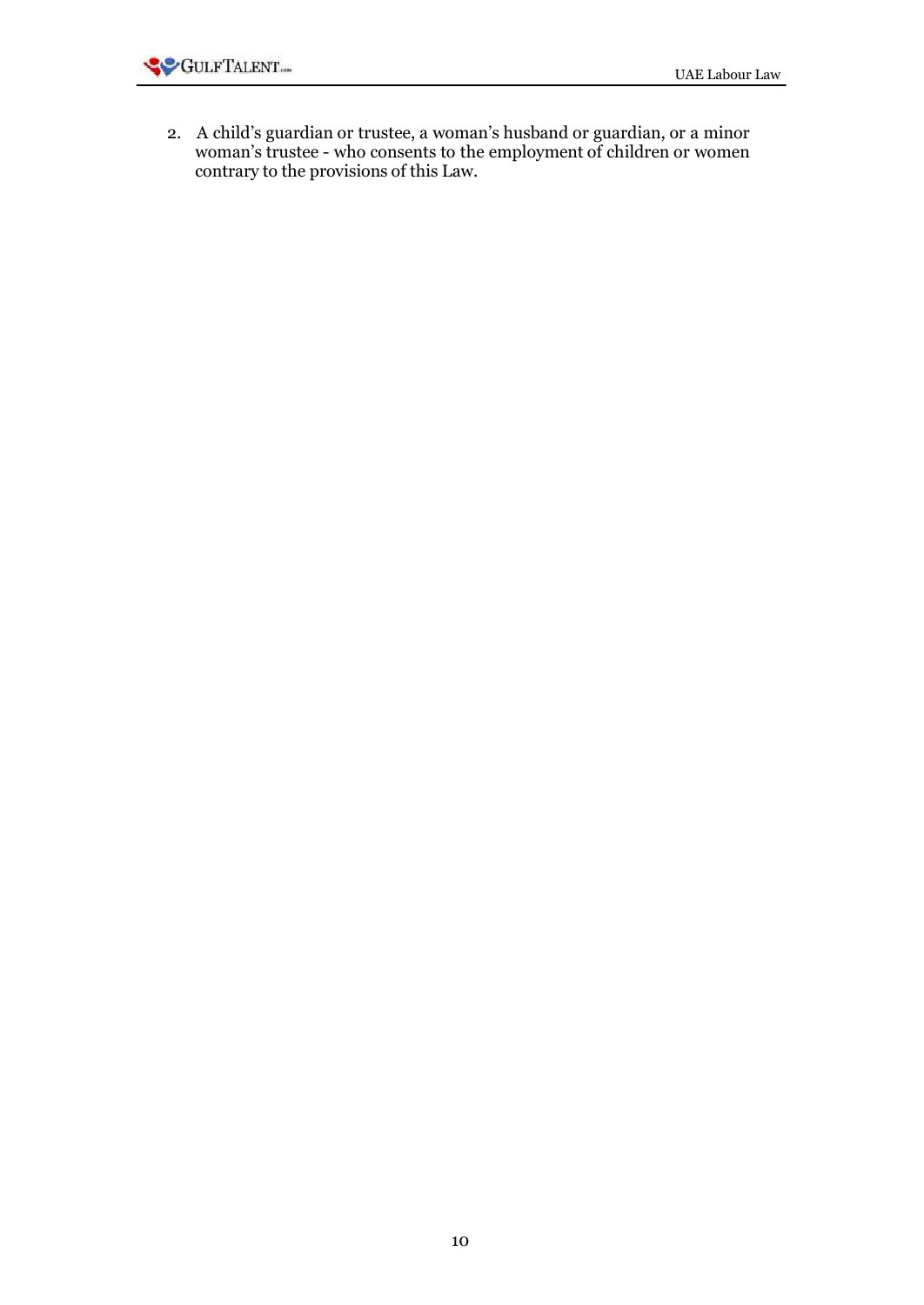# **Chapter III: Employment Contracts, Records and Wages**

# **Section I: Individual Employment Contracts**

## **Article 35**

Subject to the provisions of Article 2, an employment contract shall be written in duplicate, with one copy to be delivered to the worker and the other to the employer. In the absence of written contract, adequate proof of its terms may be established by all admissible means of evidence.

## **Article 36**

An employment contract shall particularly specify the date of its conclusion, the date on which work is to begin, the type and place of the work, the duration of the contract, (if definite) and the amount of the wage.

## **Article 37**

A worker may be employed on probation for a period not exceeding six months, during which the employer without notice or severance pay may terminate his services. A worker shall not be placed on probation more than once with the same employer. Where a worker successfully completes the period of probation and continues in employment, the said period shall be calculated as part of his period of service.

# **Article 38**

An employment contract may be for a definite or indefinite term. A definite term contract shall not exceed four years; however, it may be renewed by mutual agreement for an equal or a shorter term(s). Where a contract is renewed, the renewal shall be deemed as an extension of the original term and shall be added thereto when calculating the worker's total period of service.

# **Article 39**

An employment contract shall, from its inception, be considered as an indefinite term contract if and only if it:

- 1. Is not written.
- 2. Is concluded for an unspecified period.
- 3. Was originally written and concluded for a definite term but both parties, without a written agreement between them, continued to perform it after its expiry; or
- 4. Was originally concluded for the execution of a specific work that had no specific duration or that is recurrent by nature, but the contract continued after completion of that specific work.

## **Article 40**

Where the parties to the contract continue - after expiry of its initial term or completion of the work agreed upon - to perform the contract without explicit agreement, the original contract shall be deemed to have been extended on the same conditions except for the term.

## **Article 41**

Where an employer subcontracts any of the principal operations or any part thereof to a third party, the latter shall be solely liable for all entitlements of employees engaged in such subcontracted work in accordance with the provisions of this Law.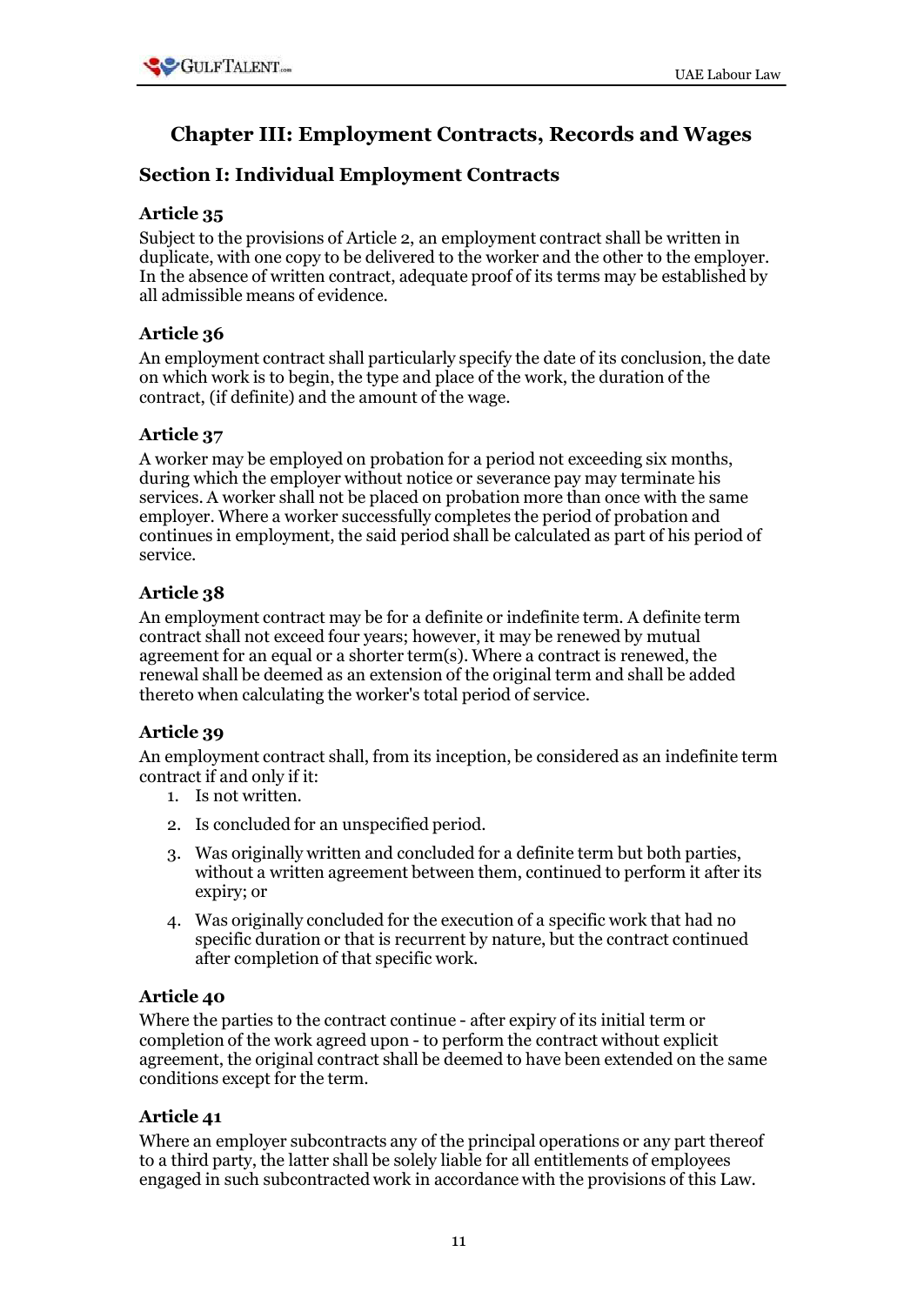# **Section II: Apprenticeship &Vocational Training Contracts**

### **Article 42**

An apprenticeship contract is one whereby a firm owner undertakes to provide full vocational training consistent with the professional standards to another person who has completed at least 12 years of age, who, in turn, undertakes to work for the employer during the training period subject to such terms and for such period as mutually agreed.

The apprenticeship contract shall be in writing; otherwise it shall be null and void. The employer or the training provider shall be sufficiently qualified and experienced in the relevant vocation or trade. In addition, the firm shall satisfy the technical requirements and facilities necessary for providing such training.

#### **Article 43**

An apprentice who has reached the age of maturity may conclude the training contract himself. Those under the age of 18 years may not conclude a training contract directly with an employer, but shall be represented by their natural guardians, legal trustees, or personal ad litem.

### **Article 44**

- 1. An apprenticeship contract shall be made in at least three copies, one of which shall be deposited with the competent labour department for registration and endorsement. Each party shall keep an endorsed copy.
- 2. If an apprenticeship contract submitted for registration contains any clause contrary to this Law or the executive regulations thereof, the competent labour department may require the contracting parties to delete such clause.
- 3. Where the competent labour department does not make any comment or objection within one month from the date on which an apprenticeship contract is deposited with it, the contract shall constructively be deemed to have been endorsed with effect from the date of its deposit.

#### **Article 45**

An apprenticeship contract shall contain details of the identity of the contracting parties or their representatives, as the case may be, and of the procedures, duration, phases, and subject of the training.

#### **Article 46**

An employer shall allow a trainee sufficient time to acquire theoretical knowledge and shall, throughout the period fixed in the contract, train him on the principles of the occupation and the skills for which he was recruited. The Employer shall issue the trainee a certificate on completion of each phase of training in accordance with the provisions of this Section, and also a final certificate on completion of the training period. Such certificate shall be attestable by the competent labour department in accordance with the rules and procedures to be specified in a resolution by the Minister of Labour and Social Affairs.

## **Article 47**

A worker may undertake in the apprenticeship contract that, upon completion of his training, he will work for the employer, or in the establishment where he has been trained, for a period not to exceed twice the period of training. The employer may undertake in the contract to employ the trainee upon completion of the latter's period of training.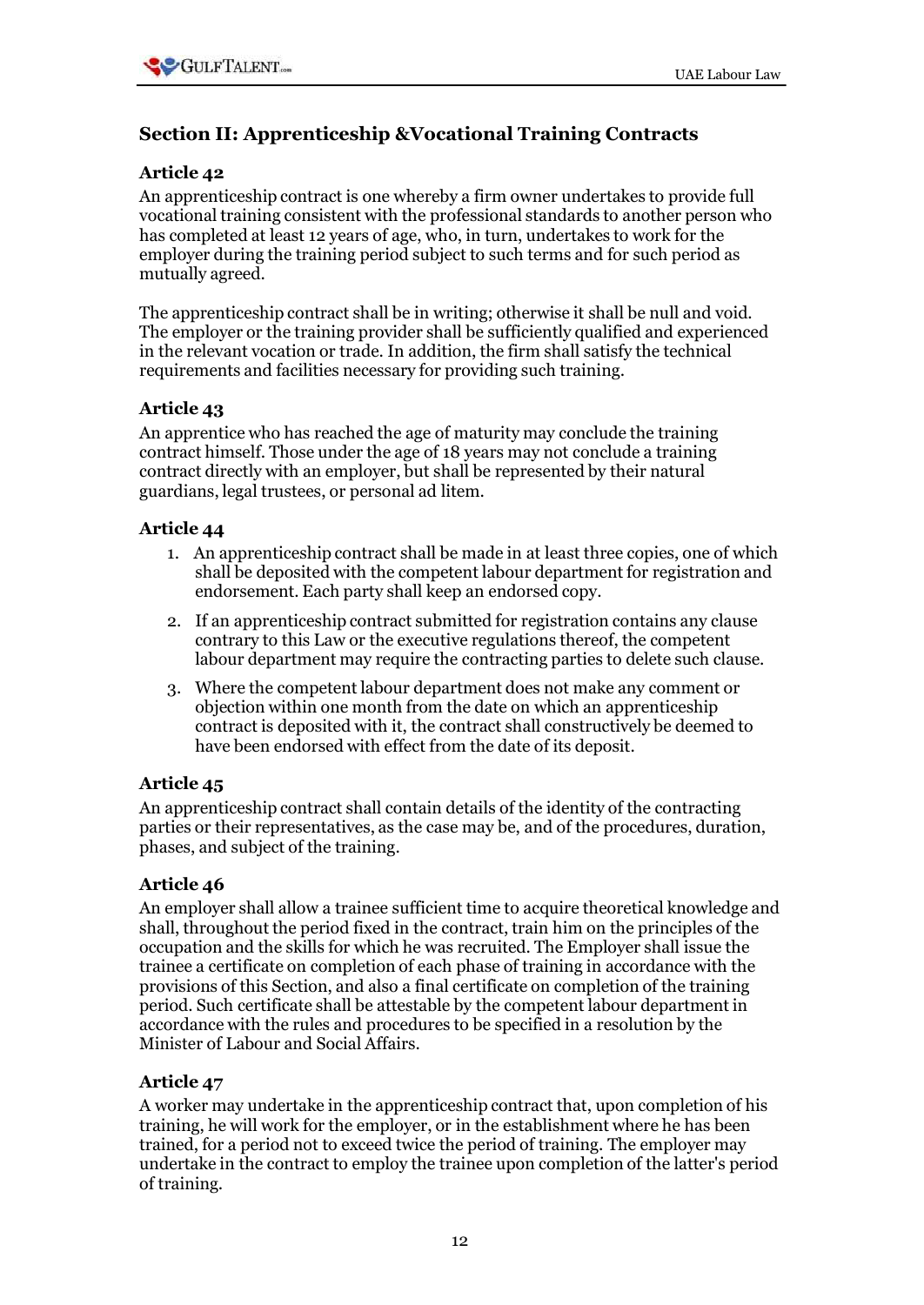An apprenticeship contract shall specify the wage payable during each phase. The wage payable in the final phase shall not be less than the minimum prescribed for an identical work and shall in no circumstances be fixed on a piecemeal or output basis.

## **Article 49**

An apprentice who is under 18 years of age shall, before his training starts, undergo a medical test to determine his ability to carry out the work involved in the profession for which training is sought. If such profession calls for specific physical and health requirements, the medical report shall state whether the training candidate meets such requirements, both physical and psychological.

## **Article 50**

The Minister of Labour and Social Affairs may issue resolutions to regulate training for those professions and trades requiring training, and prescribe the period of such training, the theoretical and practical programmes, the testing conditions and the certificates to be issued on completion of the training period.

The Minister's resolutions in this respect shall be made after consulting the public institutions concerned. The Minister may in all cases appoint one or more experts in the profession or trade for which the training is to be regulated, to advise him on this matter.

## **Article 51**

The Minister of Labour and Social Affairs may issue resolutions for the establishment of vocational training centers, whether independent or in association with professional or non-profit national, foreign or international organisations. The resolution establishing a center shall specify the profession for which training is to be provided, the conditions for admission to the center, the programmes of theoretical and practical study, the rules governing vocational examination and certification, and any other provisions for the optimum operation of the centre.

## **Article 52**

The Minister of Labour and Social Affairs may require such firms, companies, and owners of industrial, professional and craft units as he may specify, to accept for employment a specified number or percentage of National trainees, subject to such terms and conditions, and for such periods, as he may specify.

The Minister may also require such firms, companies, and owners of industrial, professional and craft units as he may specify, to accept for the purpose of training and completion of practical experience a specified number or percentage of the students of industrial and polytechnic institutes and centers, subject to such terms and conditions, and for such periods, as may be agreed with the management of the firms concerned.

# **Section III: Records and Files**

## **Article 53**

Every employer of five or more workers shall-

1. Keep a special file for each worker, showing his name, job or occupation, age, nationality, place of residence, marital status, date of employment, wage and any adjustments thereto, penalties imposed on him, occupational injuries and diseases he sustains and the date of and reasons for termination of his service.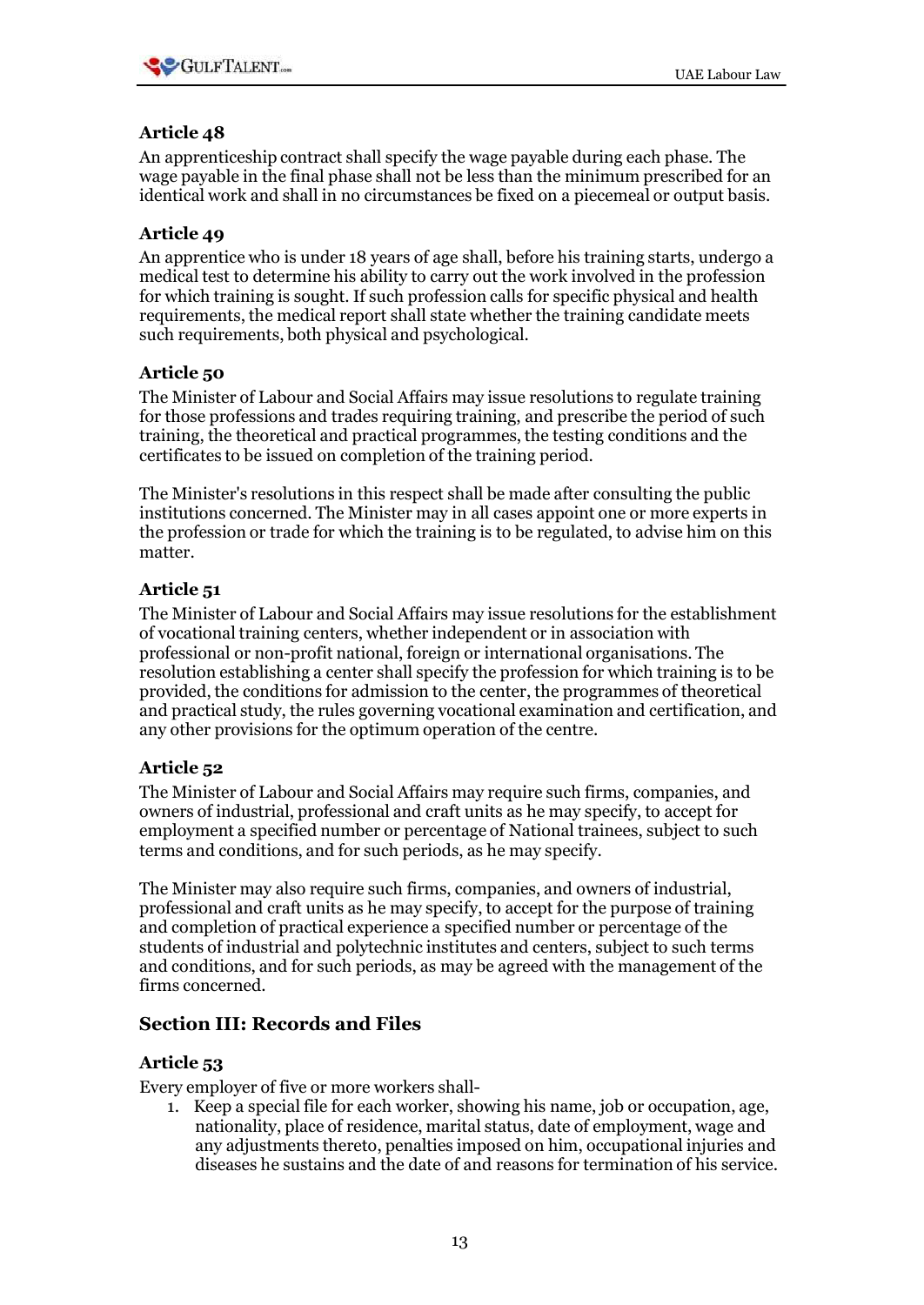2. Create a leave card for each worker, to be kept in the employee's file. It shall be divided into three parts: the first for annual leaves, the second for sick leaves and the third for other leaves. The employer, or his representative, shall record on this card all leaves taken by the worker, for future reference when any leave is requested.

## **Article 54**

Each employer of 15 or more workers shall maintain the following records and documents in each one of his work places or branches:

- 1. A wage register, listing the workers' names by the date of employment, together with the amount of each worker's daily, weekly or monthly pay, fringe benefits, piecemeal or commission pay, days of work and the date of termination.
- 2. An occupational injuries register, where all work-related injuries and occupational diseases sustained by the workers shall be entered as soon as the employee knows them.
- 3. Basic work rules, which shall particularly specify the timings of daily work and weekly rest, official holidays and the necessary measures and precautions to be taken to prevent work-related injuries and fire hazards. Such rules shall be conspicuously displayed at the work place, and neither they nor any amendments thereof shall become effective unless endorsed by the Labour Department within 30 days of submission to it; and
- 4. Disciplinary rules, which shall be conspicuously displayed at the work place, and shall show the disciplinary actions imposable upon defaulting workers, and the conditions and circumstances of such imposition. Neither these rules nor any amendments thereof shall become effective unless endorsed by the Labour Department within 30 days of submission to it.

## **Section IV: Wages**

#### **Article 55**

Wages shall be paid in legal tender on a working day, at the place of work, in the official national currency.

#### **Article 56**

Workers employed on yearly or monthly wage basis shall be paid at least once a month; all other workers shall be paid at least once every two weeks.

#### **Article 57**

The daily wage of workers employed on piecemeal basis shall be calculated as an equivalent to the average wage received for actual days of work during the six months preceding the termination of his service.

#### **Article 58**

Evidence of payment to workers of their due wages, irrespective of their amount or nature, shall not be admissible unless it is in the form of documentary proof, admission or oath.. Any agreement to the contrary shall be null and void, albeit made prior to the date this Law comes into force.

#### **Article 59**

Workers shall not be required to purchase food or other commodities at any particular shop, or of employer's produce.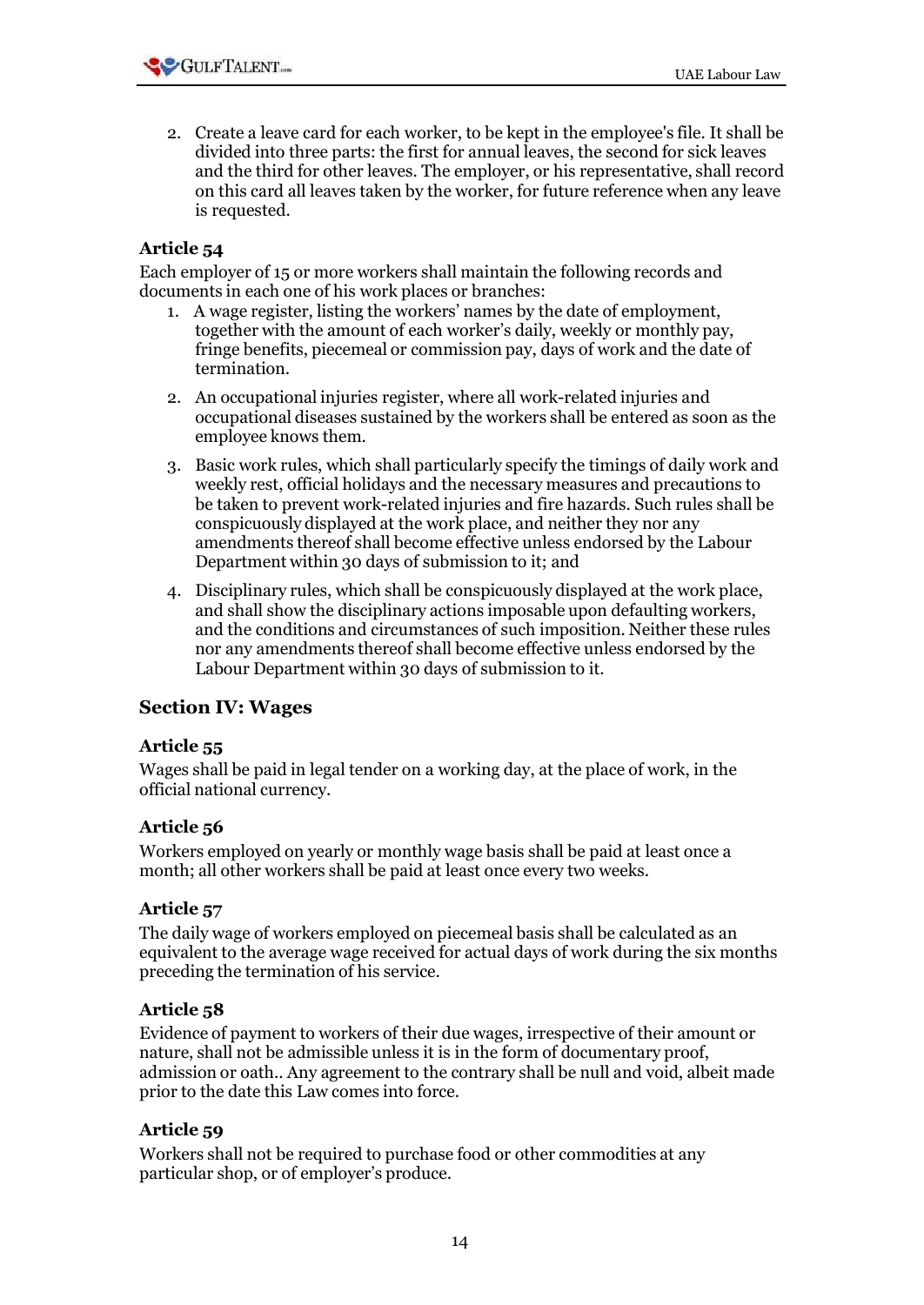

No amount of money may be deducted from a worker's wage in respect of private claims, except in the following cases:

- 1. Repayment of loans or money advances paid to the worker in excess of his entitlements, provided that the amount deducted in this case shall not exceed 10 per cent of his wage.
- 2. Contributions that the workers are required by law to make from their wages, towards social security and insurance schemes.
- 3. The worker's contributions to a provident fund or repayment of loans due thereto.
- 4. Contributions towards any welfare scheme or in respect of any other privileges or services provided by the employer and approved by the labour department.
- 5. Fines imposed upon the worker for any offence he commits.
- 6. Any debt exacted in execution of a court ruling, provided, however, that the deduction made in execution thereof should not exceed one-quarter of the wage due to the worker. Where there are several debts or creditors, the maximum deduction shall be half the worker's wage, which shall be divided pro rata among the creditors, after payment of any legal alimony to the extent of one quarter of the worker's wage.

#### **Article 61**

Where a worker, either through his own fault or as a result of violating the employer's instructions, causes a loss, damage or destruction to any tools, machines, products or materials that are owned by or in the custody of the employer, the employer may deduct from the worker's wage such amount as may be necessary for repair or restoration, provided that the amount so deducted shall not exceed five days' wage for each month. However, the employer, through the concerned labour department, may request the competent court for permission to deduct a higher amount if the worker has money or any other source of income.

#### **Article 62**

An employer may not transfer a monthly-paid worker, without his written consent, to the daily, weekly, hourly or piecemeal paid category.

#### **Article 63**

The minimum wage and the cost-of-living index payable to workers in general or in a particular area or occupation shall be fixed by a federal decree based on a proposal to be made by the Minister of Labour and Social Affairs and approved by the Council of Ministers.

The Minister shall put forward his proposal for determining, or reviewing, the minimum wage, after consulting the competent authorities and the labour organisations of workers and employers, if any, and after having reference to studies and tables of fluctuations in the cost of living indices drawn up by the competent authorities in the State, to ensure that the said minima are sufficient to meet the worker's basic needs and guarantee his livelihood.

## **Article 64**

The minimum wage rates and any amendments thereto shall take effect from the date the decree announcing them is published in the official Gazette.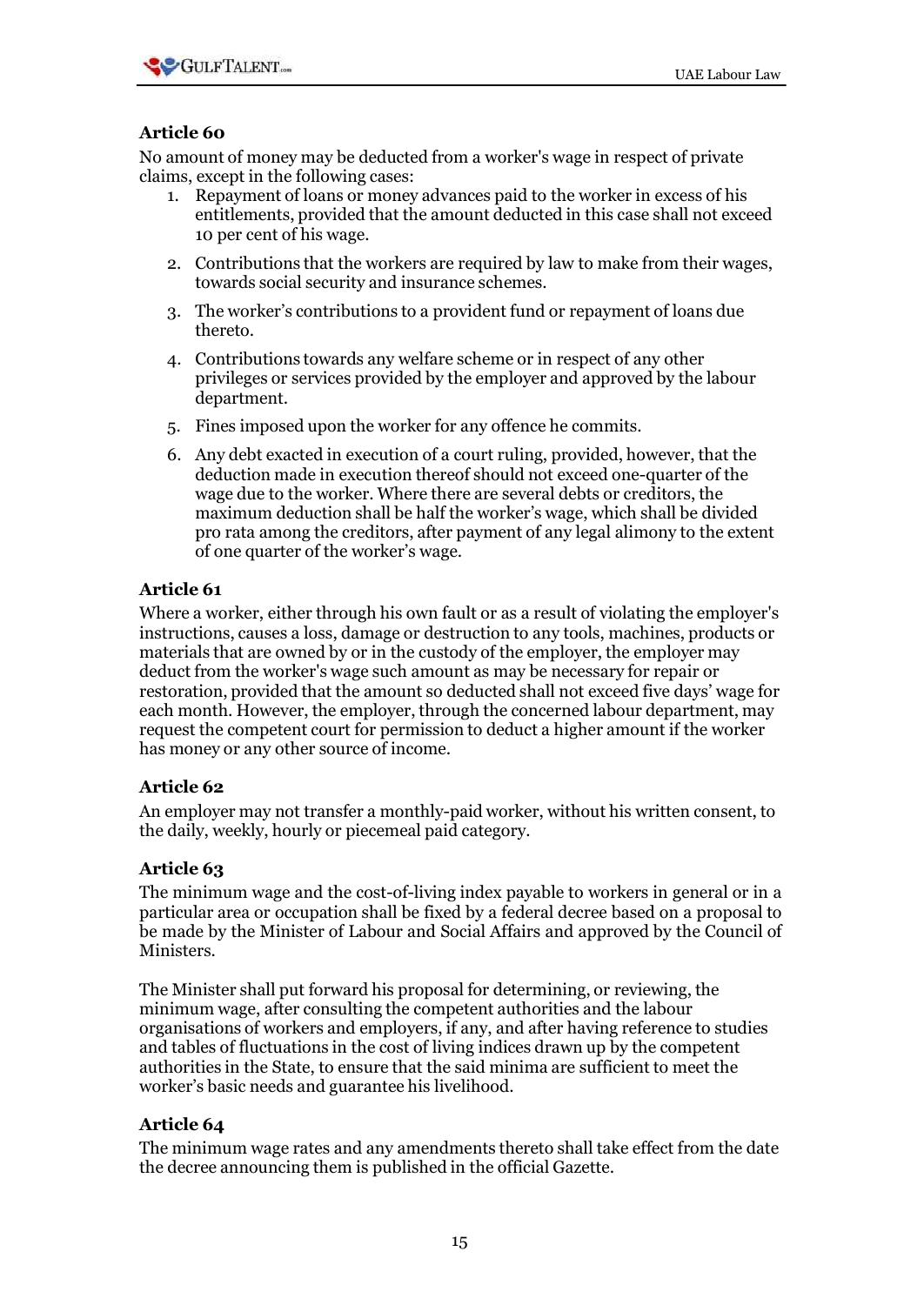# **Chapter IV: Working Hours and Leaves**

# **SECTION I: Working Hours**

## **Article 65**

The maximum normal working hours for adult workers shall be eight hours in the day, 48 hours in the week. They may be increased to nine hours a day in commercial establishments, hotels, cafeterias, security services and such other businesses as may be added by resolution of the Minister of Labour and Social Affairs. The daily working hours may be reduced by resolution of the Minister of Labour and Social Affairs, in the case of arduous or health-hazardous work. Two during the month of Ramadan shall reduce the normal working hours. The periods spent by a worker in traveling between his home and place of work shall not be included in his working hours.

#### **Article 66**

The daily working hours shall be so regulated that no worker shall work for more than five successive hours without breaks - for rest, meals and prayer- amounting in aggregate to not less than one hour. Such breaks shall not be included as part of the working hours.

However, in factories and workshops where work is organised in the form of successive day and night shifts, and in processes where work has to continue uninterrupted for technical and economic reasons, the manner in which breaks for rest, meals and prayer are to be granted shall be specified in a resolution by the Minister.

### **Article 67**

Where the work circumstances require a worker to work more than the normal number of hours, any period worked in excess shall be treated as overtime, for which the worker shall receive the wage stipulated for his normal working hours, plus a supplement of at least 25 per cent of that wage.

#### **Article 68**

Where the work circumstances require a worker to work overtime between 9 p.m. and 4 a.m. he shall be entitled in respect of such overtime to the wage stipulated for his normal working hours, plus a supplement of at least 50 per cent of that wage.

## **Article 69**

The number of hours of actual overtime shall not exceed two a day, unless such work is essential for preventing a substantial loss or a serious accident, or eliminating or alleviating the impact of the latter.

#### **Article 70**

Friday shall be the normal weekly rest day for all workers except the daily-paid. Where a worker has to be put on duty on that day, he shall be compensated with a substitute rest day or be paid his basic wage for his normal hours of work plus a supplement of at least 50 per cent of that wage.

#### **Article 71**

No worker other than a daily-paid shall be required to work more than two successive Fridays.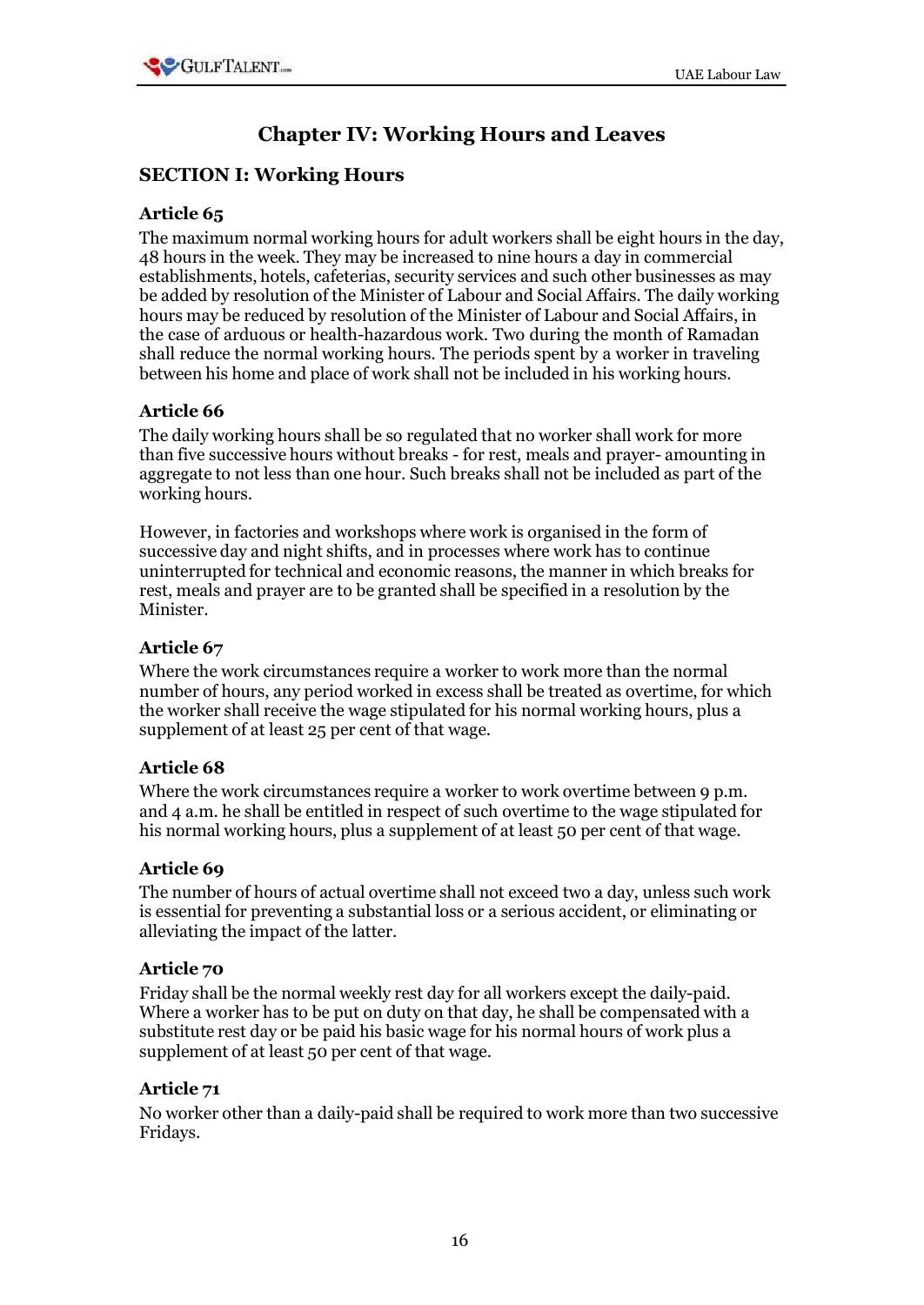The provisions of this Section shall not apply to the following categories:

- 1. Persons holding senior executive managerial or supervisory positions, if such positions confer upon the incumbents the powers of an employer over workers. The categories in question shall be specified by resolution of the Minister of Labour and Social Affairs.
- 2. Crew of marine vessels and seamen who serve under special conditions of service on account of the nature of their work, with the exception of port workers engaged in stevedoring and related operations.

## **Article 73**

The employer shall post up at the main entrances used by the workers, and in a conspicuous position at the workplace, a timetable showing the weekly day off, hours of work and rest periods applicable to all classes of workers. A copy of this timetable shall be filed with the competent labour department.

Where the work place is not observing the statutory weekly day off, the employer shall post up at the places referred to in the preceding paragraph a timetable showing the weekly rest day for each class of workers.

# **Section II: Leaves**

## **Article 74**

Each worker shall be entitled to leave with full pay on the following occasions:

- 1. New Year's Day (Higra): one day.
- 2. New Year's Day (Gregorian): one day.
- 3. Lesser Bairam: two days.
- 4. Greater Bairam and Eve: three days.
- 5. Birthday of Prophet Mohammed: one day.
- 6. Al Isra and Al Mi'raj: one day;
- 7. National Day: one day.

## **Article 75**

A worker shall, for each year of service, be entitled to an annual leave of not less than:

- 1. Two days a month, where the worker's period of service is more than six months but less than one year.
- 2. 30 days a year, where the worker's period of service is more than one year. Where a worker's service is terminated, he shall be entitled to annual leave in respect of fractions of the last year.

## **Article 76**

The employer may fix the date of commencement of annual leave and, if necessary, divide such leave into not more than two periods. However, the leave division provision shall not apply to leaves of child workers.

## **Article 77**

Holidays stipulated by Law or by agreement, and any other days of leave on account of sickness, falling within an annual leave shall be considered as an integral part thereof.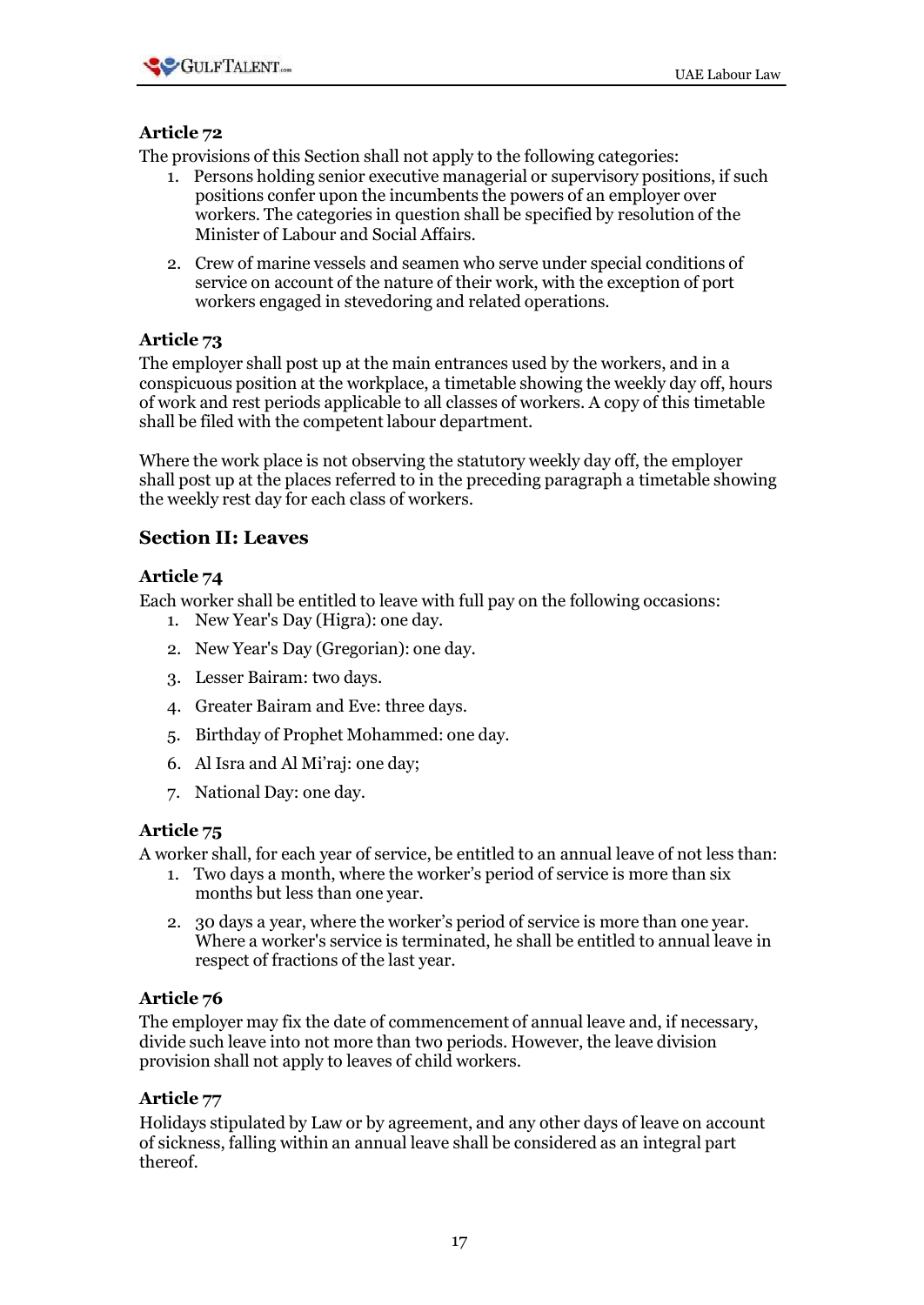Each worker shall be entitled to his basic wage and the housing allowance, if applicable, in respect of his days of annual leave. Where it was imperative for the work interest to put a worker on duty during all or part of his annual leave, and if the leave days on which he worked were not carried forward to the following year, the employer shall pay him his normal wage plus an allowance in lieu of leave, for the actually worked days, calculated on the basis of his basic wage.

In no case shall a worker be made to work during his annual leave more than once in two successive years.

## **Article 79**

A worker who is dismissed or who leaves his job after the period of notice prescribed by law shall be paid for any accrued annual leave days. Such payment shall be calculated on the basis of the worker's wage as on the date when the leave became due.

## **Article 80**

Before a worker goes on annual leave, his employer shall pay him the full wage due to him plus the leave pay prescribed for him under this Law.

## **Article 81**

Where it is necessary for the work interest to put a worker on duty during public holidays or days off in respect of which he is entitled to full or partial pay, he shall be granted substitute leave in respect of such days, plus 50 per cent of his wage. If he is not granted substitute leave, his employer shall pay him 150 per cent of his basic wage in respect of the days worked.

# **Article 82**

A worker who contracts an illness that is not a work-related injury shall report his illness within a maximum of two days; the employer shall thereupon take the necessary measures to have him medically examined immediately for the purpose of verifying his illness.

## **Article 83**

- 1. A worker shall not be entitled to any paid sick leave during the probationary period.
- 2. A worker who contracts illness after completing three months, following the probationary period, in the continuous service of an employer shall be entitled to a sick leave not exceeding 90 days, successive or otherwise, in respect of each year of service, to be calculated as follows.
	- The first 15 days: with full pay.
	- The next 30 days: with half pay.
	- Any subsequent periods: without pay.

# **Article 84**

No wage shall be payable for sick leave if the illness is the direct result of the worker's misconduct (such as consumption of alcohol or narcotic drugs).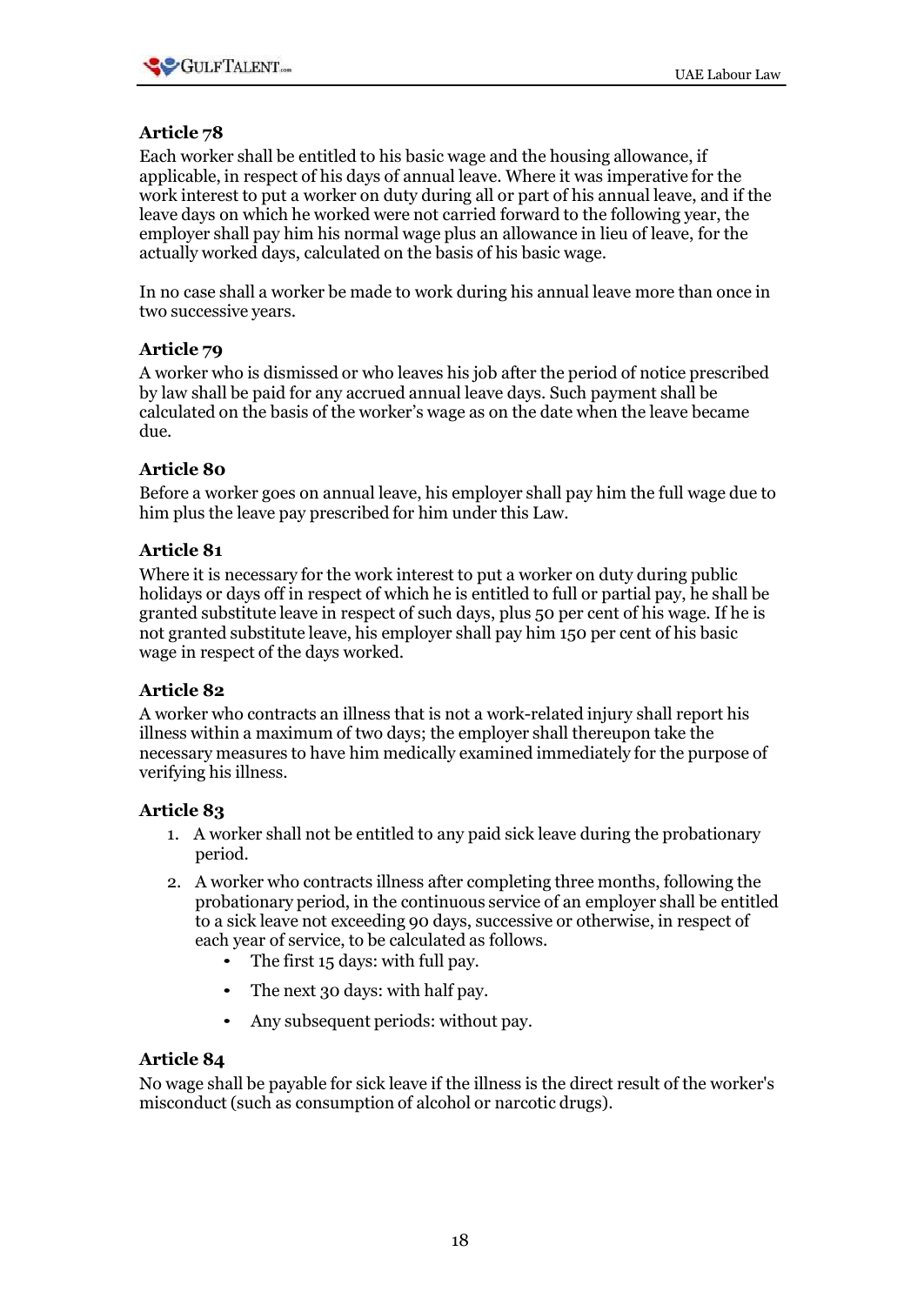

An employer may terminate the services of a worker who fails to report back to work after exhausting all sick leaves provided for in Articles 82, 83 and 84 hereof. In this case the worker shall be entitled to severance pay as stipulated in this Law.

## **Article 86**

Where a worker resigns his job, by reason of illness, before the lapse of the first 45 days of his sick leave and the government medical officer or the medical practitioner designated by the employer accepts the cause of resignation, the employer shall pay the worker the wage due in respect of the remainder of the first 45 days referred to.

### **Article 87**

Each worker shall be entitled, once in the course of his entire service, to special leave without pay for performing pilgrimage; such leave shall not be deducted from other periods of leave due to him and shall not exceed 30 days.

### **Article 88**

No worker shall work for another employer while on annual or sick leave provided for in this Section. Where his employer establishes that he has done so, he may terminate the worker's services without notice and deny him the pay in respect of the leave period.

### **Article 89**

Subject to the provisions of this Law, any worker who fails to resume work immediately after the expiry of his leave shall automatically forfeit his wage for the period of his absence, with effect from the day immediately following that on which the leave expires.

#### **Article 90**

Without prejudice to the instances in which an employer is entitled to dismiss a worker without notice or without the gratuity provided for in this Law, an employer shall not dismiss a worker or serve a notice of dismissal on him while the worker is on a leave provided for under this Section.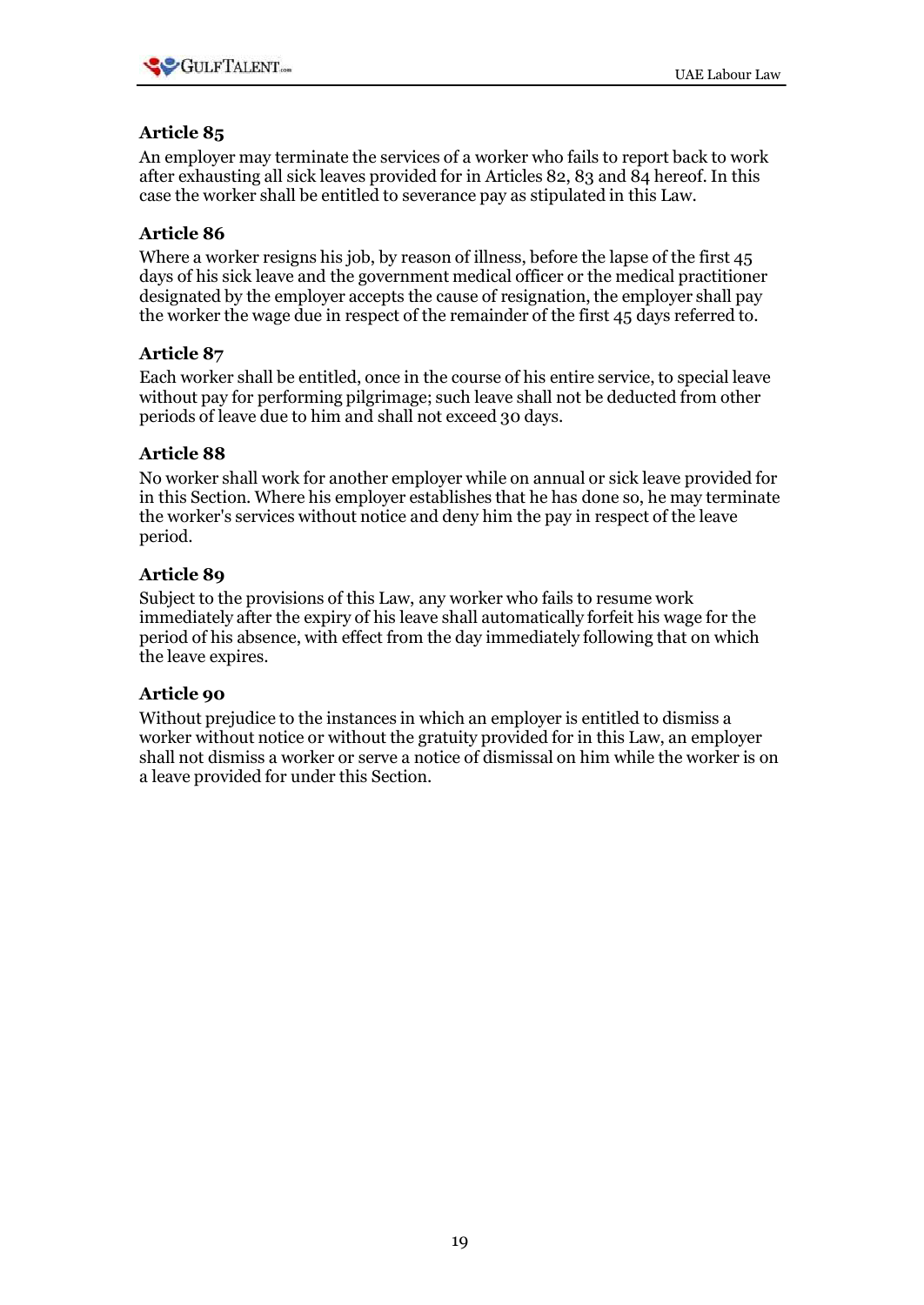

# **Chapter V: Workers' Safety, Protection, Health And Social Care**

## **Article 91**

Each employer shall provide appropriate safety measures to protect workers against the hazards of occupational injuries and diseases that may occur during the work, and also against fire and other hazards that may result from the use of machines and other work tools. He shall also adopt all other safety measures prescribed by the Ministry of Labour and Social Affairs. Every worker shall use the protective gear and the clothing supplied to him for this purpose, shall comply with all instructions given by the employer to protect him against hazards, and shall refrain from taking any action that might obstruct the enforcement of such instructions.

### **Article 92**

Each employer shall display in a conspicuous position at the workplace detailed instructions indicating the measures to be taken to prevent fire and protect the workers against hazards to which they may be exposed while performing their work. Such instructions shall be in Arabic and in another language understood by the worker.

### **Article 93**

Every employer shall provide one or more first-aid boxes containing medicines; the Ministry of Labour and Social Affairs may prescribe bandages, antiseptics and such other first-aid material as. There shall be one first-aid box for every 100 workers; the box shall be located in a conspicuous place, within the easy reach of the workers, and shall be controlled by a person specialised in administering first aid.

#### **Article 94**

Without prejudice to the regulations and orders issued by the competent government authorities, an employer shall ensure that each workplace is perfectly clean, ventilated and provided with adequate lighting, drinking water and toilets.

## **Article 95**

An employer shall arrange for one or more medical practitioners to carry out general medical examination, at regular intervals of not more than six months, on those of his workers who are exposed to any of the occupational diseases specified in the Schedule attached hereto, and shall record the findings of such examinations in his records as well as in the workers' personal files.

The medical practitioners shall immediately inform the employer and the labour department of cases of occupational disease occurring among the workers, and of resulting deaths, after the facts have been confirmed through appropriate medical and laboratory tests. The employer shall in turn report these findings to the labour department.

The medical practitioner carrying out the periodic examination may order that any worker who has been exposed to an occupational disease be reexamined after a period shorter than the interval prescribed in the first paragraph of this article, if he believes that the worker's condition so warrants.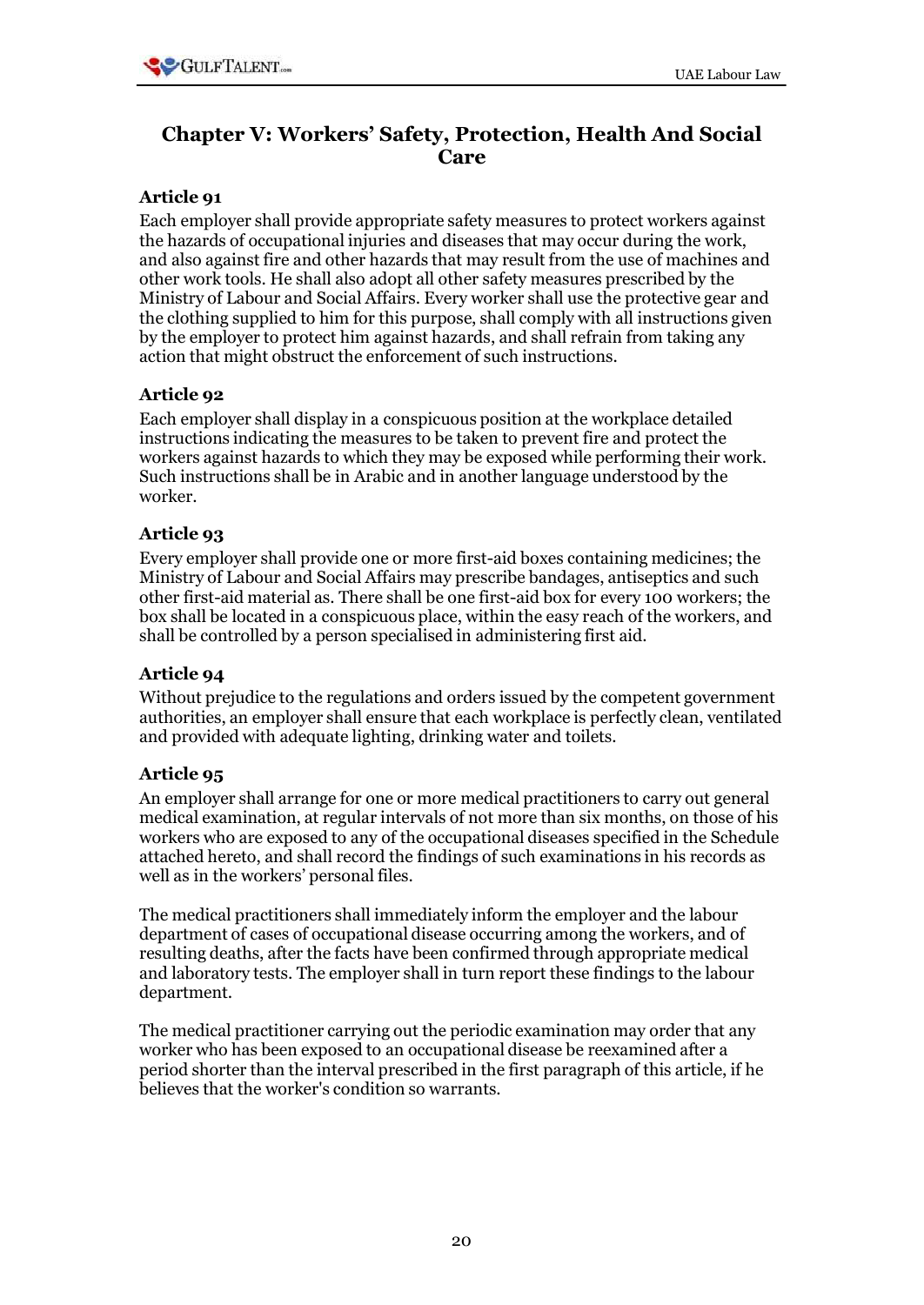An employer shall provide his workers with medical care facilities up to the standards laid down by the Minister of Labour and Social Affairs in conjunction with the Minister of Health.

## **Article 97**

The Minister of Labour and Social Affairs may, after consulting the Ministry of Health, issue resolutions prescribing the general precautions and health-related safety measures applicable to all firms employing workers, particularly measures relating to safety, lighting, ventilation, dining rooms, supply of water for drinking and washing purposes, elimination of dust and smoke pollutants, and the precautions to be taken against fire and electricity hazards.

## **Article 98**

The employer or his representative shall inform each worker, upon recruitment, of the occupational hazards involved and the protective measures he must take, and shall post detailed written instructions in this respect at the workplaces.

## **Article 99**

It shall be unlawful for an employer, his representative or any person having authority over workers to bring or allow any one else to bring any kind of alcoholic beverages into a workplace for consumption therein or to allow any person in a state of drunkenness to enter or remain on the premises.

## **Article 100**

Each worker shall comply with the orders and instructions related to industrial security and safety precautions, shall use the appropriate protective devices and treat any such devices in his possession with due care. No worker shall commit any act leading to non-compliance with such instructions, or to the misuse, damage or destruction of the equipment provided for protecting the health and safety of the workers.

An employer may prescribe in the disciplinary regulation penalties to be imposed on workers contravening the provisions of the preceding paragraph.

## **Article 101**

Each employer employing workers in areas remote from towns and not covered by regular means of transport shall provide his workers with the following services:

- 1. Suitable means of transport.
- 2. Suitable living accommodation.
- 3. Drinking water.
- 4. Adequate food supplies.
- 5. First-aid facilities.
- 6. Recreation and sports facilities.

The Minister of Labour and Social Affairs shall specify the areas to which the provisions of this Article wholly or partially apply in a resolution. Save for food supplies, the cost of the services referred to in this Article shall be borne by the employer and none of it may be charged to the workers.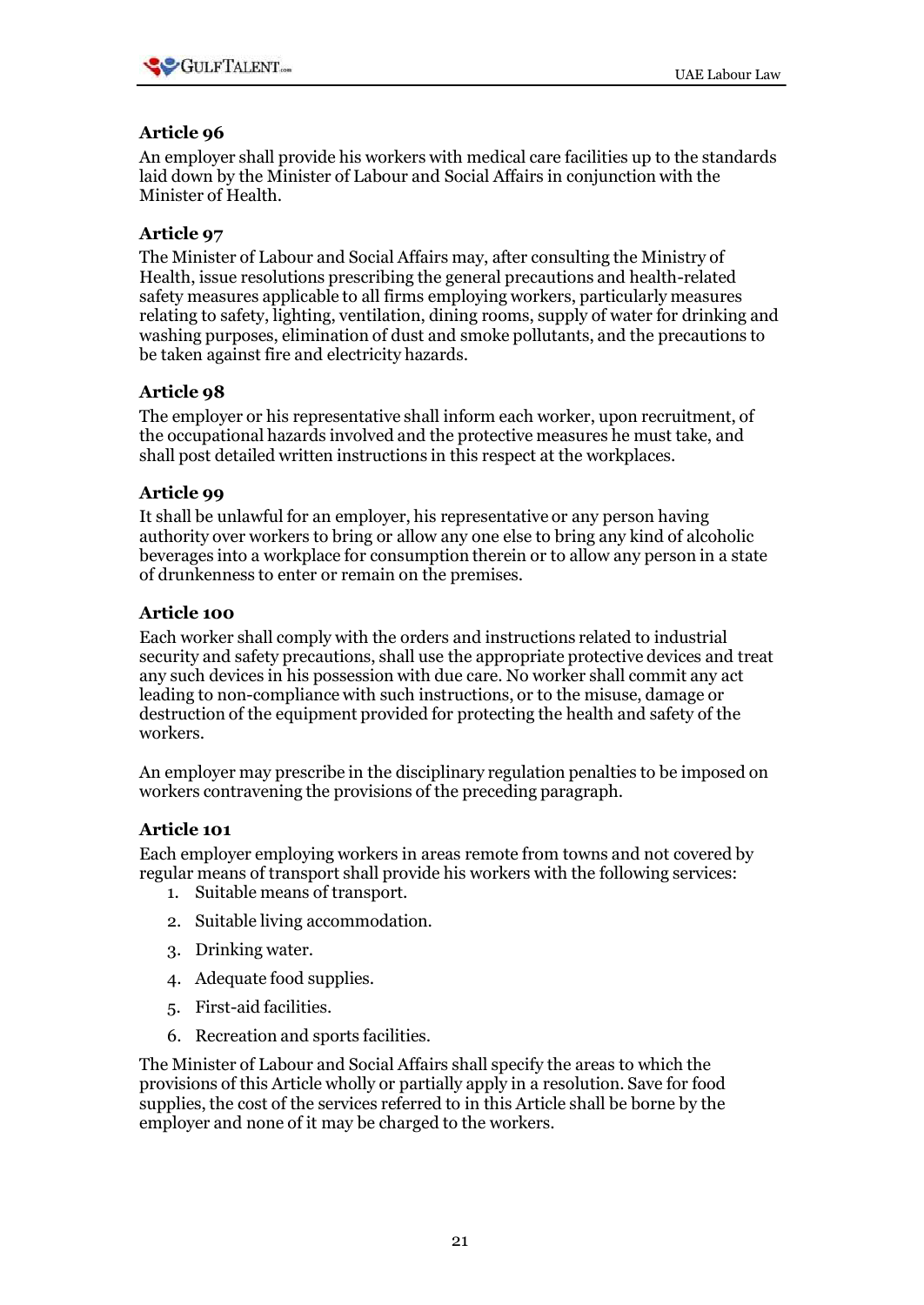# **Chapter VI: Disciplinary Rules**

### **Article 102**

The disciplinary measures that an employer or his representative may impose on the workers shall be as follows:

- 1. Warning.
- 2. Fine.
- 3. Suspension from work with reduced pay for a period not to exceed 10 days.
- 4. Denial or deferment of periodical allowance, in firms applying such a scheme.
- 5. Denial of promotion, in establishments applying a promotion scheme.
- 6. Dismissal without prejudice to severance pay.
- 7. Dismissal with denial of all or part of the severance pay. This penalty may not be imposed for reasons other than those exclusively specified in Article 120 hereof.

### **Article 103**

The disciplinary regulation shall specify the circumstances in which each of the disciplinary penalties referred to in the preceding Article may be imposed. The Minister of Labour and Social Affairs may issue, by ministerial resolution, a model table of disciplinary actions and rewards, to be used by employers as a guide in preparing their own lists.

### **Article 104**

A fine may be expressed in terms of a specific amount or an amount equal to a worker's wage for a specific period. The fine prescribed in respect of any single offence shall not exceed five days' wage, and it shall not be lawful to deduct more than five days' wage in any one month in payment of fines imposed on a worker.

#### **Article 105**

The fines imposed on workers shall be recorded in a special register, which shall show also why and under what circumstances they were imposed, the worker's name and the amount of his wage. Such fines shall be placed in a special account whose monthly proceeds shall be used to meet the cost of social welfare of the workers, in accordance with a resolution to be made by the Minister of Labour and Social Affairs in this respect.

#### **Article 106**

Periodical allowance may not be denied more than once in any year, nor may it be deferred for more than six months.

#### **Article 107**

Denial of promotion may not be imposed for more than one promotional cycle. The worker penalised shall then be promoted at the immediately following promotion cycle if he is found to meet the pertinent requirements.

## **Article 108**

The financial benefit accruing to an employer from the denial or deferment of promotion or periodic allowance shall be entered in a special register, which shall show also why and under what circumstances they were imposed, the worker's name and the amount of his wage. Such amounts shall be placed in a special account whose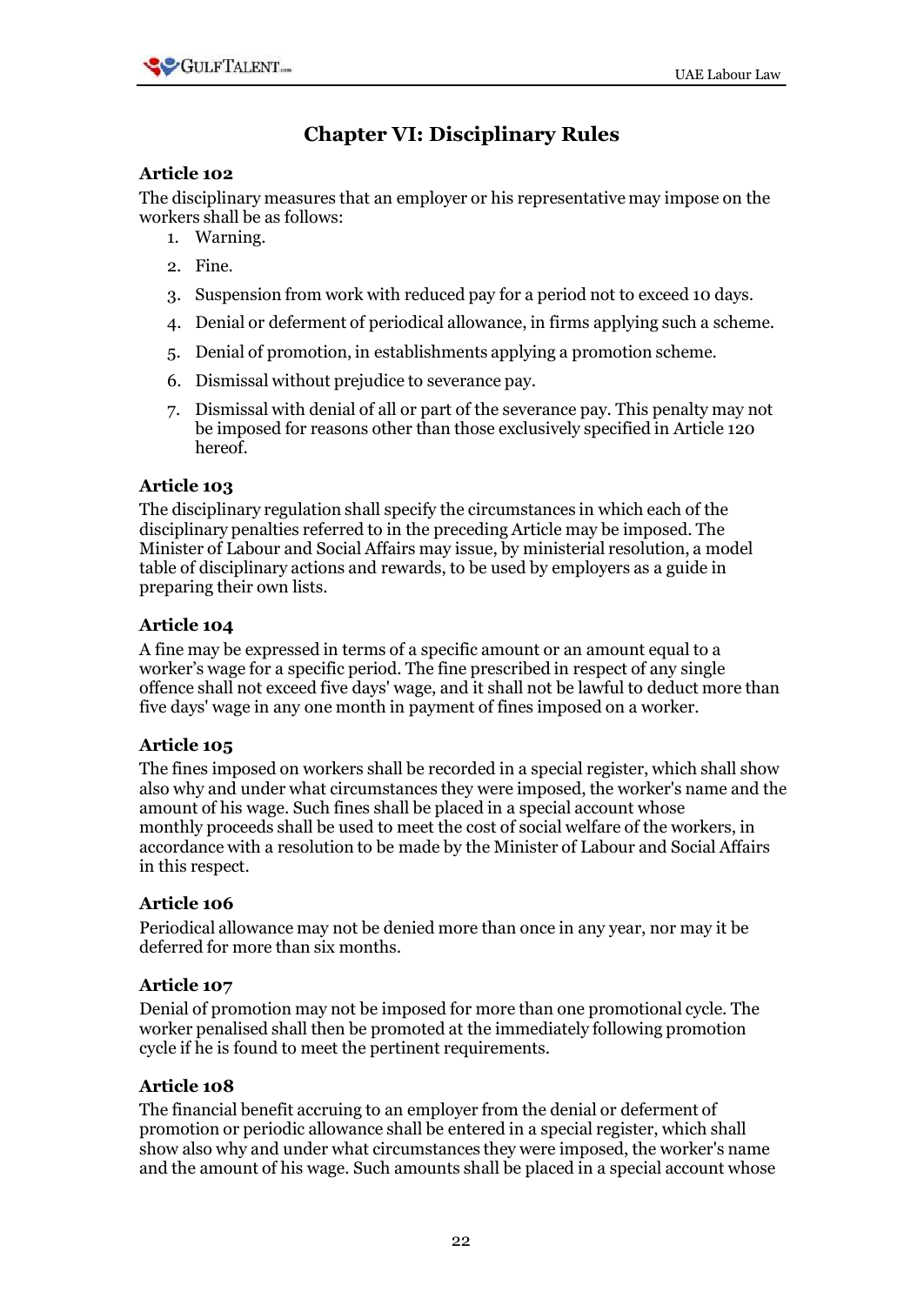monthly proceeds shall be used to meet the cost of social welfare of the workers, in accordance with a resolution to be made by the Minister of Labour and Social Affairs in this respect.

## **Article 109**

No disciplinary measure may be taken against a worker for any act committed outside the workplace, unless such an act is related to the work, the employer or the responsible manager. It shall also be unlawful to impose more than one penalty or to combine a disciplinary penalty with a deduction, under Article 61 hereof, of part of the worker's wage.

## **Article 110**

None of the penalties stipulated in Article 102 may be imposed on a worker until he has been notified in writing of the charges against him, heard and allowed to have his defense investigated, and until all this has been entered in a special minutes to be placed in his personal file, with the penalty mentioned at the end of such minutes. A worker shall be notified in writing of any penalties imposed on him, and of the nature and amount thereof, the reasons for their imposition, and the penalty to which he will be liable if he is to repeat the offence.

### **Article 111**

No worker may be charged with a disciplinary offence after the lapse of more than 30 days from the date it was detected, nor may a disciplinary penalty be imposed after the lapse of more than 60 days from the date on which the inquiry into the offence ended and the worker was found guilty.

#### **Article 112**

A worker may be temporarily suspended from work if he is accused of committing a deliberate offence against life, property, honour or honesty or an offence associated with strike.

The period of suspension shall run from the date the incident is reported to the competent authorities until the latter renders a decision on the matter.

The worker shall not be entitled to wage in respect of the period of suspension. Where it is decided that a worker is not to be prosecuted or is acquitted, he shall be reinstated and paid his full wage for the period of such suspension if the employer maliciously contrived it.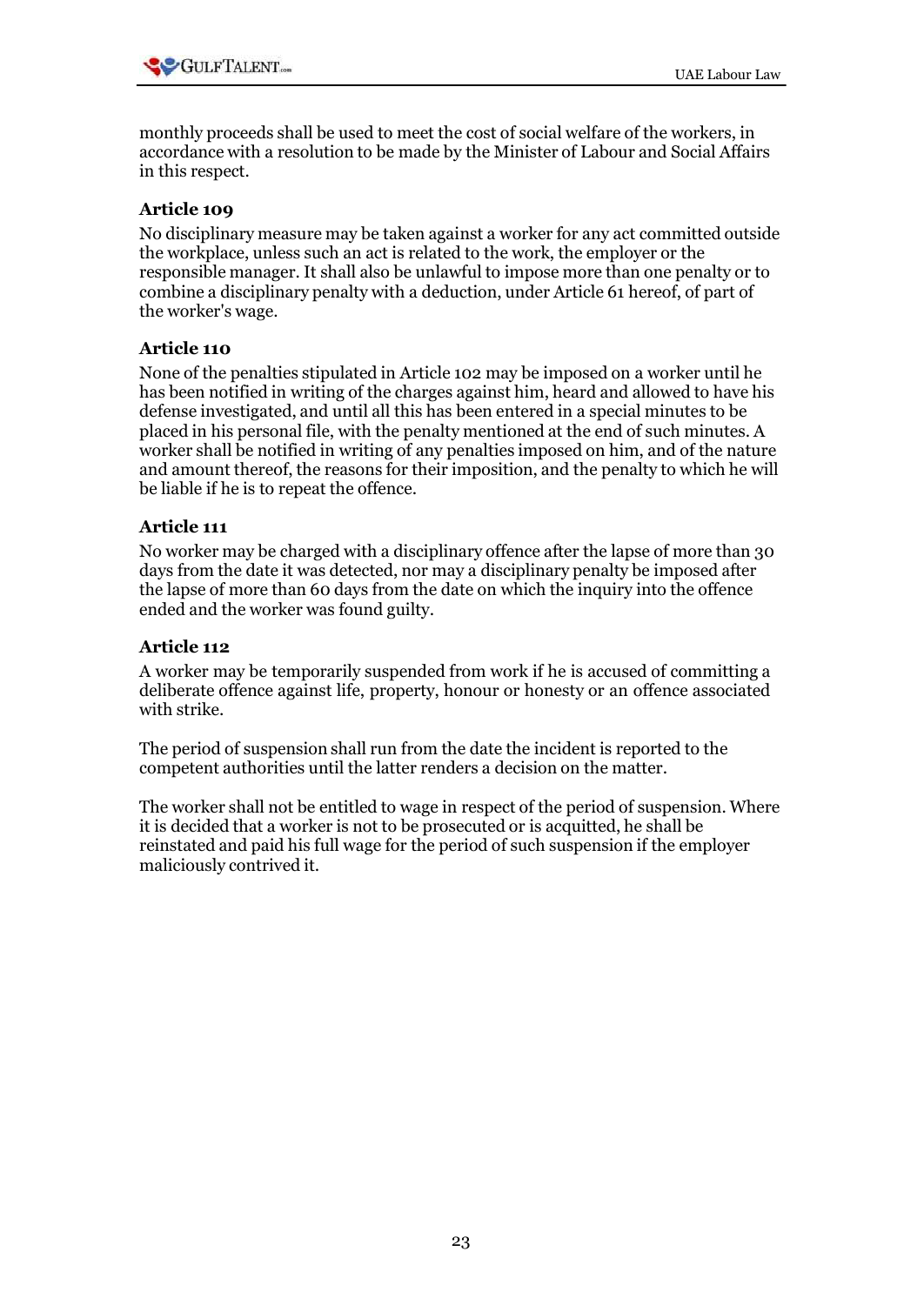# **Chapter VII: Termination and Severance Pay**

# **Section I: Termination of Employment**

## **Article 113**

An employment contract shall terminate in any of the following cases:

- 1. By mutual agreement of the Parties, provided that the worker's consent is given in writing;
- 2. Upon expiry of its term, unless it has been expressly or implicitly extended according to the provisions of this Law;
- 3. For the convenience of either party to an indefinite term contract, provided that the provisions of this Law concerning the notice and the valid grounds of termination without arbitrariness are adhered to.

## **Article 114**

An employment contract shall not terminate by reason of the employer's death unless the subject of the contract is connected with his person. A contract shall, however, be terminated by reason of the worker's death or total disability to work, as established by a medical certificate approved by the competent health authority in the State.

If a worker is capable, notwithstanding partial disability, of performing other work consistent with his state of health, the employer shall assign him, at his request, to that other work, if available, and pay him the wage normally paid to holders of such jobs, without prejudice to any entitlements and compensation due to the worker under this Law.

## **Article 115**

Where an employment contract is for a definite term and the employer revokes it for reasons other than those specified in Article (120) he shall be required to compensate the worker for any damage the latter sustains, provided that the amount of compensation shall in no case exceed the aggregate wage due for a period of three months or the remaining period of the contract, whichever is shorter, unless otherwise stipulated in the contract.

# **Article 116**

Where a contract is revoked by the worker for reasons other than those specified in Article (121), he shall be required to compensate the employer for any damage the latter sustains as a result, provided that the amount of compensation shall not exceed half a month wage for three months or for the remaining period of the contract, whichever is shorter, unless otherwise stipulated in the contract.

## **Article 117**

- 1. Either the employer or the worker may terminate an indefinite term contract for a valid reason at any time following its conclusion, by giving the other party a notice in writing at least 30 days prior to termination.
- 2. For the daily-paid workers, the notice period shall be as follows:
	- One week: if the worker has been employed for more than six months but less than one year.
	- Two weeks: if the worker has been employed for not less than one year.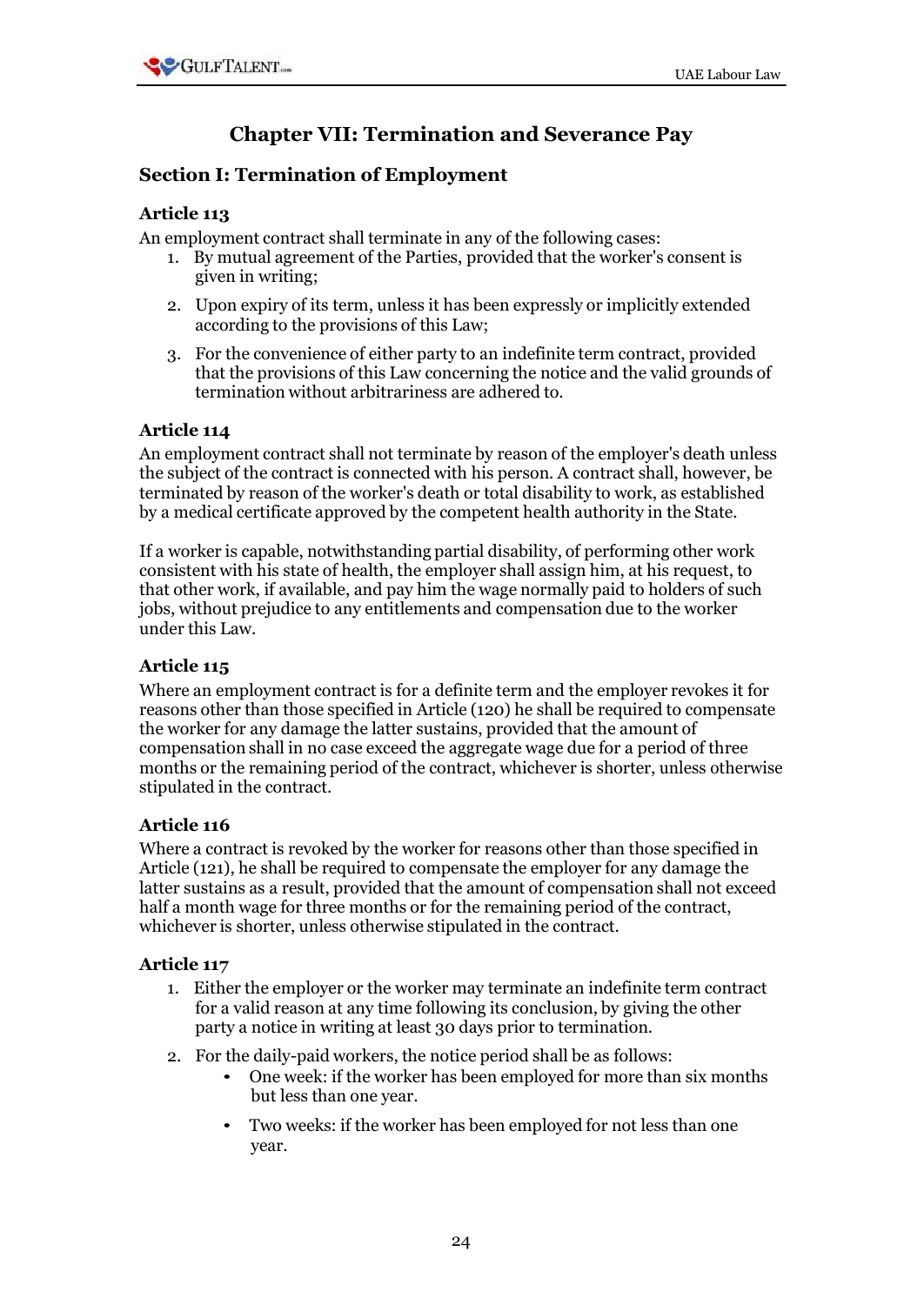

• One month: if the worker has been employed for not less than five years.

#### **Article 118**

A contract shall subsist throughout the notice period referred to in the preceding Article and shall terminate only on expiry of that period. The worker shall be entitled in respect of the notice period to full pay, calculated on the basis of his last wage, and shall continue to perform his duties during that period if the employer so requests.

The Parties may not agree to waive the notice requirement or to reduce the notice period; however, they may agree to extend the period.

#### **Article 119**

If either the employer or the worker reduces the period of, or fails to serve a notice of termination on the other, the forbearing party shall pay the other a "compensation in lieu of notice", irrespective of whether or not the other party has sustained damage as a result of such failure or shorter notice. The said compensation shall be equal to the worker's wage in respect of the entire or reduced period of notice. Compensation in lieu of notice shall be calculated on the basis of the last wage received, in the case of monthly, weekly, daily and hourly paid workers, and on the basis of the average daily wage referred to in Article 57 of this Law in the case of those paid on piecemeal.

#### **Article 120**

An employer may dismiss a worker without notice if and only if the worker:

- 1. Assumes a false identity or nationality or submits forged certificates or documents.
- 2. Is engaged on probation and is dismissed during or at the end of the probationary period;
- 3. commits a fault resulting in substantial material loss to the employer, provided that the latter notifies the labour department of the incident within 48 hours of his becoming aware of its occurrence;
- 4. disobeys instructions on the safety of work or workplace, provided that such instructions are in writing and posted at a conspicuous place and are communicated verbally to the worker, in case he is illiterate;
- 5. defaults on his basic duties under the contract and fails to redress such default despite a written interrogation and a warning that he will be dismissed if such default is repeated;
- 6. is finally convicted by a competent court of a crime against honour, honesty or public morals
- 7. reveals any confidential information of his employer;
- 8. is found in a state of drunkenness or under the influence of a narcotic drug during working hours;
- 9. assaults the employer, the manager in charge or any of his workmates during working hours; or
- 10. absents himself from work without a valid reason for more than 20 nonsuccessive days in one single year, or for more than seven successive days.

#### **Article 121**

A worker may abandon his work without notice in either of the following cases: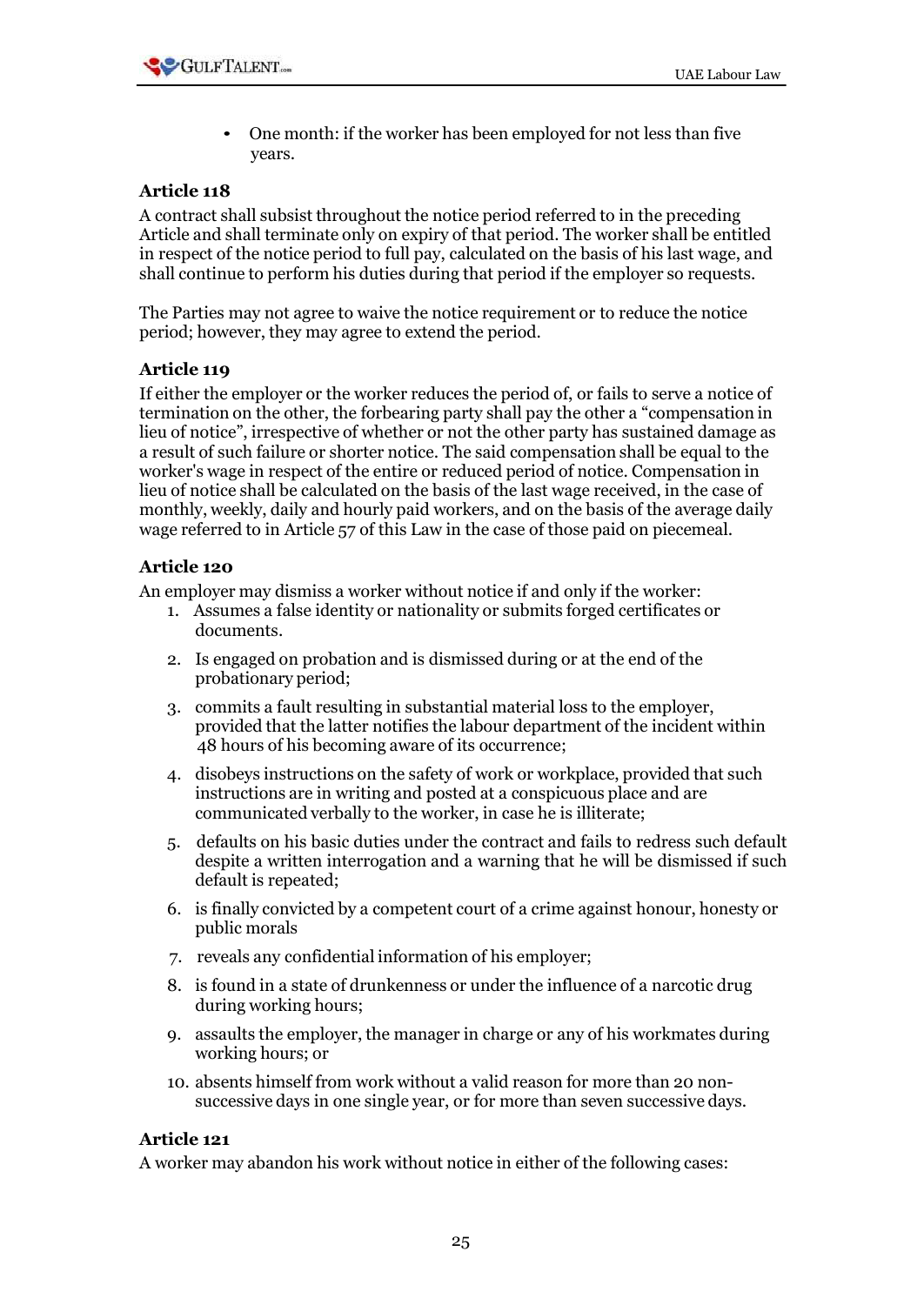- 1. If the employer fails to honour his obligations towards the worker, as provided for in the contract or in this Law.
- 2. If he is assaulted by the employer or the employer's legal representative.

A worker's service shall be deemed to be arbitrarily terminated by his employer if the reason for termination is irrelevant to the work. More particularly, a termination shall be regarded as arbitrary if it is prompted by a formal complaint filed by the worker with the competent authorities or a legal action instituted against the employer that proved to be valid.

### **Article 123**

- 1. Where a worker is arbitrarily dismissed, the competent court may order the employer to pay him a compensation, to be assessed by the court with due regard to the nature of the work, the extent of damage sustained by the worker and his period of service, and after investigating the work circumstances, provided that such compensation shall in no case exceed the worker's wage for three months, calculated on the basis of his last wage.
- 2. The provisions of the preceding paragraph shall not prejudice the worker's right to the gratuity he is entitled to and the compensation in lieu of notice provided for in this law.

## **Article 124**

An employer may not terminate the service of a worker for lack of medical fitness before the worker exhausts all the periods of leave legally due to him. Any agreement to the contrary shall be null and void, even if concluded before this Law comes into effect.

## **Article 125**

The Employer shall provide the worker, at the latter's request upon expiry of his contract, with an end of service certificate, which shall be free of charge and shall specify the service commencement and end dates, total period of service, the nature of the work he was performing, and his last wage and supplements, if any. The Employer shall return any certificates, documents and tools belonging to the worker.

#### **Article 126**

Where a change occurs in the form or legal status of the firm, employment contracts that are valid at the time of such change shall remain in force between the new employer and the firm workers, and their service shall be deemed to be continuous. The original and the new employers shall remain jointly liable for a period of six months for the discharge of any obligations resulting from employment contracts during the period preceding the change; after the lapse of that period the new employer shall solely bear such liability.

#### **Article 127**

Where the work assigned to a worker allows him to become acquainted with the employer's clients or to have access to his business secrets, the employer may require him to undertake not to compete with him or participate in any enterprise competing with his own, after the termination of his contract. For such an undertaking to be valid, the worker must be at least 21 Gregorian years of age at the time the agreement is concluded, and the agreement must be confined, in terms of time, place and the nature of the business, to the extent necessary to safeguard the employer's legitimate interests.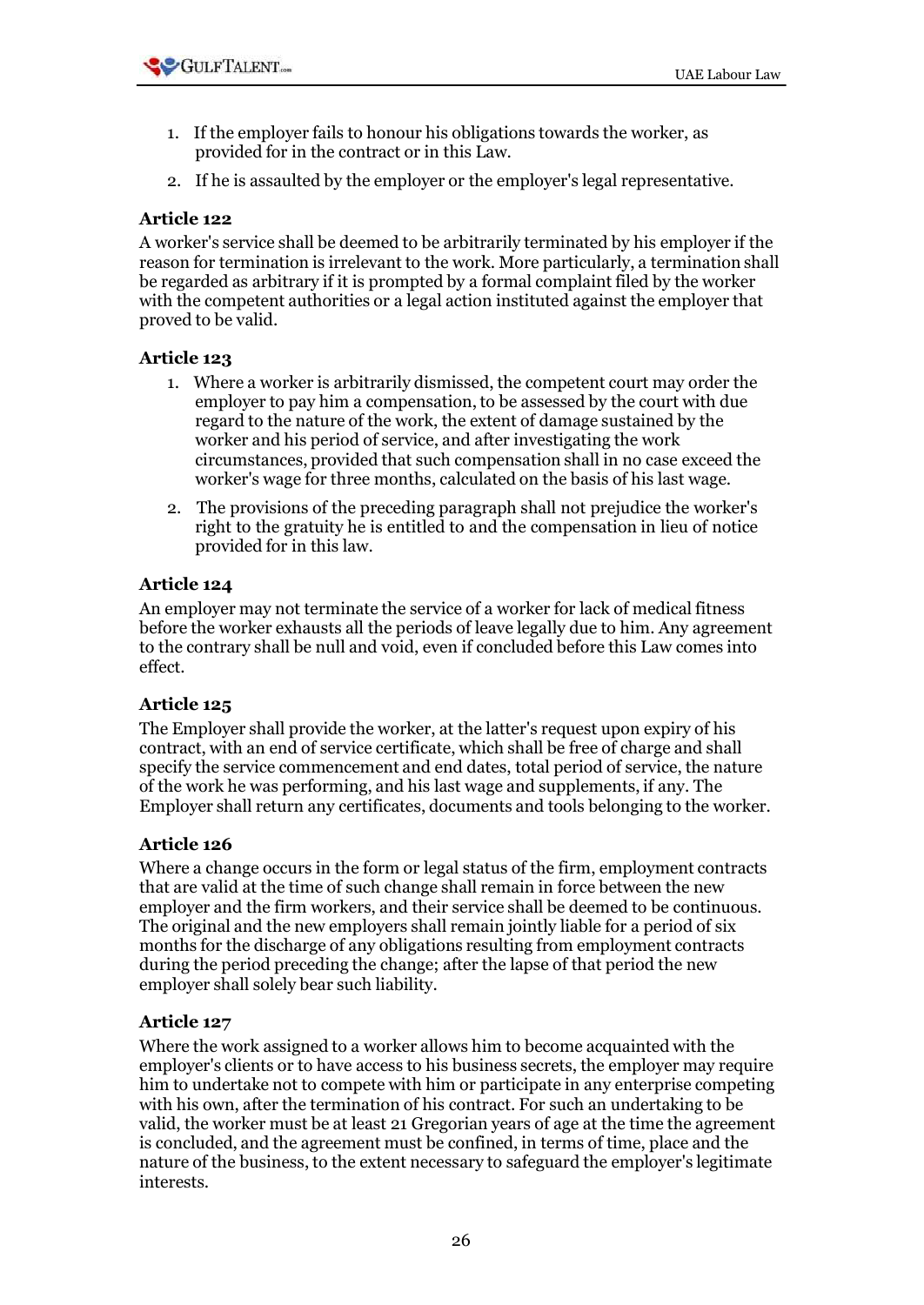

A non-National worker, who abandons his work without a valid reason before the expiry of his definite term contract, may not, even with the employer's consent, take up other employment until the lapse of one year from the date on which he abandons his work. No other employer may knowingly recruit such worker or keep him in his service before the lapse of such period.

## **Article 129**

A non-National, who notifies the employer of his desire to terminate his indefinite term contract but abandons his work before the expiry of the statutory period of notice, may not, even with the employer's consent, take up other employment until the lapse of one year from the date on which he abandons his work. No other employer may knowingly recruit such worker or keep him in his service before the lapse of such period.

## **Article 130**

The provisions of Articles 128 and 129 shall not apply to a non-National worker who, before taking up other employment, obtains the approval of the Minister of Labour and Social Affairs based on the consent of the original employer.

### **Article 131**

Upon expiry of contract, the employer shall bear the cost of the worker's repatriation to his point of hire or to any other point that was mutually agreed upon. Where a worker joins another employer upon expiry of his contract, the latter shall bear the cost of the worker's repatriation at the end of his service.

Without prejudice to the foregoing, if the employer fails to return the worker or to pay his repatriation expenses, the competent authorities shall do so at the employer's expense and may then recover any expenditure incurred in this connection by attachment.

Where the reason for the termination of the contract is attributable to the worker, his repatriation shall be at his own expense if he has the means to pay.

#### **Article 131 (repeated 1)**

- 1. For the purpose of the preceding Article, the worker's "repatriation expenses" refers to the value of his travel ticket as well as the travel expenses of his family and the cost of shipping of his personal effects, as stipulated in the Labour contract or the firm's policies.
- 2. A worker who is provided with accommodation by his employer shall vacate it within thirty days from the date of termination of his service.
- 3. The worker shall not overstay in the accommodation beyond the specified period for any reason, provided, however, that the employer pays the worker the following:
	- the expenses specified in paragraph 1 of this Article.
	- severance pay and any other entitlements the employee is bound to pay in accordance with the employment contract, the firm's policies, or the law.
- 4. if the worker contests the amount of the expenses and entitlements referred to above, the Labour Department concerned shall urgently determine these expenses and entitlements within a week from notification, and shall promptly inform the worker accordingly.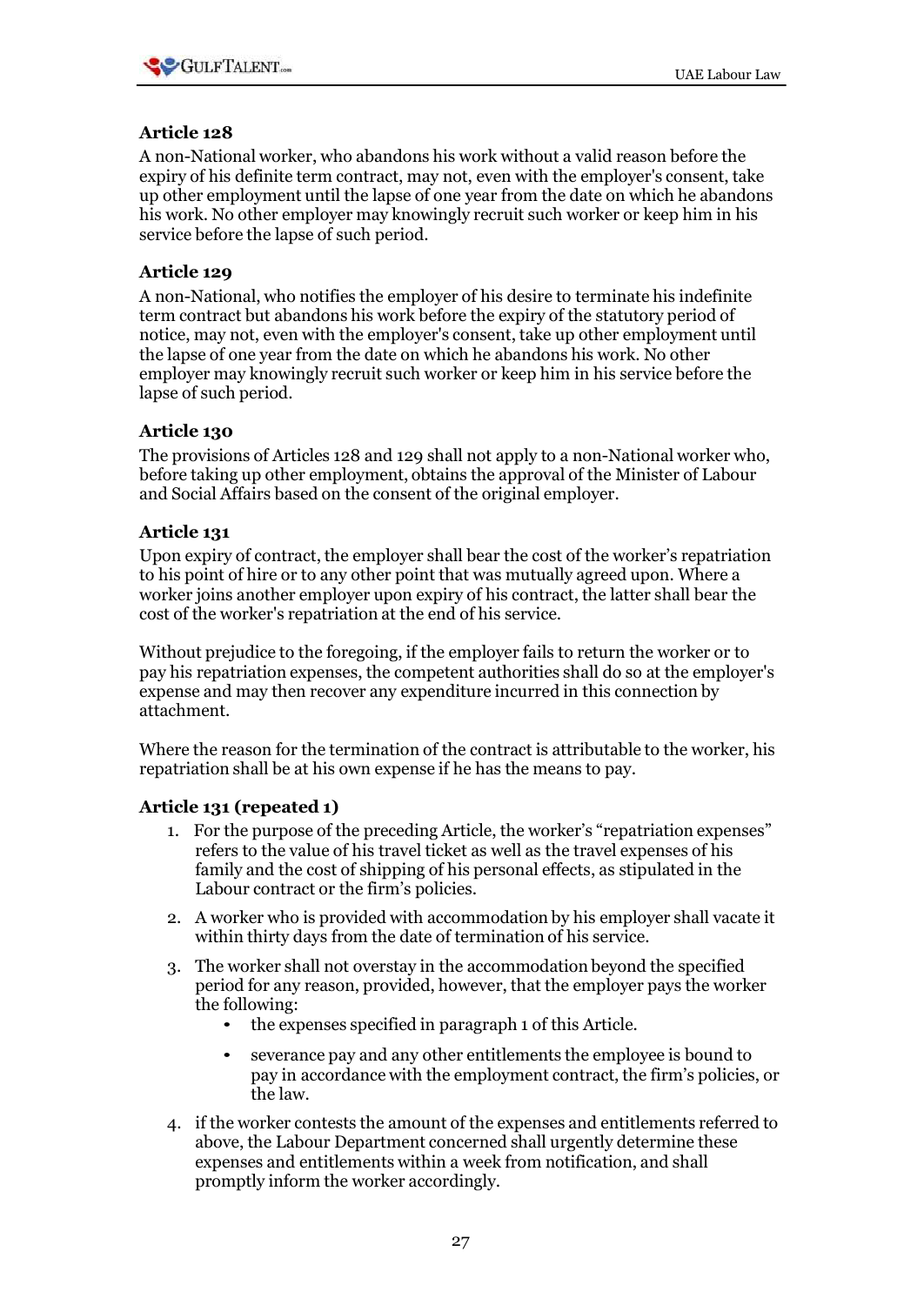- 5. In this case, the thirty-day grace period referred to in paragraph 2 of this Article shall be calculated to run from the date on which the employer deposits the value of the expenses and entitlements, as determined by the Labour Departments concerned, with the Ministry of Labour's treasury. If the worker does not vacate the accommodation within the said thirty-day period, the Labour Department, with the assistance of the authorities concerned in the Emirate, shall take the necessary administrative measures for eviction.
- 6. The provisions of this Article shall not prejudice the worker's right to contest its application before the competent court.

### **Article 131 (repeated 2)**

- 1. Employer shall submit to the competent labour department a bank guarantee whose type, value, submission procedures, firms and companies to whom it is applicable, and other relevant terms shall be specified in a Council of Ministers' resolution. This guarantee shall be used to ensure optimum fulfillment of employer's obligations provided for under Articles 131 and 131 (repeated), of this Law.
- 2. Deduction of any amount from the bank guarantee referred to in paragraph 1 hereof shall be based on a court judgment, with the exception of the following:
	- Cost of a worker's repatriation to his country of origin or the point agreed upon with the employer.
	- The amounts that the employer admits before the competent labour court that they are due to the worker.

In these two cases, the Ministry reserves the right to deduct such entitlements from the guarantee referred to in paragraph 1 hereof and pay to the worker in fulfillment of his established dues.

## **Section II: Severance Pay**

#### **Article 132**

A worker who has completed one or more years of continuous service shall be entitled to severance pay at the end of his employment. The days of absence from work without pay shall not be included in calculating the period of service. The severance pay shall be calculated as follows:

- 1. 21 days' wage for each of the first five years of service.
- 2. 30 days' wage for each additional year of service provided always that the aggregate amount of severance pay should not exceed two year's wage.

#### **Article 133**

A worker shall be entitled to severance pay for any fraction of a year he actually served, provided that he has completed one year of continuous service.

#### **Article 134**

Without prejudice to the provisions of laws that grant pensions or retirement benefits to employees in certain firms, severance pay shall be calculated on the basis of the wage last due for monthly, weekly and daily paid workers, and on the basis of the average daily wage referred to in Article 57 hereof for those paid on piecemeal.

The wage used as a basis for calculating severance pay shall not include whatever is given to the worker in kind, housing allowance, transport allowance, travel allowance, overtime pay, representation allowance, cashier's allowances, children education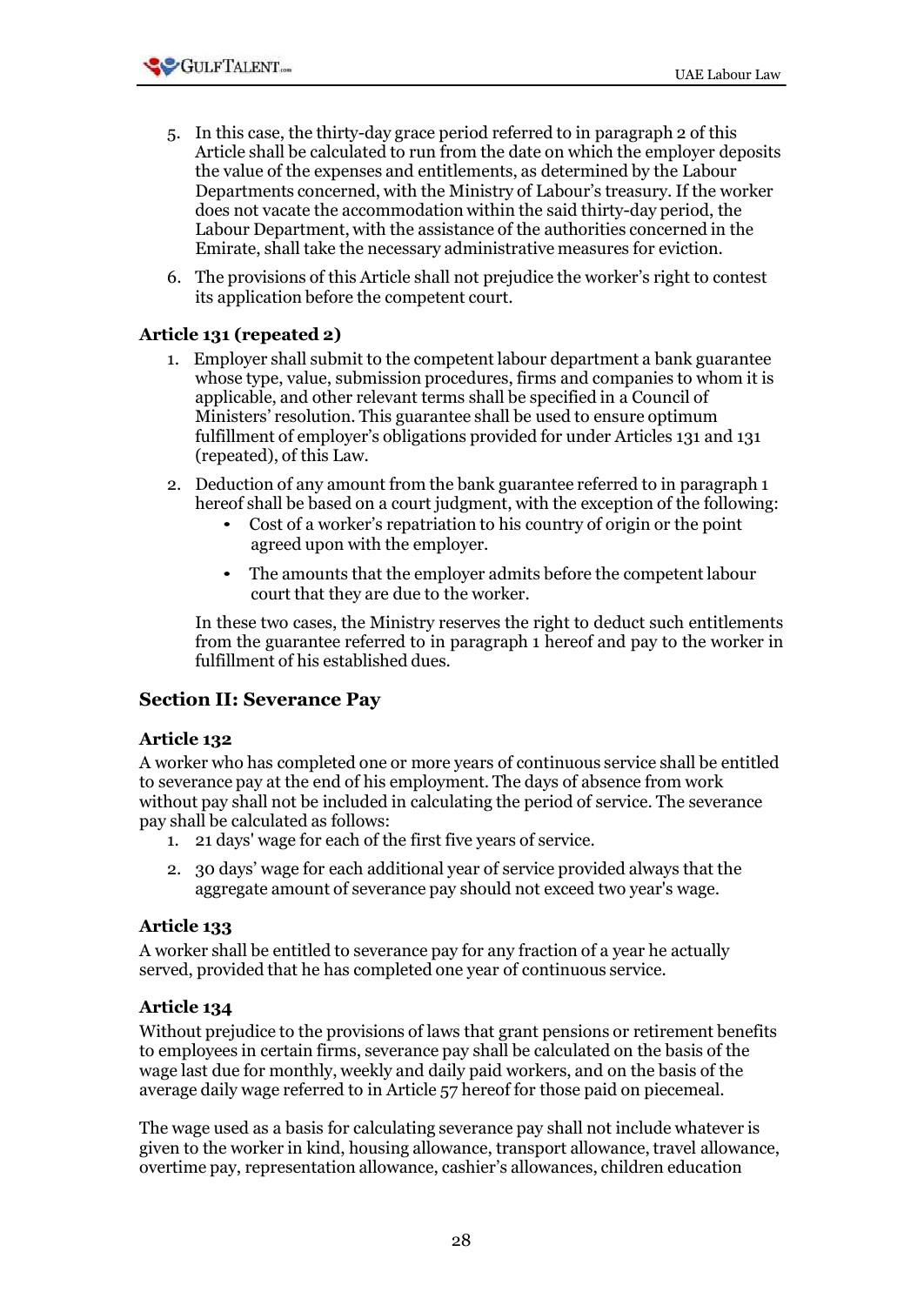allowance, allowances for recreational and social facilities, and any other bonuses or allowances.

## **Article 135**

An employer may deduct any amounts owed to him by a worker from the latter's severance pay.

### **Article 136**

For the purposes of Article 132, no severance pay shall accrue for the employment cases that preceded the enforcement of this Law except where the worker is a National. This, however, shall be without prejudice to any rights acquired by the worker under the repealed labour laws, the employment contract, or under any agreement, regulations or work rules of the firm. In the event of the worker's death, his severance pay shall be paid to his legal heirs.

### **Article 137**

Where a worker under an indefinite term contract abandons his work at his own initiative after a continuous service of not less than one year and not more than three years, he shall be entitled to one-third of the severance pay provided for in the preceding article. Such a worker shall be entitled to two thirds of the said severance pay if his continuous service exceeds three years up to five years, and to the full severance pay if it exceeds five years.

### **Article 138**

Where a worker under a definite term contract abandons his employment at his own initiative before the expiry of his contract period, he shall not be entitled to severance pay unless his continuous period of service exceeds five years.

## **Article 139**

A worker shall forfeit entitlement to his entire severance pay in any of the following two cases:

- 1. If he is dismissed from service for any of the reasons specified in Article 120 hereof or if he abandons his employment in order to avoid being dismissed in accordance with that Article.
- 2. If he abandons his employment of his own accord, otherwise than in either of the two cases specified in Article 121 hereof, without notice (in the case of indefinite term contracts) or before completing five years of continuous service (in case of definite term contracts).

#### **Article 140**

Where a firm has a provident fund for the workers and the rules of the fund stipulate that whatever the employer pays into the fund for the worker's account is in discharge of his legal obligation in respect of severance pay, the worker shall be paid the savings balance in his account or the severance pay due under the Law, whichever is the greater. Where the rules of the fund do not stipulate that the amounts paid by the employer are in discharge of his legal obligation toward the severance pay, the worker shall receive whatever is due to him in the provident fund in addition to the statutory severance pay.

#### **Article 141**

Where a firm has a retirement, insurance or a similar scheme, a worker who is entitled to a retirement pension may opt for treatment under the said pension or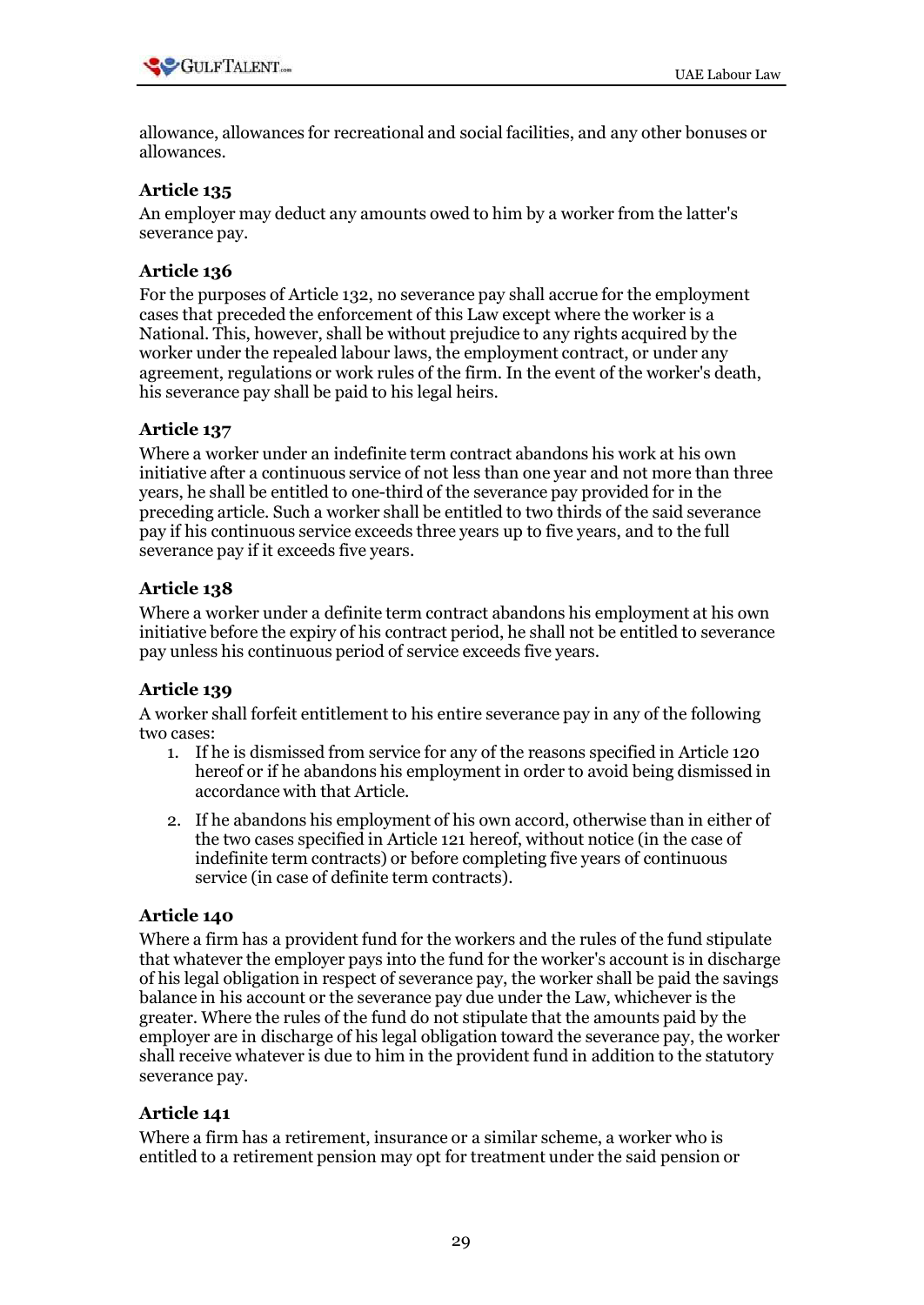severance pay or under the pension or insurance scheme, whichever is more advantageous to him.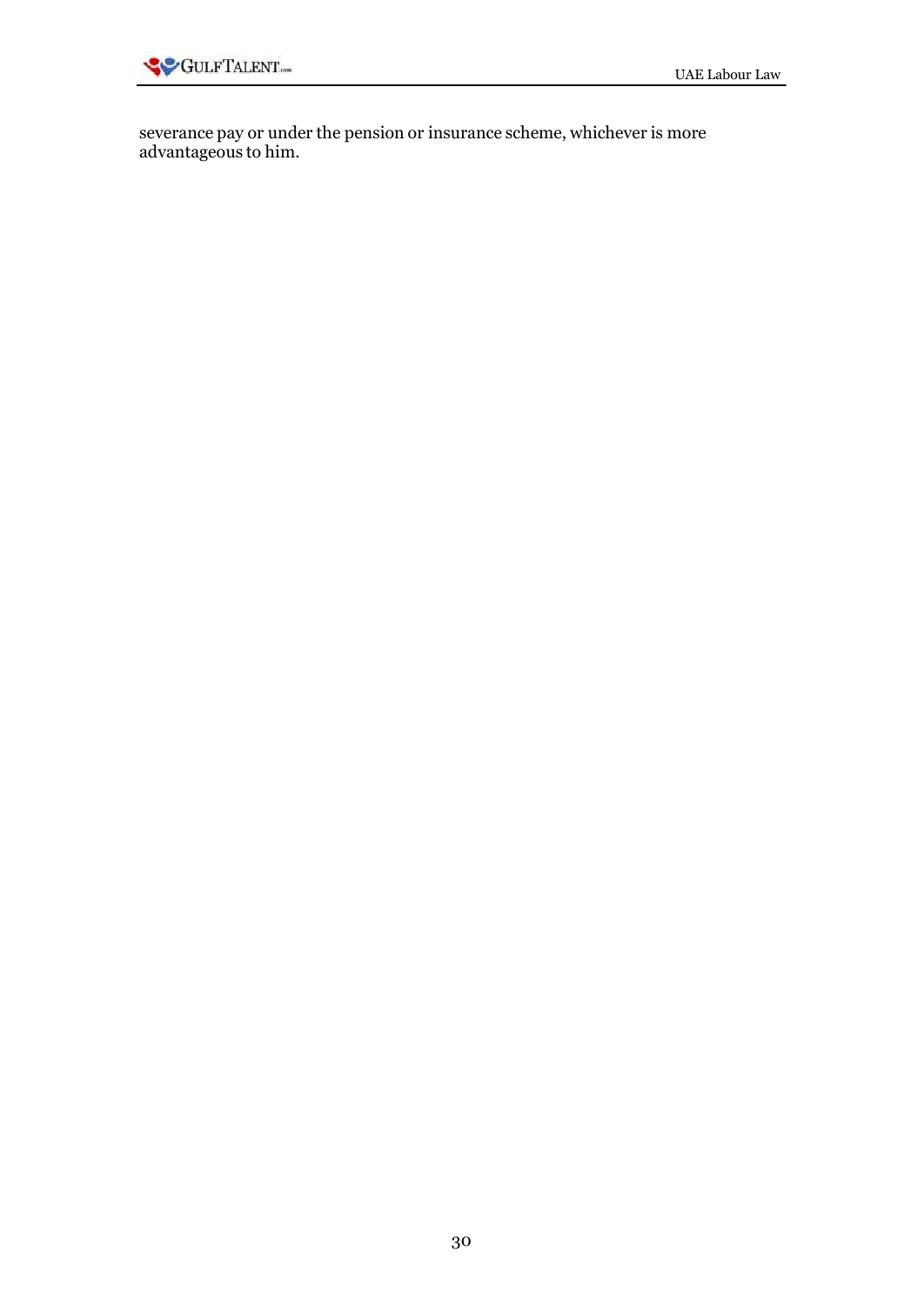# **Chapter VIII: Compensation For Occupational Injuries**

## **Article 142**

Where a worker sustains any of the work-related injuries and occupational diseases listed in Schedules 1 and 2 attached to this Law, the employer or his representative shall report the matter immediately to the police and to the labour department or its local office within whose jurisdiction the place of business is located.

The report shall include the worker's name, age, occupation, address, and nationality, and a brief account of the accident, its circumstances and the medical aid or treatment provided.

On receipt of the report, the police shall carry out the necessary investigation and compile a report containing statements of the witnesses, of the employer or his representative, and of the injured (if his condition so permits), and shall particularly indicate whether the accident was work-related, deliberate, or the result of gross misconduct of the worker.

## **Article 143**

On completion of the investigation, the police shall send one copy of the report to the labour department and one to the employer. The labour department may request a supplementary inquiry or may itself conduct one, if it finds it necessary to do so.

## **Article 144**

Where a worker sustains a work-related injury or contracts an occupational disease, the employer shall pay for the cost of his treatment in a government or private local medical center until he recovers or is proven disabled. Treatment shall include costs of residence in a hospital or sanatorium, surgical operations, x-ray and medical diagnosis, the purchase of medicines and rehabilitation equipment, and the supply of artificial limbs and other prosthetic appliances for any person who is declared disabled. In addition to the foregoing, the employer shall pay the cost of any transport required in connection with the worker's treatment.

## **Article 145**

Where an injury prevents a worker from carrying out his work, the employer shall pay him a cash allowance equal to his full pay throughout the period of treatment or for a period of six months, whichever is shorter. Where the treatment lasts for more than six months, the allowance shall be reduced by one-half for a further period of six months or until the worker fully recovers, is declared disabled, or dies, whichever occurs first.

## **Article 146**

The cash allowance referred to in the preceding Article shall be calculated on the basis of the last wage received (for monthly, weekly, daily or hourly paid workers), and on the basis of the average daily wage referred to in Article 57(for those paid on piecemeal basis).

## **Article 147**

On finalization of treatment, the attending physician shall compile a report in two copies- one to be delivered to the worker and the other to the employer- in which he shall specify the nature and cause of the injury, the date of its occurrence, the extent to which it is work-related, the period of treatment, whether it resulted in permanent or other disability, the degree of disability (if any), whether it is total or partial, and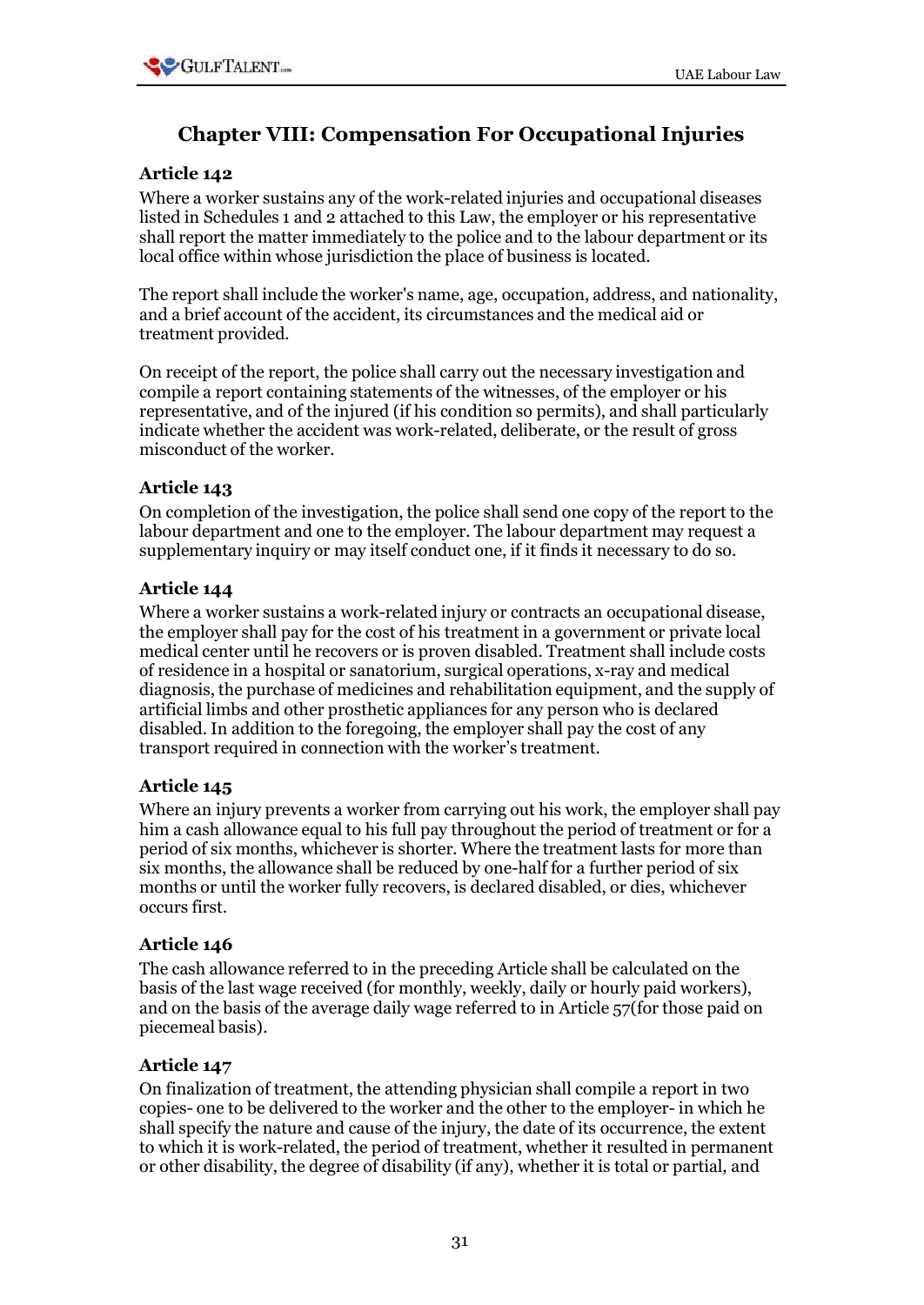the extent to which the disabled worker is fit to resume his work despite the disability.

## **Article 148**

Where a dispute arises as to the extent of a worker's physical fitness for work, degree of disability or any other matter related to his injury or treatment, the matter shall be referred to the Ministry of Health through the competent labour department. The Ministry of Health shall, whenever such a dispute is referred to it, set up a medical board consisting of three government medical officers to determine the extent of the worker's medical fitness for employment, the degree of his disability or any other matter related to the injury or treatment. The board may call in any experts it believes capable of helping it. Its decision shall be final and shall be submitted to the labour department in order that the measures necessary for its implementation may be taken.

### **Article 149**

Where a worker dies as a result of a work-related injury or an occupational disease, the members of his family shall be entitled to compensation equal to his basic wage for twenty four month, provided that the amount of compensation shall neither be less than eighteen thousand nor more than thirty five thousand Dirhams. The amount of compensation shall be calculated on the basis of the last wage received by the worker before his death. The compensation shall be distributed among the deceased worker's dependents in accordance with the provisions of Schedule 3 attached to this Law.

For the purposes of this Article the expression "deceased worker's family" refers to the following persons who were wholly or substantially dependent for their subsistence on the deceased worker's income at the time of his death:

- 1. Widow $(s)$ :
- 2. Children, namely-
	- Sons who are under 17 years of age, and also sons who are regularly enrolled in educational institutions and are under 24 years of age or who are too mentally or physically incapacitated to earn their own living. The term "sons" includes the sons in law of the husband and of the wife who were dependent on the deceased worker at the time of his death;
	- Unmarried daughters, which term includes also unmarried daughters in law of the husband and of the wife who were dependent on the deceased worker at the time of his death;
- 3. Parents;
- 4. Brothers and sisters, subject to the conditions prescribed for sons and daughters.

#### **Article 150**

Where a work-related injury or an occupational disease permanently renders a worker partial disabled, he shall be entitled to compensation at the applicable rate specified in the two schedules attached to this Law, multiplied by the applicable death compensation amount provided for in the first paragraph of the preceding Article.

#### **Article 151**

The amount of compensation payable to a worker in the event of his permanent total disability shall be the same amount as that payable in the event of his death.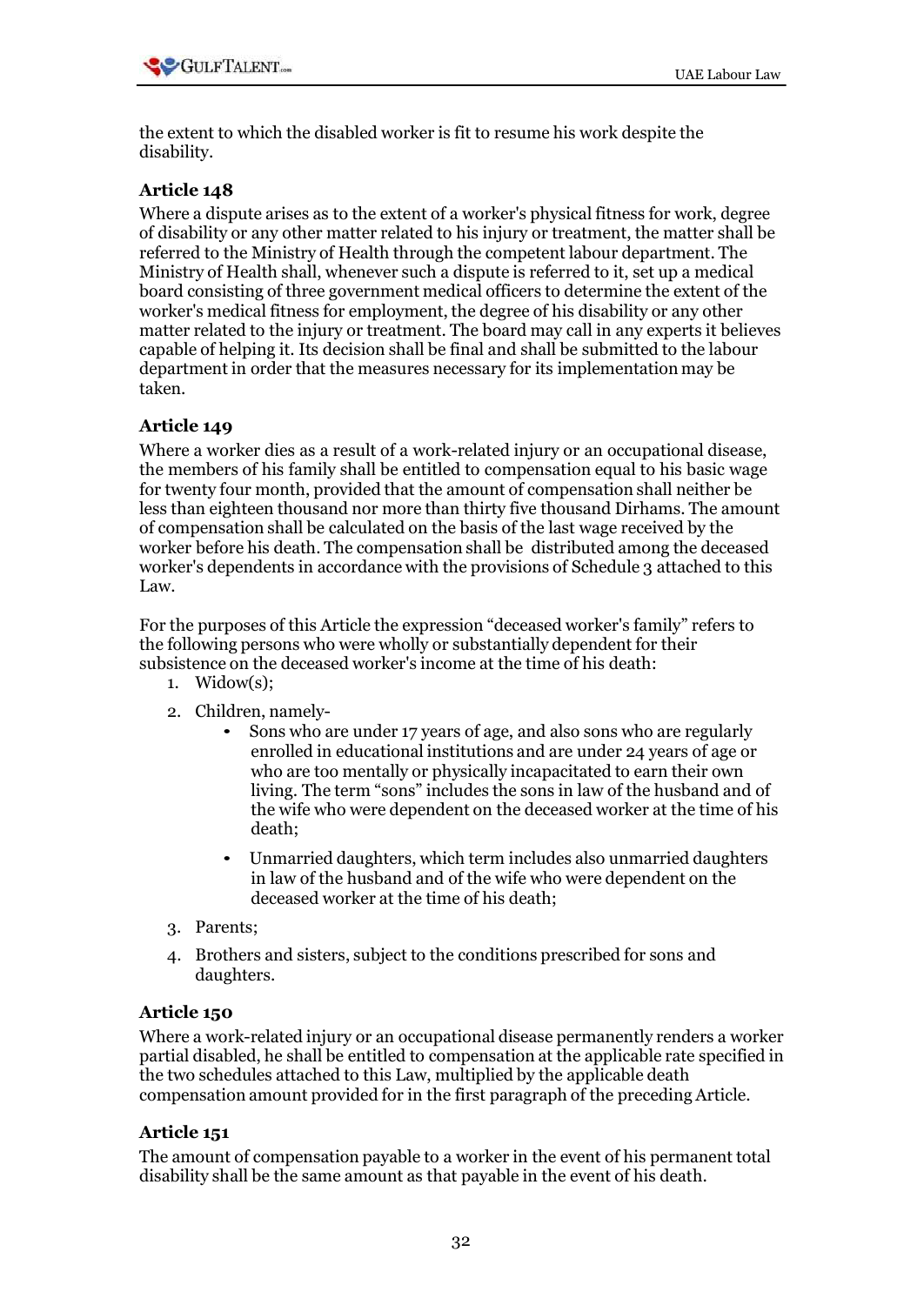The Minister of Labour, when necessary, and with the consent of the Minister of Health, may amend schedules I and 2 attached hereto, concerning occupational diseases, and disability compensation assessment.

## **Article 153**

An injured worker shall not be entitled to any compensation for an injury or disability that did not result in his death if the inquiries carried out by the competent authorities established that he willfully brought about his own injury with the intention of committing suicide or of obtaining compensation or sick leave, or for any other reason; or if, at the time of the occurrence, he was under the influence of a narcotic drug or alcohol; or if he intentionally violated the safety instructions posted at conspicuous positions in the workplace; or if his injury or disability was the result of gross and deliberate misconduct on his part; or if he refused for no good reason to submit to medical examination or to undergo the treatment ordered by a medical board set up pursuant to Article 148.

In such circumstances, the employer shall not be required to provide treatment for the worker or to pay him any cash allowance.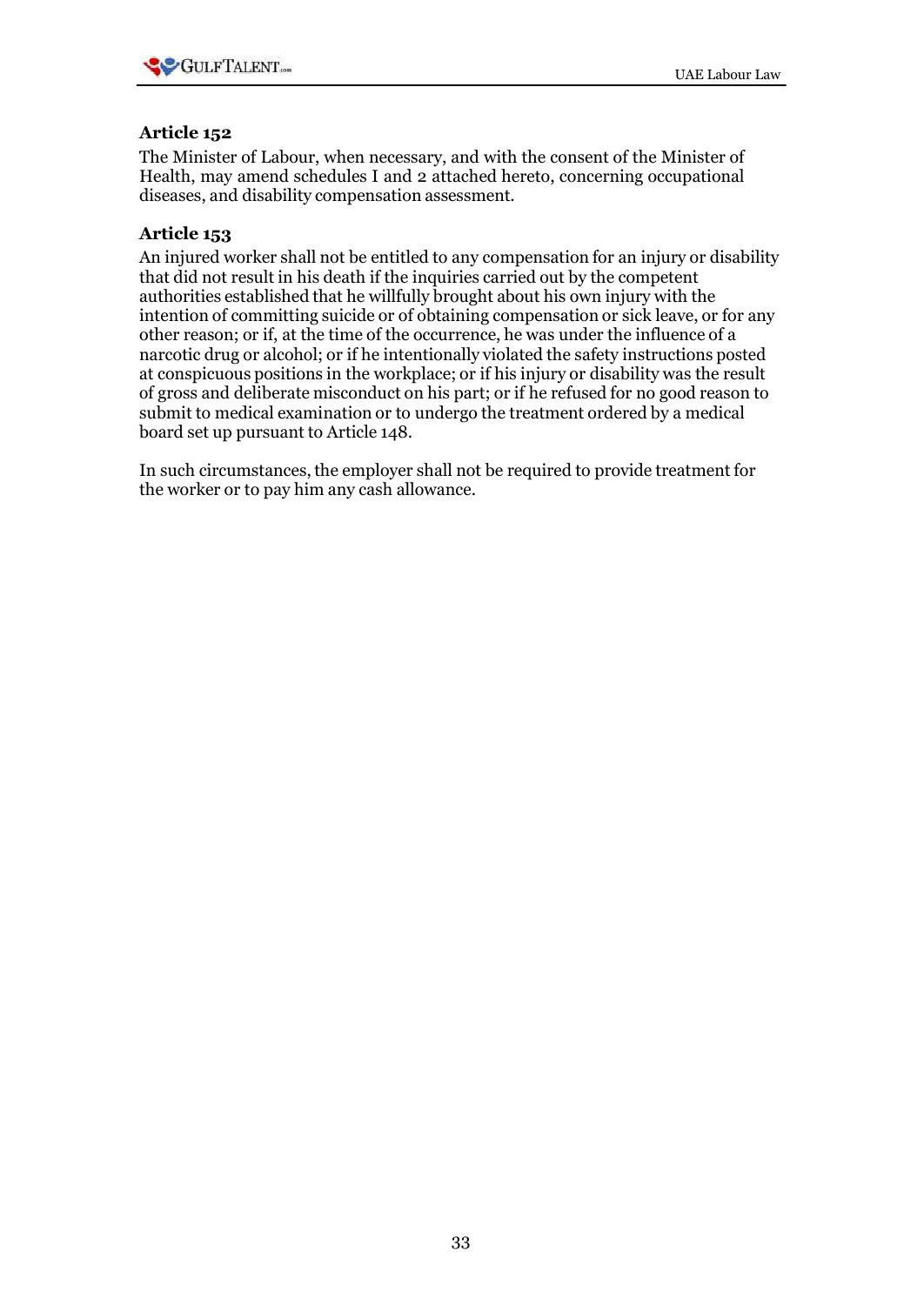# **Chapter IX : Collective Labour Disputes**

#### **Article 154**

A "collective labour dispute" refers to any dispute between an employer and his workers, which involves the common interest of all or a group of the workers in a certain firm, occupation, trade or professional sector.

#### **Article 155**

Where a dispute occurs between one or more employers and all or a certain group of their workers, which the parties fail to settle amicably, the following procedures shall be adhered to:

- 1. The workers shall submit their complaint or claim in writing to the employer, with a copy thereof to the labour department.
- 2. The employer shall reply in writing to the workers' complaint or claim within seven working days from date of receipt. He shall at the same time send a copy of his reply to the labour department.
- 3. If the employer fails to reply within the prescribed time limit or if his reply does not lead to a settlement of the dispute, the competent labour department shall, either at its own initiative or at the request of one of the parties to the dispute, mediate an amicable settlement.
- 4. Where the claimant is the employer, he shall submit his complaint directly to the labour department, which shall mediate between the parties to settle the dispute amicably.

#### **Article 156**

If the mediation of the competent labour department does not lead to a settlement of the dispute within ten days from the date of its taking cognizance of the issue in dispute, it shall refer the dispute to the competent conciliation committee for determination and shall accordingly inform both parties in writing.

## **Article 157**

A committee, to be called the conciliation committee, shall be set up within each labour department by resolution of the Minister of Labour and Social Affairs.

#### **Article 158**

Each party to a dispute shall pursue the dispute before the conciliation committee until a settlement is reached; the committee shall issue its decision by majority vote within two weeks from the date the dispute was referred to it.

Such decisions shall be binding on both parties if they have agreed in writing before the committee to be bound by its decisions. In the absence of such agreement, either party or both of them may appeal against the committee's decision to the Supreme Arbitration Board within 30 days of the date on which the decision was given; otherwise, the decision shall become final and enforceable.

#### **Article 159**

Neither the repudiation of employment contracts nor the dismissal of workers' representatives to the conciliation committee shall preclude such representatives from continuing to discharge their functions on the committee, unless the workers elect other representatives in their place.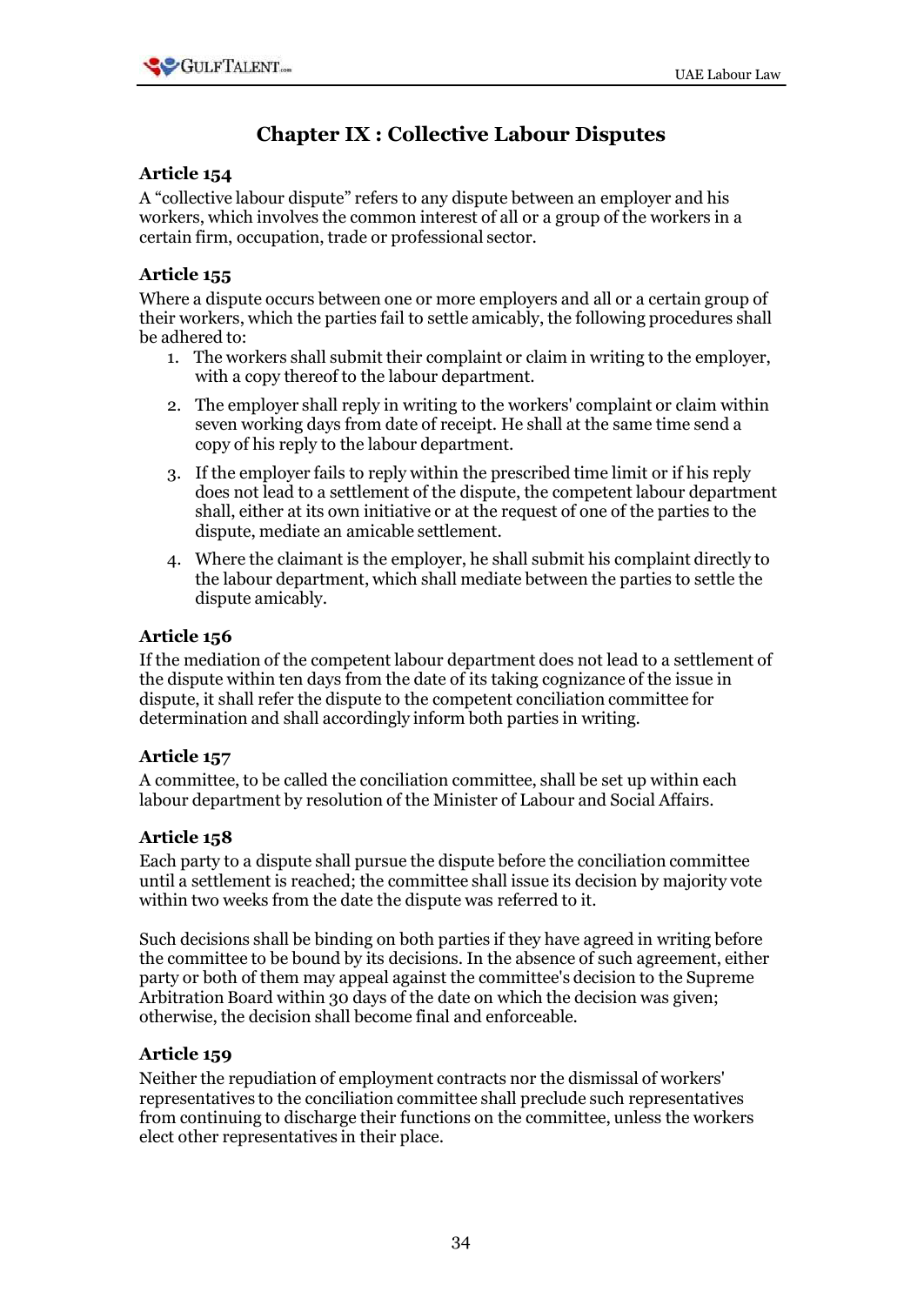A board, to be called the "Supreme Arbitration Board" shall be set up within the Ministry of Labour and Social Affairs to settle collective labour disputes. The Board shall be composed as follows:

- 1. The Minister of Labour and Social Affairs, as chairman. In the event of his absence, the Under Secretary or the Director-General of the Ministry shall replace him.
- 2. A judge of the Federal Supreme Court, to be appointed by order of the Minister of Justice on the nomination of the plenum of the Court - as member.
- 3. A person of high integrity, knowledgeable and experienced in the relevant area, to be appointed as member by order of the Minister of Labour and Social Affairs.

Two alternate members may be appointed from the same categories as the two principal members, to take their place in the event of their absence or inability to serve. Principal and alternate members shall be appointed by one and the same decree of appointment, for a renewable term of three years.

## **Article 161**

The Supreme Arbitration Board shall be competent to finally and conclusively settle all collective labour disputes referred to it by the parties concerned. Its decisions shall be taken by majority vote and the grounds on which such decisions are based shall be stated.

### **Article 162**

The Council of Ministers shall, based on a proposal to be submitted by the Minister of Labour and Social Affairs after consultation with the Minister of Justice, issue an order regulating litigation proceedings and any other rules necessary for ensuring efficient progress of work of the Conciliation Committee and the Supreme Arbitration Board for settlement of collective labour disputes.

For the purposes of carrying out their functions, these boards shall have the right to examine papers, documents, records and other evidence and to order the custodians thereof to submit the same to them, to enter premises for conducting the necessary investigation, and to take any measures they deem appropriate for the settlement of the dispute.

## **Article 163**

None of the parties to a dispute on which a final decision has been rendered by any of the boards provided for in this Section shall raise it again except with the mutual agreement of the two parties concerned.

## **Article 164**

The boards provided for in this Chapter shall apply the provisions of this Law, the laws currently in force, the provisions of Islamic Sharia law, and any rules of customary law and principles of equity, natural law and comparative law consistent therewith.

## **Article 165**

The decisions of the Supreme Arbitration Board in settlement of collective labour disputes shall be applied in collaboration with the competent authority in each Emirate.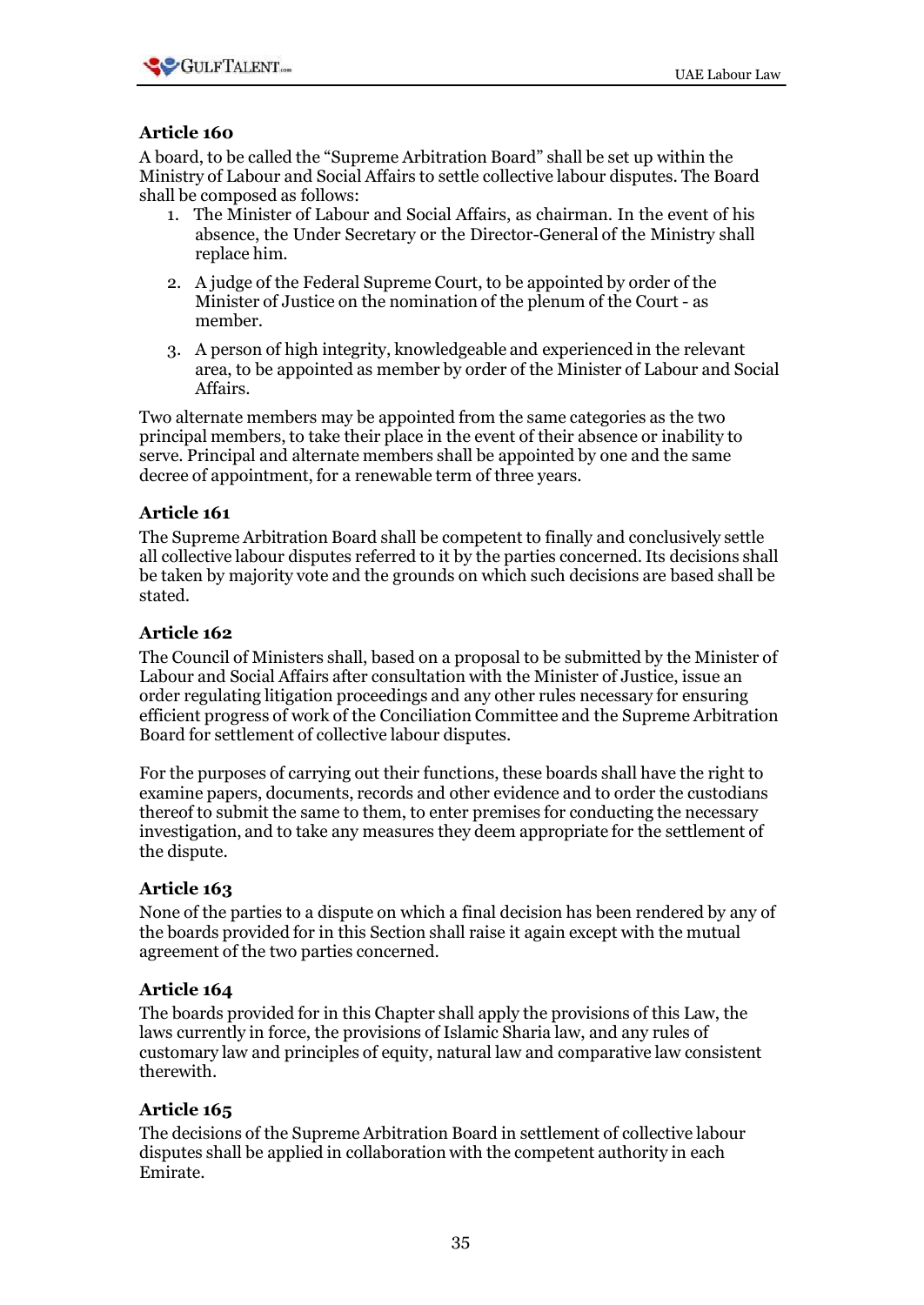# **Chapter X: Labour Inspection**

### **Article 166**

Labour inspection shall be carried out by special inspectors affiliated to the Ministry of Labour and Social Affairs, who shall have the powers and authority specified in this Law.

Labour inspectors shall carry identity cards to be issued to them by the Ministry of Labour and Social Affairs.

#### **Article 167**

Each labour inspector shall:

- 1. Ensure proper compliance with the provisions of this Law, particularly those related to employment terms, wage, and protection of workers during the performance of their work, and matters related to the health and safety of workers and the employment of juveniles and women.
- 2. Extend to employers and workers such technical information and advice that would enable them to apply the provisions of the law in the best possible manner.
- 3. Alert the competent authorities to any shortcomings not adequately addressed by the existing provisions and make appropriate recommendations in this respect.
- 4. Record violations of this Law or its executive regulations and orders.

### **Article 168**

Before assuming their duties, labour inspectors shall take oath before the Minister of Labour and Social Affairs that they will respect the law, perform their duties honestly and faithfully and, even after leaving the service, not reveal any industrial secret, patent right or other secrets that come to their knowledge in the course of their duties. They shall treat any complaints that they receive as absolutely confidential and shall give no intimation to the employer or his representatives of the source of such complaints.

#### **Article 169**

Employers and their representatives shall provide inspectors authorized to carry out labour inspection with the facilities and information necessary for the performance of their duties and shall respond to any summons by appearing personally or sending representatives, if requested to do so.

#### **Article 170**

A labour inspector shall have the following powers:

- 1. To enter any firm subject to the provisions of this Law without previous notice at any hour of the day or night, but within the working hours.
- 2. To carry out any examination or inquiry necessary to verify due compliance with the Law. More particularly, he may-
	- Interrogate the employer or the workers, either privately or in the presence of witnesses, about any matters related to compliance with the provisions of the law.
	- Examine, and obtain copies and extracts of, all documents required to be kept in accordance with this Law and its executive orders.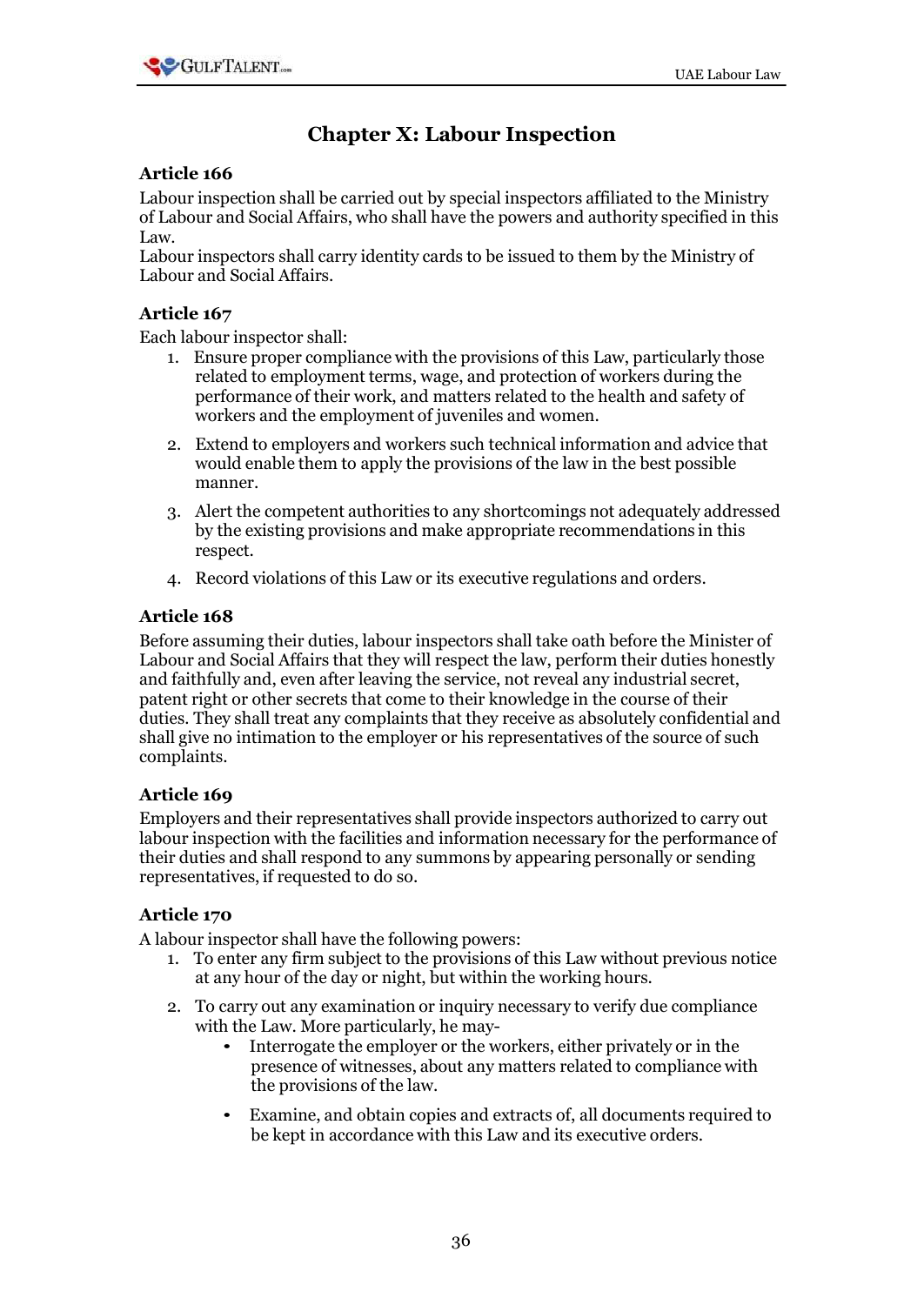

- Take sample(s) of materials used in connection with industrial or other operations that are subject to inspection, where such materials are suspected to have a harmful effect on the health or safety of the workers, for the purpose of having them analysed in authorised laboratories and ascertaining the degree of danger. He shall then notify the employer or his representatives of the result, and take appropriate measures in this connection.
- Ensure that notices and announcements are posted at the workplace as required by this Law.

The Minister of Labour and Social Affairs shall issue the regulations necessary for organising the inspection operations stipulated in the preceding article.

#### **Article 172**

Without prejudice to the provisions of article 169, any person carrying out an inspection shall notify the employer or the employer's representative of his arrival, unless he considers that the inspection mission requires otherwise.

### **Article 173**

To ensure compliance with the provisions regarding health and safety of workers, a labour inspector may require employers or their representatives to make alterations to the installations or plant used in their facilities, within such time limits as he may define. In addition, he may, in the event of an imminent threat to the health or safety of the workers, require the adoption of such measures, as he deems necessary to avert such threat forthwith.

## **Article 174**

Where, in the course of inspection, an inspector discovers any violation of this Law or its executive regulations or orders, he shall draw up a report documenting the violation and submit it to the competent labour department to enable it to take the necessary action against the offender.

## **Article 175**

A labour inspector may, when necessary, request the competent administrative authorities and the police to provide any necessary assistance. Where an inspection is made in connection with health aspects of work, the inspector shall, subject to the consent of the head of the competent labour department, be accompanied by a specialised medical practitioner from the Ministry of Health or a medical practitioner appointed for the purpose.

#### **Article 176**

The chief labour inspector in the area shall prepare a monthly report on labour inspection activities, inspection aspects, facilities inspected, and number and types of violations committed. He shall also prepare an annual report on inspection in the locality, containing the results and effects of inspection and his comments and proposals. Copies of the monthly and annual reports shall be sent to the labour department.

## **Article 177**

The Ministry of Labour and Social Affairs shall draw up an annual report on inspection activities in the State, containing all matters related to the Ministry's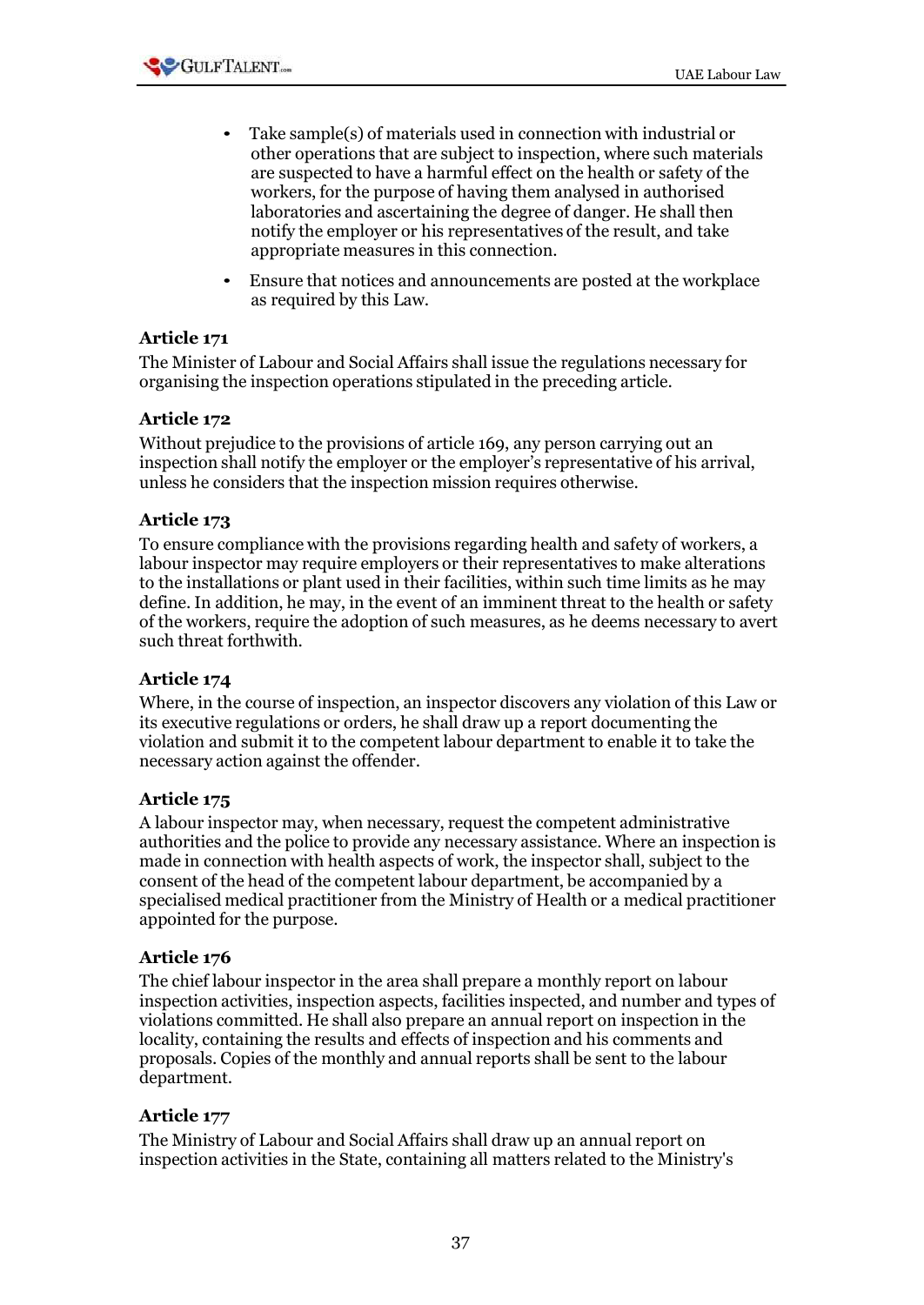

supervision of the implementation of the labour law and, in particular, the following matters:

- 1. The provisions governing inspection;
- 2. The officials in charge of inspection;
- 3. Statistics of the firms that were subject to inspection, the number of workers employed therein, the number of inspection visits and tours made by the inspectors, the violations committed and penalties imposed, and the workrelated injuries and occupational diseases.

#### **Article 178**

The Ministry of Labour and Social Affairs shall design special forms for violation reports, inspection records, reminders and warnings. It shall define the necessary rules for the maintenance and use of such forms, and shall circulate them to the labour departments in various localities.

#### **Article 179**

Subject to Nationals' priority right to employment and in addition to the general requirements in connection with the appointment of employees, labour inspectors shall-

- 1. Be fairly impartial.
- 2. Have no direct interest in the establishments they inspect.
- 3. Pass a special test of professional ethics after completing a period of training of at least three months.

#### **Article 180**

The Ministry of Labour and Social Affairs shall organise special courses for training labour inspectors particularly in the following basics and principles:

- 1. Organizing inspection visits and making contacts with employers and workers.
- 2. Auditing of records and books.
- 3. Showing employers how to interpret legal texts and the advantages of applying such texts and assisting them in doing so.
- 4. industrial technology and means of protection against work-related injuries and occupational diseases.
- 5. production efficiency and its connection with the provision of favourable conditions for performance of work.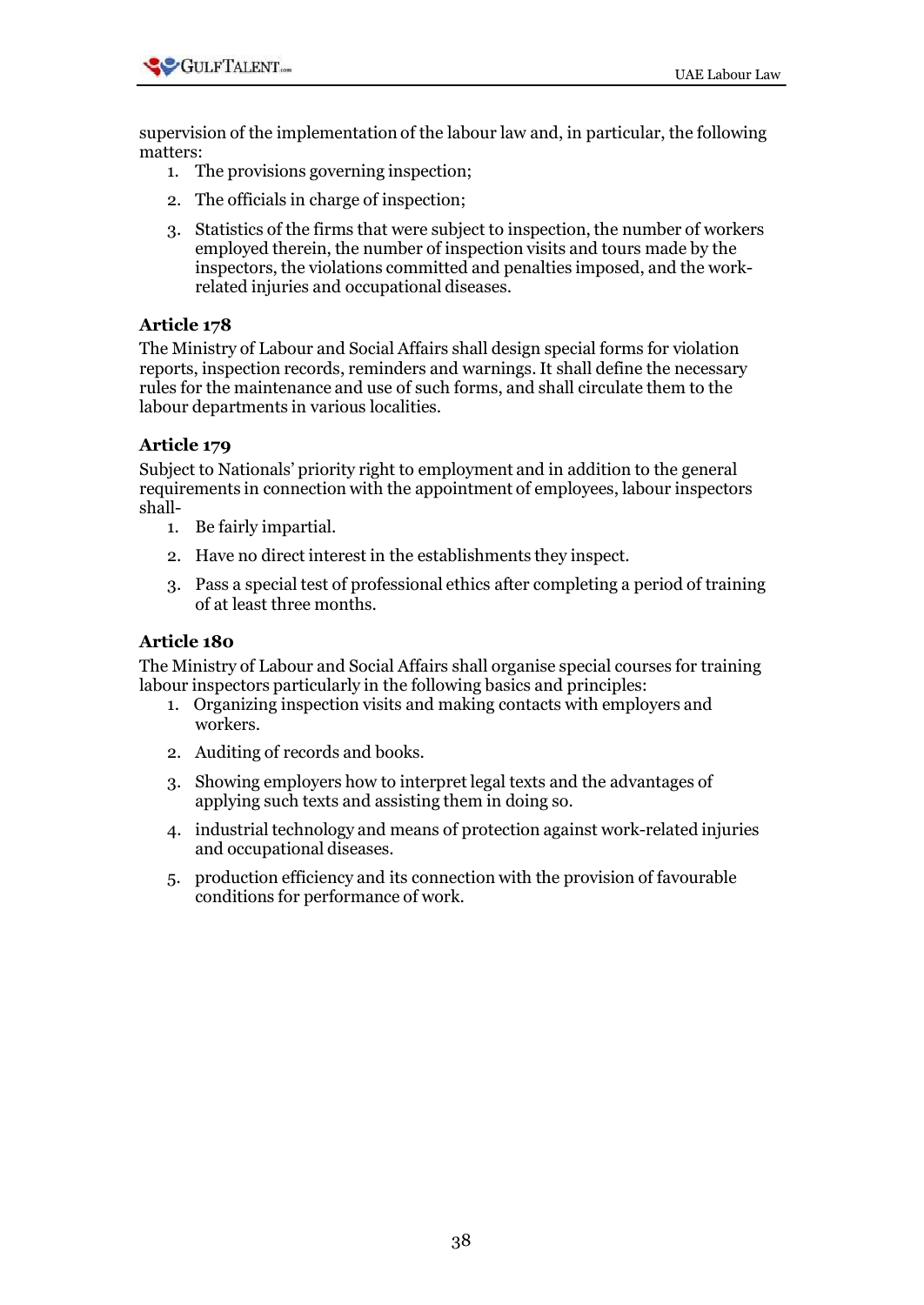# **Chapter XI: Penalties**

## **Article 181**

Without prejudice to any severer penalty provided for in any other law, a penalty of imprisonment for a period not exceeding six months and/or a fine not less than three thousand Dirhams but not exceeding ten thousand Dirhams shall be imposed on:

- 1. anyone who violates any of the imperative provisions of this Law or of its executive regulations or orders.
- 2. anyone who obstructs, prevents or attempts to prevent, any official entrusted with the implementation of the provisions of this Law or its executive regulations or orders, from performing his duties, whether through actual or threatened use of force or violence.
- 3. any official entrusted with implementation of the provisions of this Law, who divulges, even after termination of his services, any work secret, patent right, or other work method that came to his knowledge in his capacity as such official.

### **Article 182**

Enforcement of fine rulings shall not be stayed. A fine applicable to an employer for an offence shall be multiplied by the number of workers against whom the offence was committed, provided that the total amount of fine shall not exceed three times the maximum limit of the prescribed fine. This Article shall be applicable to violations committed against the following provisions and their respective executive regulations and orders:

- 1. Violation of the provisions of Article 13.
- 2. Violation of the provisions of Sections Two and Three of Chapter Two.
- 3. Violation of the provisions of Chapter Three.
- 4. Violations of Articles 114, 124, 125,128, 129, 142, 144.

#### **Article 183**

Where an offence is committed before the lapse of one year from the date on which judgment of the Court was pronounced in respect of a similar offence committed by the same offender, the penalty may be doubled.

#### **Article 184**

Without prejudice to Articles 34, 41 and 126, penal proceedings shall be initiated against the manager in charge of the firm; it may also be initiated against the firm owner if there is reason to believe that he was aware of the facts constituting the offence.

#### **Article 185**

If the employer fails to fulfill his obligations under this Law, the labour department concerned may issue an order specifying the violation committed and instructing the employer to remedy it within a specific period starting from the date of employer's notification.If the violation is not remedied within the specified period, the said department shall carry out the required remedial work at the employer's expense and recover such expenses by way of attachment.

#### **Article 186**

In applying the provisions of the Law and its executive regulations and orders, the Labour Department shall, to the extent possible, refrain from initiating penal action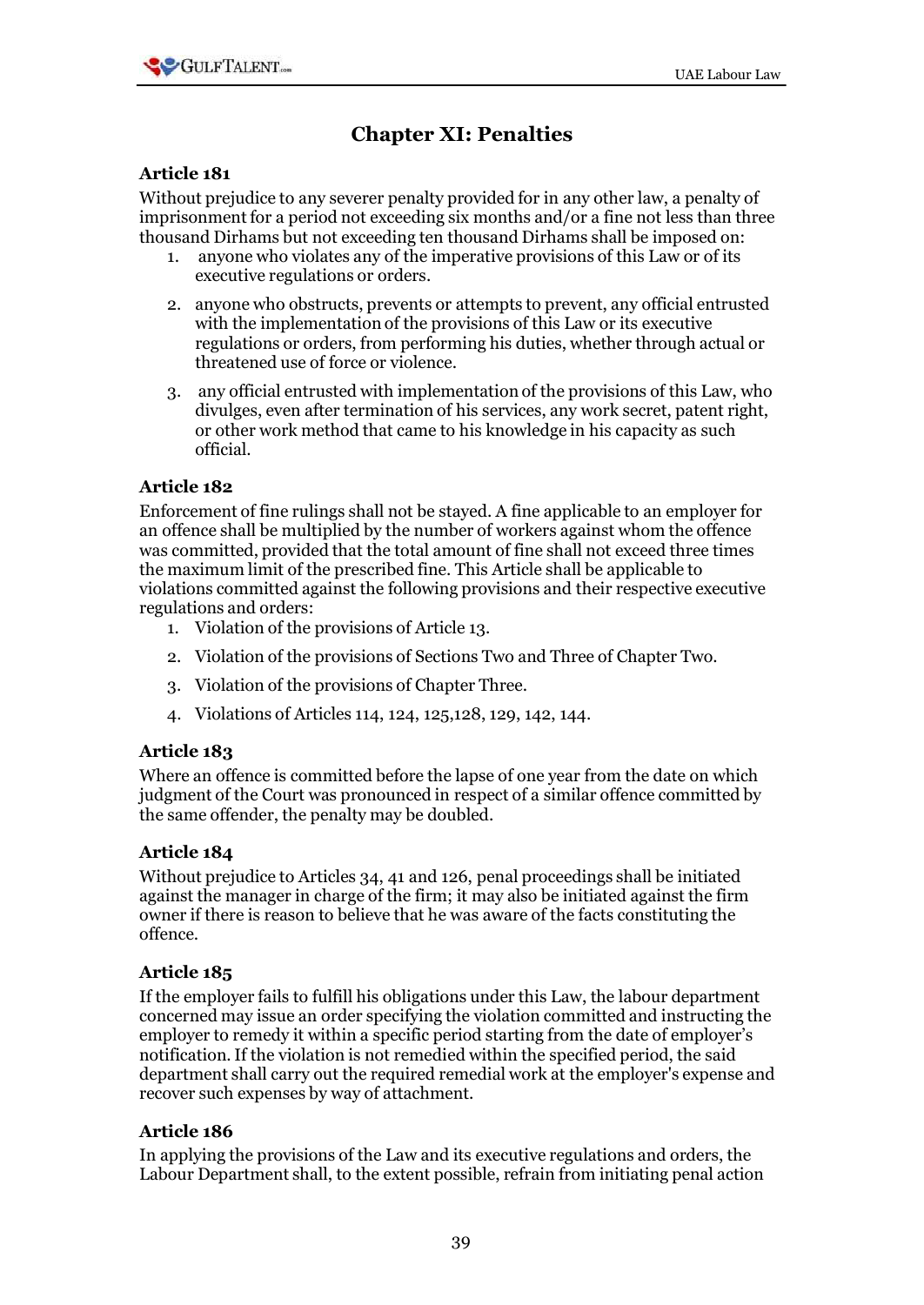until it extends advice and guidance to employers and workers who commit violations against the Law and, when necessary, issues them written warning to remedy such violations.